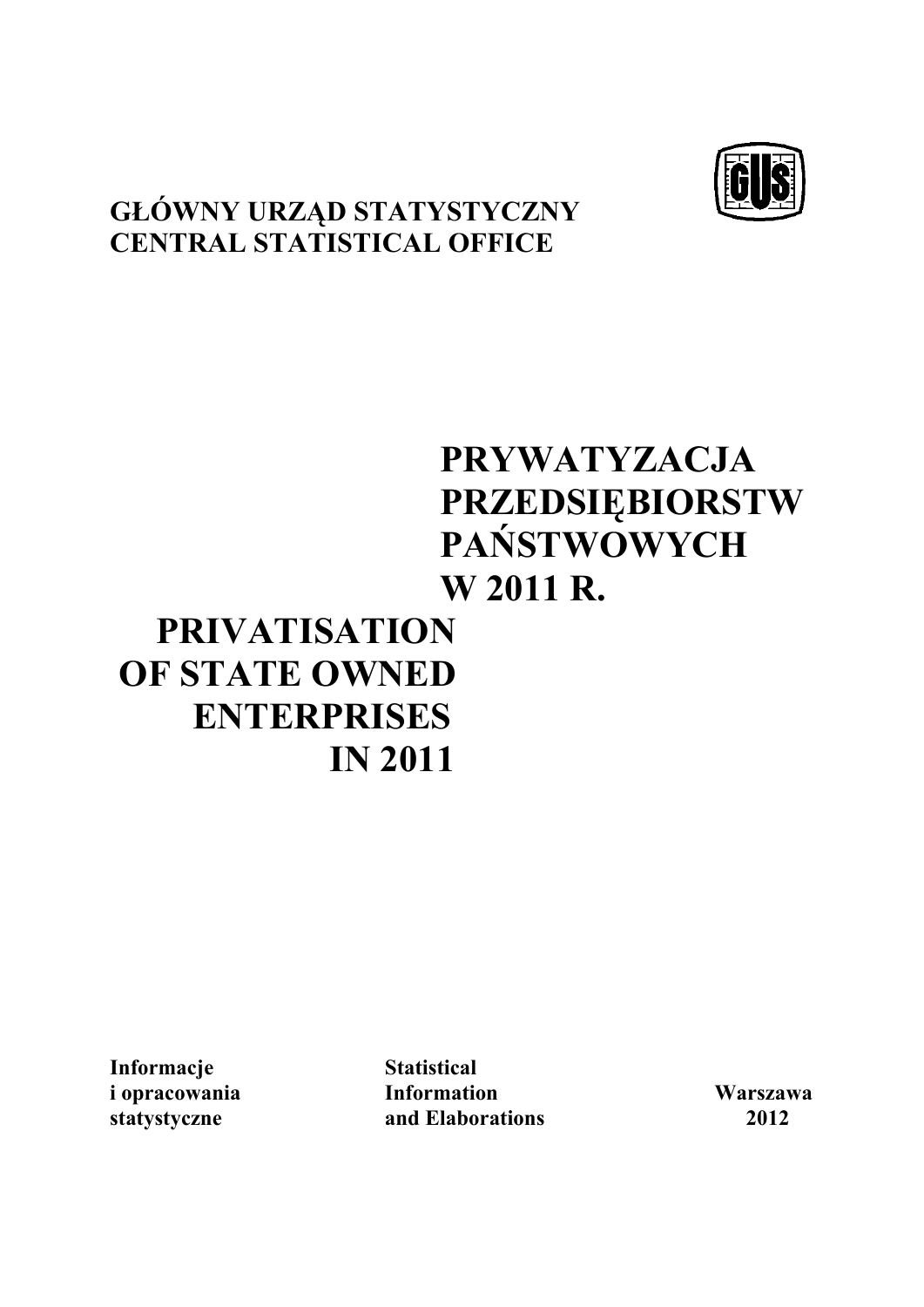zespół: *team* 

Przetwarzanie danych *Data processing*

#### **Opracowanie publikacji** GUS – **Departament Przedsiębiorstw** *Preparation of the publication CSO – Enterprises Department Preparation of the publication CSO* **–** *Enterprises Department*

kierujący Aneta Płatek – zastępca dyrektora Departamentu *supervisor deputy director of the Department* Jacek Kotowski, Urszula Matula, Wiesław Wopiński

> Centrum Informatyki Statystycznej *Statistical Computing Centre*

ISSN 1506-6673

**Publikacja dostępna w Internecie [www.stat.gov.pl](http://www.stat.gov.pl/)**  *Publication available on the Internet [www.stat.gov.pl](http://www.stat.gov.pl/)*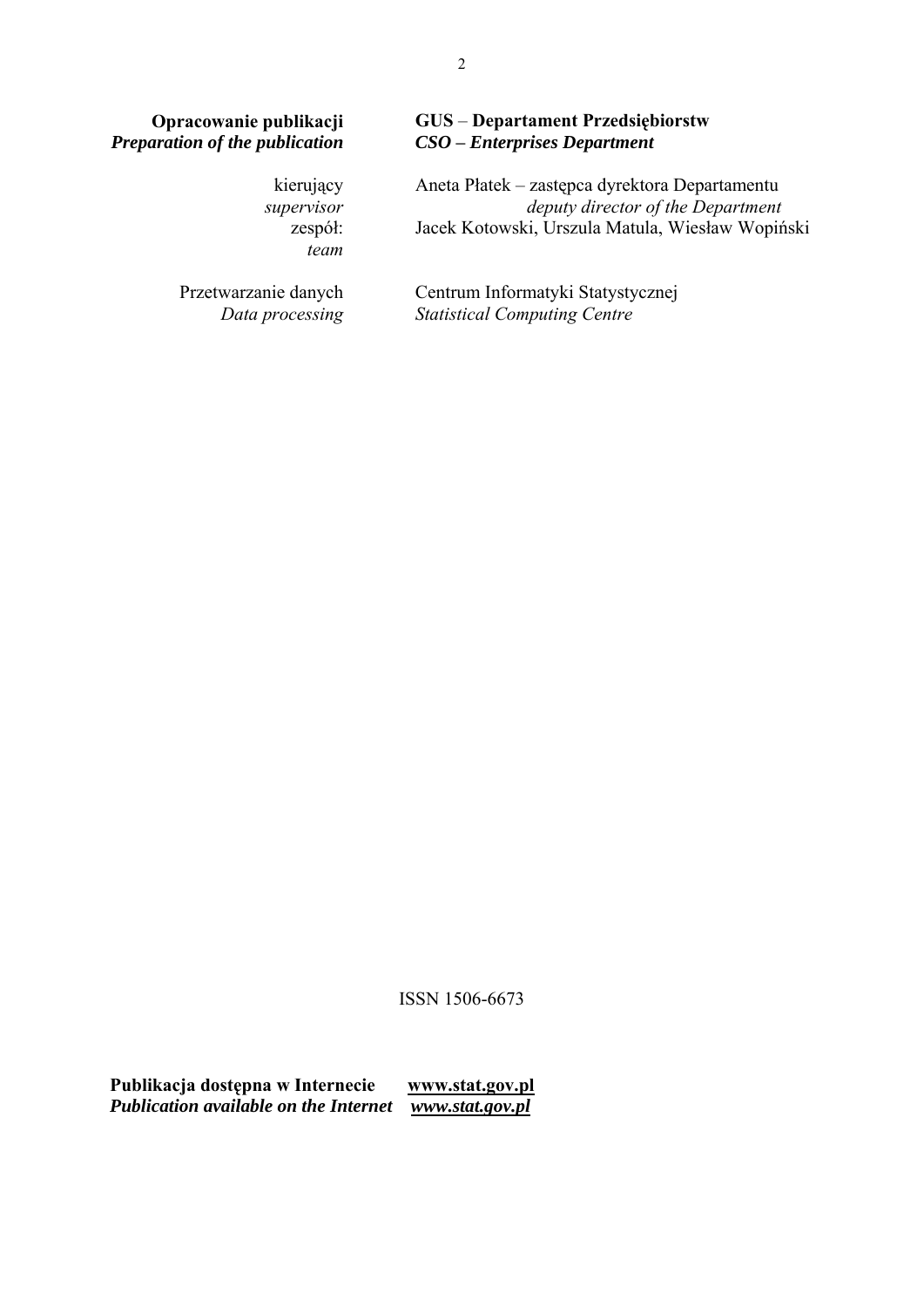### **PRZEDMOWA**

 W niniejszej publikacji przedstawiono przebieg procesu prywatyzacji przedsiębiorstw państwowych w Polsce w latach 1990-2011. Opracowanie zawiera informacje o zakresie, dynamice i efektach gospodarczych przekształceń własnościowych oraz o sytuacji prawnej i ekonomicznej przedsiębiorstw państwowych.

Publikację przygotowano na podstawie informacji o procesach prywatyzacyjnych pochodzących z baz danych Ministerstwa Skarbu Państwa, Agencji Nieruchomości Rolnych, Głównego Urzędu Statystycznego oraz jednostek organizacyjnych pełniących funkcje założycielskie dla przedsiębiorstw państwowych. Wykorzystano w niej też dane uzyskane z prowadzonych przez GUS badań bieżących wyników finansowych i nakładów na środki trwałe przedsiębiorstw.

> Zastępca Dyrektora Departamentu Przedsiębiorstw Aneta Płatek

Warszawa, maj 2012 r.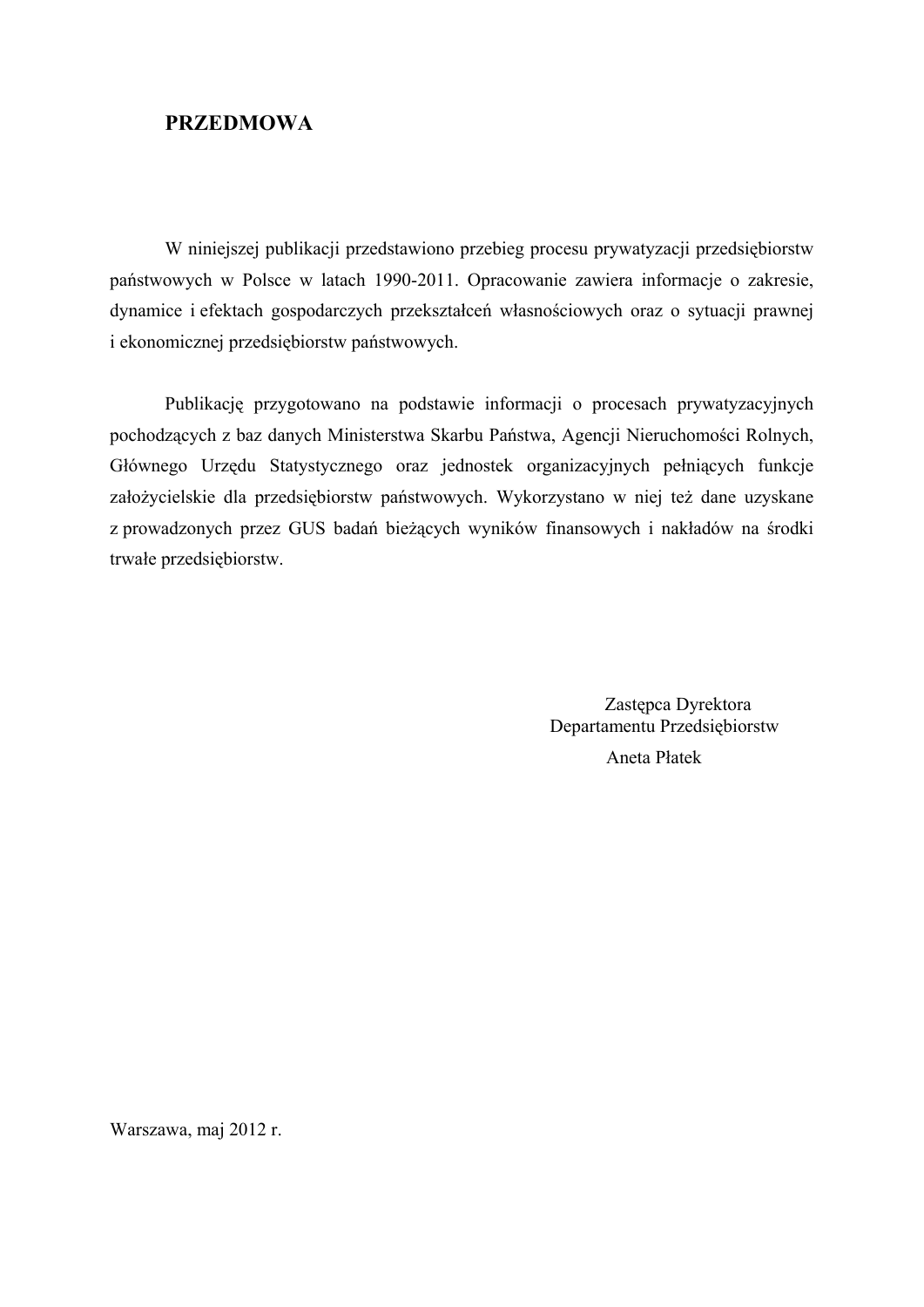#### *PREFACE*

*This publication presents the course of the process of privatisation of state owned enterprises in Poland in the years 1990-2011. The study contains information on the scope, dynamics and effects of ownership transformations, as well as the legal and economic situation of state owned enterprises.* 

*The publication was prepared on the basis of information on the privatisation processes coming from the databases of the Ministry of State Treasury, the Agricultural Property Agency, the Central Statistical Office and organisational units fulfilling foundation functions for state owned enterprises. There are also used data from surveys on current financial results and fixed capital formation of enterprises carried out by the CSO.* 

> *Deputy Director of the Enterprises Department Aneta Płatek*

*Warsaw, May 2012*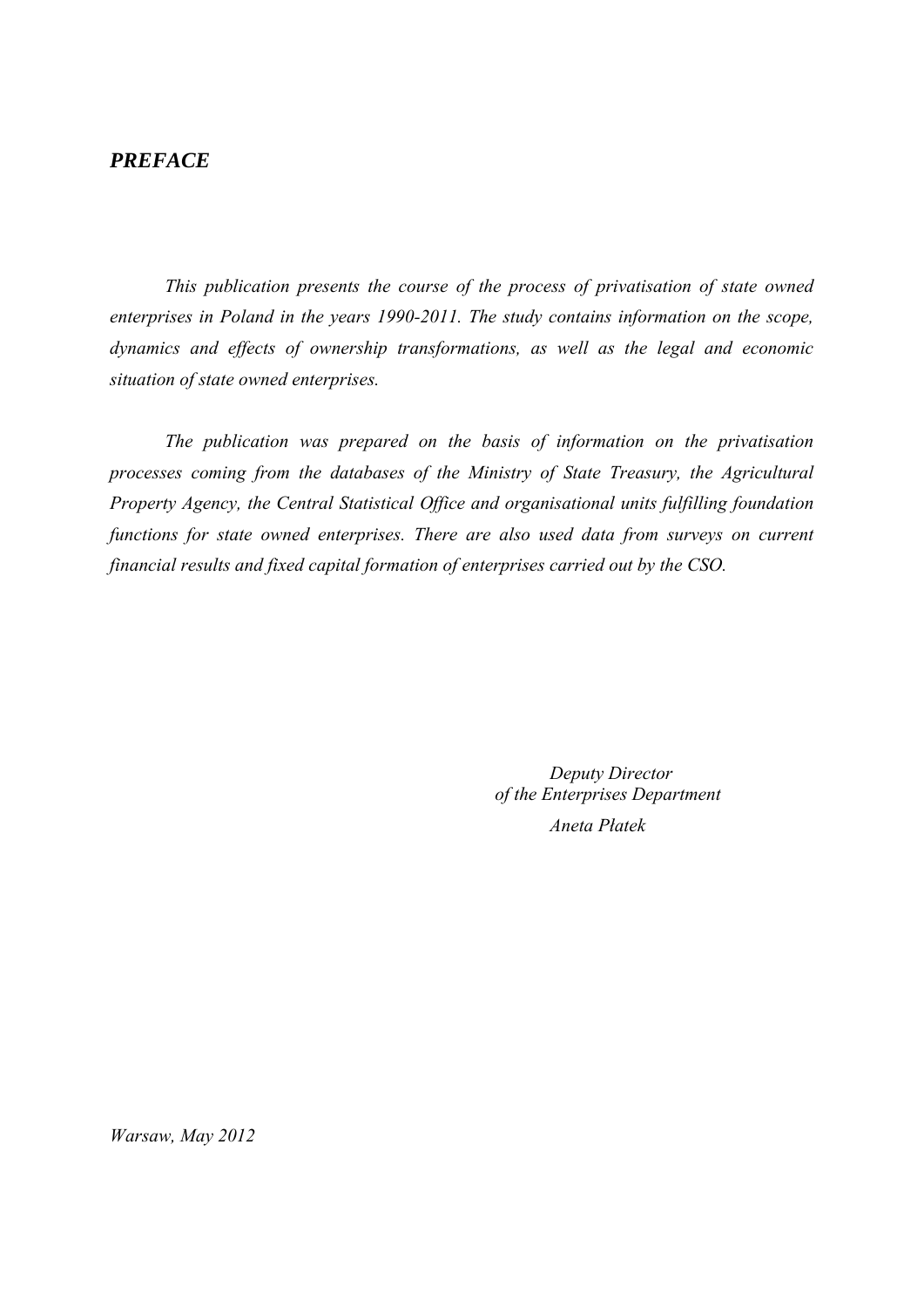# **SPIS TREŚCI**  *CONTENTS*

|                                                                                                                                                                   | Strona<br>Page |
|-------------------------------------------------------------------------------------------------------------------------------------------------------------------|----------------|
| Preface                                                                                                                                                           | 3              |
| Zestawienie skrótów i pełnych nazw według PKD 2007<br>List of abbreviations and complete names acc. to the Nace Rev. 2                                            | 12             |
| Methodological notes                                                                                                                                              | 14             |
| 1. General notes                                                                                                                                                  | 14             |
| 2. Scope and contents of the survey                                                                                                                               | 14             |
| 3. Podstawowe pojęcia i wskaźniki ekonomiczne stosowane w publikacji<br>3. Main definitions and economic indicators used in the publication                       | 16             |
| Analytical notes                                                                                                                                                  | 24             |
| 1. Podstawy prawne i kierunki przekształceń własnościowych<br>1. Legal basis and directions of ownership transformations of state owned<br>enterprises            | 24             |
| 2. Przebieg procesu prywatyzacji w latach 1990-2011<br>2. Course of the privatisation process in the years 1990-2011                                              | 28             |
| 2.1. Commercialisation of state owned enterprises                                                                                                                 | 29             |
| 2.2. Indirect (capital) privatisation                                                                                                                             | 32             |
| 2.3. Obejmowanie akcji w podwyższonym kapitale zakładowym<br>2.3. Taking up shares in higher founder's capital sole-shareholders<br>company of the State Treasury | 35             |
| 2.4. Program narodowych funduszy inwestycyjnych<br>2.4. National investment funds Programme                                                                       | 36             |
| 2.5. Direct privatisation                                                                                                                                         | 38             |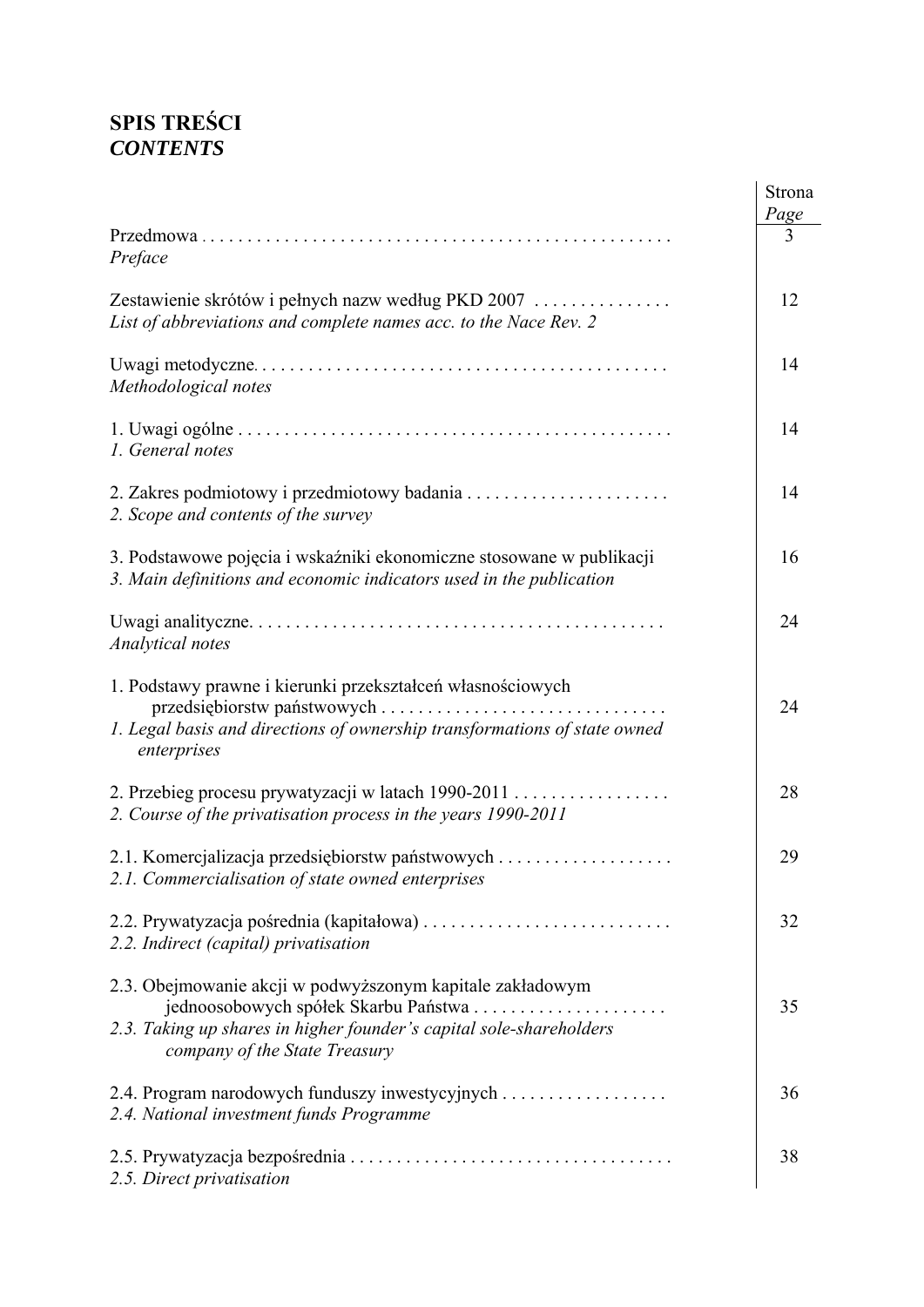| 2.6. Liquidation of state owned enterprises                                                                                                                                                                                                                                                                                   |                 | 40             |
|-------------------------------------------------------------------------------------------------------------------------------------------------------------------------------------------------------------------------------------------------------------------------------------------------------------------------------|-----------------|----------------|
| 2.7. Spółki z udziałem Skarbu Państwa powstałe z wniesienia majątku<br>sprywatyzowanych bezpośrednio i zlikwidowanych<br>przedsiębiorstw państwowych<br>2.7. Companies with State Treasury established from the transfer of assets<br>of directly privatised and liquidated state owned enterprises                           |                 | 41             |
| 2.8. Employee companies                                                                                                                                                                                                                                                                                                       |                 | 42             |
| 2.9. Przekształcenia własnościowe nieruchomości rolnych<br>2.9. Ownership transformations of agricultural properties                                                                                                                                                                                                          |                 | 44             |
| 3. State owned enterprises at the end of 2011                                                                                                                                                                                                                                                                                 |                 | 46             |
| <b>TABLICE</b><br><b>TABLES</b>                                                                                                                                                                                                                                                                                               | Numer<br>Number | Strona<br>Page |
| Efekty procesu przekształceń własnościowych przedsiębiorstw<br>Effects of the ownership transformation process of state owned enterprises<br>until 2011                                                                                                                                                                       | 1               | 49             |
| Przedsiębiorstwa państwowe objęte procesem przekształceń<br>własnościowych do 31 XII 2011 r. według sekcji i działów PKD<br>State owned enterprises included in the process of ownership<br>transformations until 31 Dec. 2011 by Nace Rev. 2 sections and<br>divisions                                                       | $\overline{2}$  | 50             |
| Przedsiębiorstwa państwowe objęte procesem przekształceń<br>własnościowych do 31 XII 2011 r. według województw<br>State owned enterprises included in the process of ownership<br>transformations until 31 Dec. 2011 by voivodship                                                                                            | 3               | 51             |
| Spółki powstałe w latach 1990-2011 w wyniku komercjalizacji<br>przedsiębiorstw państwowych i wykreślone z Krajowego Rejestru<br>Companies established in the years 1990-2011 as a result of<br>commercialisation of state owned enterprises and deleted from<br>National Court Register by Nace Rev. 2 sections and divisions | 4               | 52             |
| Spółki powstałe w latach 1990-2011 w wyniku komercjalizacji<br>przedsiębiorstw państwowych i wykreślone z Krajowego Rejestru<br>Companies established in the years 1990-2011 as a result of                                                                                                                                   | 5               | 53             |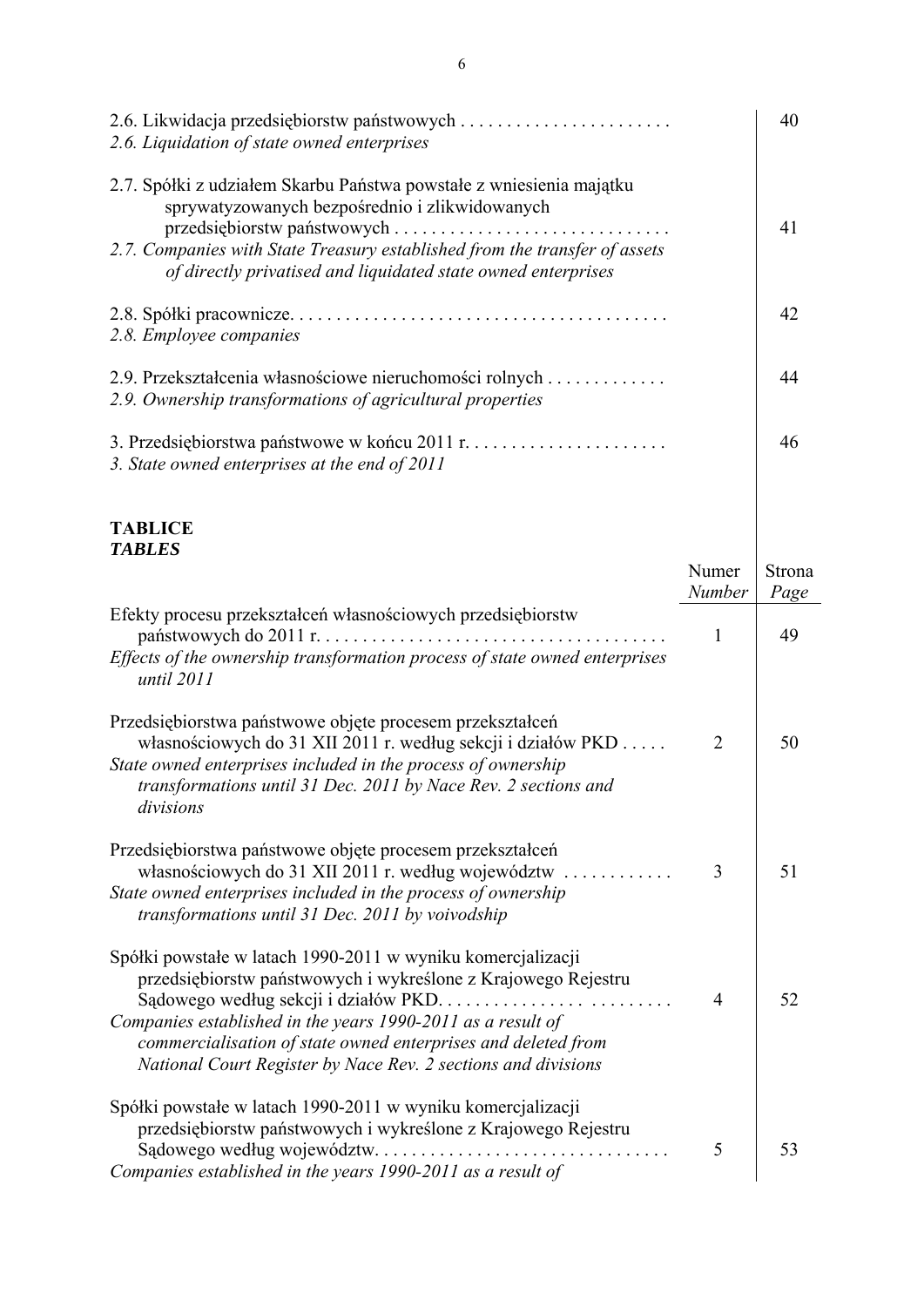| commercialisation of state owned enterprises and deleted from<br>National Court Register by voivodship                                                                                                                                                                                                                                                             |        |    |
|--------------------------------------------------------------------------------------------------------------------------------------------------------------------------------------------------------------------------------------------------------------------------------------------------------------------------------------------------------------------|--------|----|
| Spółki powstałe w latach 1990-2011 w wyniku komercjalizacji<br>przedsiębiorstw państwowych i działające w niezmiennej strukturze<br>Companies established in the years 1990-2011 as a result of<br>commercialisation of state owned enterprises and operating in                                                                                                   | 6      | 54 |
| unchanged structure by Nace Rev. 2 sections and divisions<br>Spółki powstałe w latach 1990-2011 w wyniku komercjalizacji<br>przedsiębiorstw państwowych i działające w niezmiennej strukturze<br>Companies established in the years 1990-2011 as a result of<br>commercialisation of state owned enterprises and operating in<br>unchanged structure by voivodship | $\tau$ | 55 |
| Przedsiębiorstwa państwowe sprywatyzowane bezpośrednio i zlikwido-<br>wane do 31 XII 2011 r. według sekcji i działów PKD<br>State owned enterprises privatised directly and liquidated until 31 Dec.<br>2011 by Nace Rev. 2 sections and divisions                                                                                                                 | 8      | 56 |
| Przedsiębiorstwa państwowe sprywatyzowane bezpośrednio i zlikwido-<br>State owned enterprises privatised directly and liquidated until 31 Dec.<br>2011 by voivodship                                                                                                                                                                                               | 9      | 57 |
| Spółki powstałe na bazie majątku przedsiębiorstw państwowych<br>sprywatyzowanych bezpośrednio i zlikwidowanych do 31 XII 2011 r.<br>według sekcji i działów PKD.<br>Companies established on the basis of the assets of state owned enterprises<br>privatised directly and liquidated until 31 Dec. 2011 by Nace Rev. 2<br>sections and divisions                  | 10     | 58 |
| Spółki powstałe na bazie majątku przedsiębiorstw państwowych<br>sprywatyzowanych bezpośrednio i zlikwidowanych do 31 XII 2011 r.<br>według województw<br>Companies established on the basis of the assets of state owned enterprises<br>privatised directly and liquidated until 31 Dec. 2011 by voivodship                                                        | 11     | 59 |
| Trwałe rozdysponowanie gruntów przejętych przez Agencję<br>Permanent distribution of land taken over by the Agricultural Property<br>Agency                                                                                                                                                                                                                        | 12     | 60 |
| Kierunki zagospodarowania gruntów wchodzących w skład Zasobu<br>Własności Rolnej Skarbu Państwa<br>Directions of development of land belonging into the of the Agricultural<br><b>Property Stock of the State Treasury</b>                                                                                                                                         | 13     | 61 |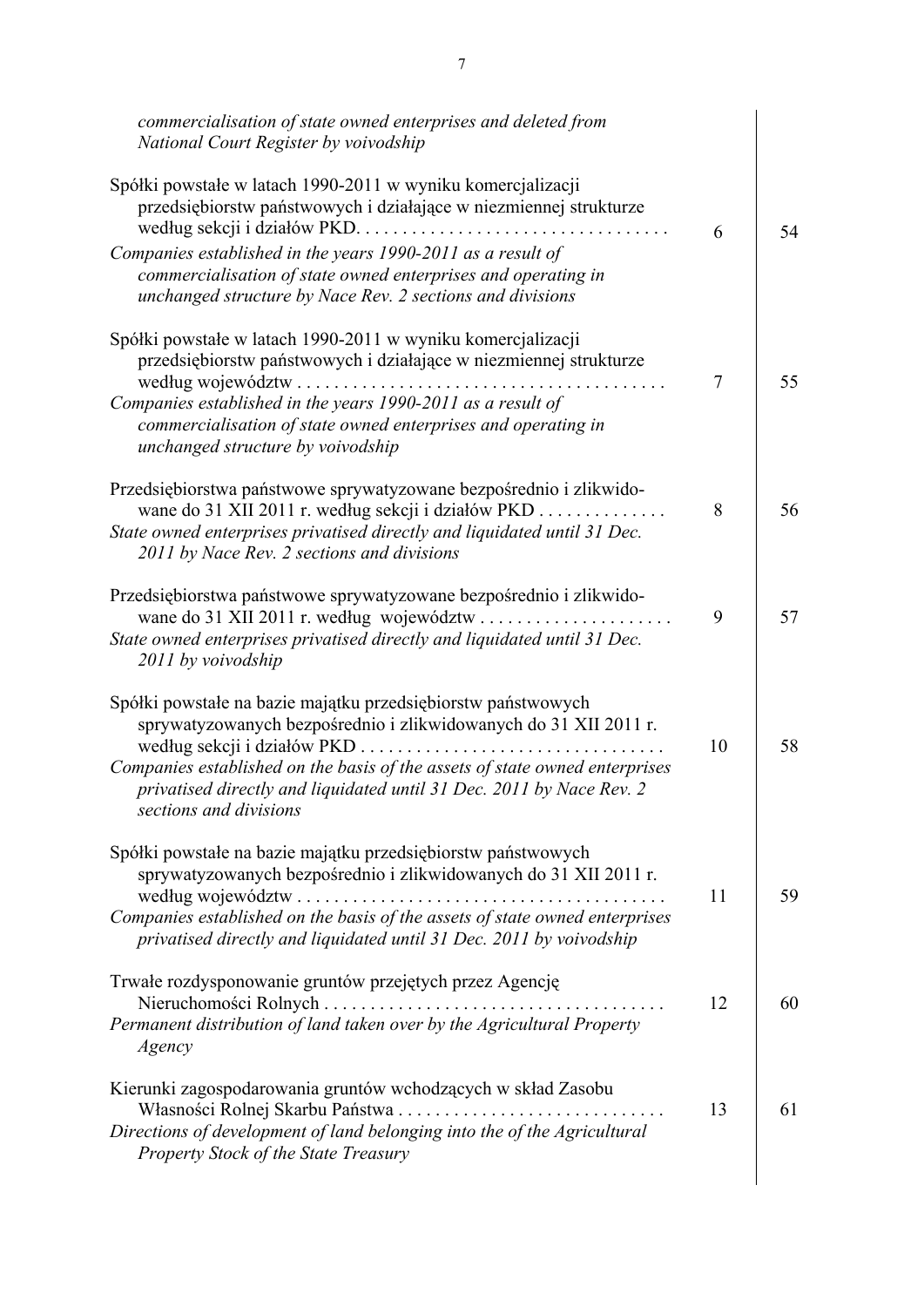| Pracujący w podmiotach gospodarczych objętych procesem prywatyzacji<br>według sekcji PKD<br>Persons employed in economic entities included in the process of                                                                                           | 14 | 62 |
|--------------------------------------------------------------------------------------------------------------------------------------------------------------------------------------------------------------------------------------------------------|----|----|
| privatisation by Nace Rev. 2 sections<br>Struktura podmiotów objętych procesem prywatyzacji według liczby<br>Structure of entities included in the process of privatisation by number of<br>persons employed                                           | 15 | 63 |
| Przychody i koszty w 2011 r. w podmiotach gospodarczych objętych<br>Revenues and costs in 2011 in economic entities included in the process of<br>privatisation                                                                                        | 16 | 64 |
| Wyniki finansowe oraz obciążenia wyniku w 2011 r. w podmiotach<br>gospodarczych objętych procesem prywatyzacji<br>Financial results and encumbrances on financial result in 2011 in<br>economic entities included in the process of privatisation      | 17 | 65 |
| Podmioty gospodarcze objęte procesem prywatyzacji według wyniku<br>$\begin{array}{cccccccccccccc} . & . & . & . & . & . & . & . & . \end{array}$<br>Economic entities included in the process of privatisation by financial<br>result achieved in 2011 | 18 | 66 |
| Relacje ekonomiczne w podmiotach gospodarczych objętych procesem<br>prywatyzacji w 2011 r. $\dots \dots \dots \dots \dots \dots \dots \dots \dots$<br>Economic indices in economic entities included in the process of<br>privatisation in 2011        | 19 | 67 |
| Aktywa obrotowe i zobowiązania w podmiotach gospodarczych objętych<br>Current assets and liabilities in economic entities included in the process<br>of privatisation                                                                                  | 20 | 68 |
| Przedsiębiorstwa państwowe według stanu prawno-organizacyjnego<br>State owned enterprises by legal and organisational status and Nace Rev.<br>2 sections and divisions                                                                                 | 21 | 69 |
| Przedsiębiorstwa państwowe według stanu prawno-organizacyjnego<br>oraz województw.<br>State owned enterprises by legal and organisational status and voivodship                                                                                        | 22 | 70 |
| Przychody i koszty w przedsiębiorstwach państwowych w 2011 r.<br>Revenues and costs in state owned enterprises in 2011 by Nace Rev. 2<br>sections                                                                                                      | 23 | 71 |
| Wyniki finansowe oraz obciążenia wyniku w przedsiębiorstwach                                                                                                                                                                                           | 24 | 72 |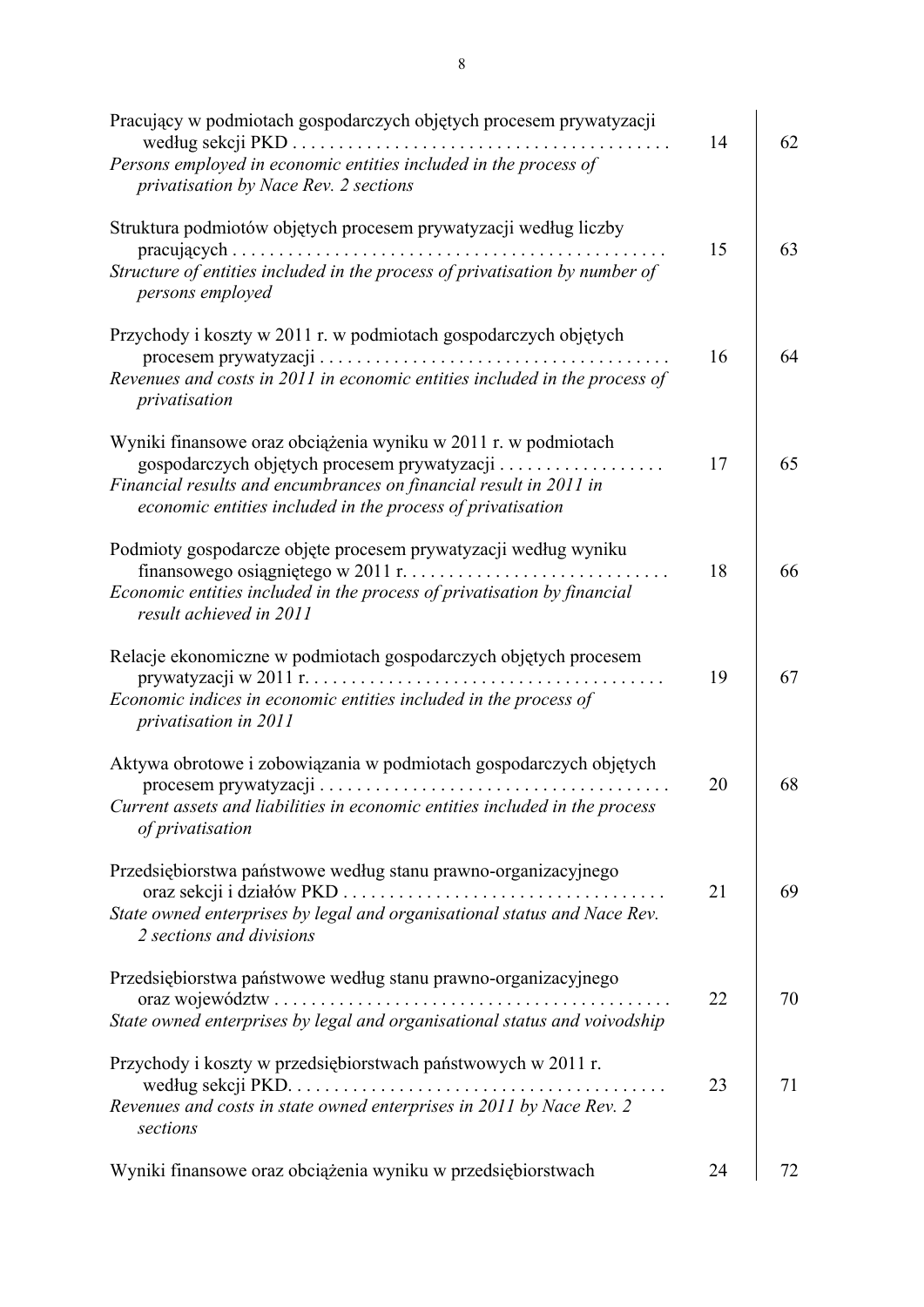| Financial results and encumbrances on financial result in state owned<br>enterprises in 2011 by Nace Rev. 2 sections                                    |    |  |
|---------------------------------------------------------------------------------------------------------------------------------------------------------|----|--|
| Relacje ekonomiczne w przedsiębiorstwach państwowych w 2011 r.<br>Economic indices in state owned enterprises in 2011 by Nace Rev. 2<br>sections        | 25 |  |
| Aktywa obrotowe i zobowiązania w przedsiębiorstwach państwowych<br>Current assets and liabilities in state owned enterprises by Nace Rev. 2<br>sections | 26 |  |

#### **WYKRESY**  *GRAPHS*

|                                                                                                                                                                               | Numer          | Strona     |
|-------------------------------------------------------------------------------------------------------------------------------------------------------------------------------|----------------|------------|
| Przedsiębiorstwa państwowe objęte procesem przekształceń                                                                                                                      | Number<br>1    | Page<br>28 |
| State owned enterprises included in the ownership transformations process<br>in the years 1990-2011                                                                           |                |            |
| Przedsiębiorstwa państwowe skomercjalizowane w latach 1990-2011<br>State owned enterprises commercialised in the years 1990-2011                                              | $\overline{2}$ | 30         |
| Wskaźnik rentowności obrotu brutto dla jednoosobowych spółek Skarbu<br>Państwa w latach 1993-2011                                                                             | 3              | 31         |
| Gross turnover profitability ratio for sole-shareholder companies of the<br>State Treasury in the years 1993-2011                                                             |                |            |
| Spółki sprywatyzowane pośrednio w latach 1990-2011<br>Companies privatised indirectly in the years 1990-2011                                                                  | $\overline{4}$ | 33         |
| Wskaźnik rentowności obrotu brutto dla spółek sprywatyzowanych<br>Gross turnover profitability ratio for companies privatised indirectly in the                               | 5              | 34         |
| years 1993-2011                                                                                                                                                               |                |            |
| Wskaźnik rentowności obrotu brutto dla spółek NFI w latach 1997-2011.<br>Gross turnover profitability ratio for national investment funds companies<br>in the years 1997-2011 | 6              | 36         |
| Przedsiębiorstwa państwowe objęte prywatyzacją bezpośrednią<br>State owned enterprises included in direct privatisation and privatised in<br><i>the years 1990-2011</i>       | 7              | 38         |
|                                                                                                                                                                               |                |            |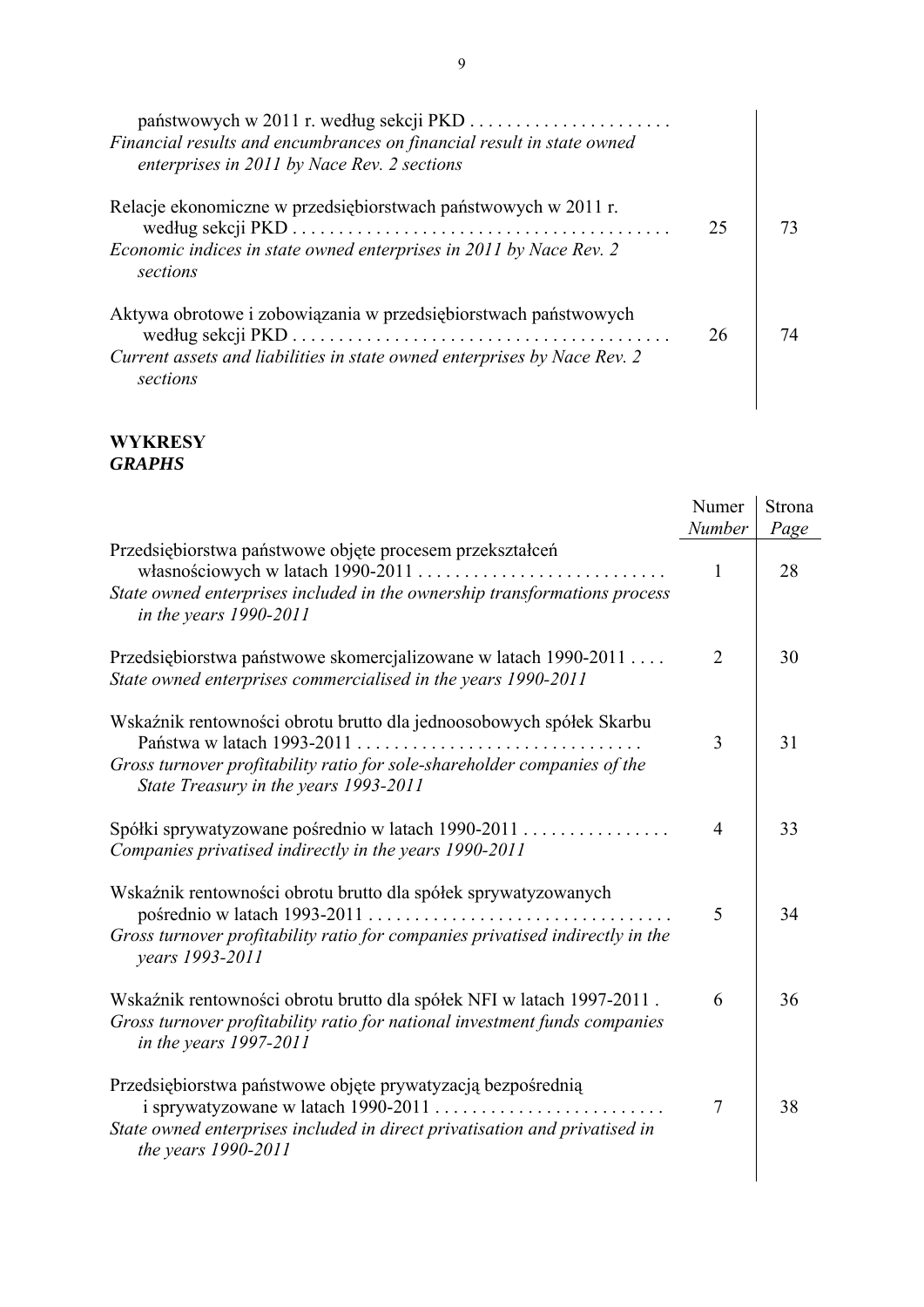| Przedsiębiorstwa państwowe poddane likwidacji i zlikwidowane w latach<br>$1990 - 2011$ .                                                                                  | 8  | 40 |
|---------------------------------------------------------------------------------------------------------------------------------------------------------------------------|----|----|
| State owned enterprises being subject to liquidation procedure and<br>liquidated in the years 1990-2011                                                                   |    |    |
| Wskaźnik rentowności obrotu brutto dla spółek powstałych z wniesienia<br>majątku przedsiębiorstw państwowych w latach 1993-2011                                           | 9  | 42 |
| Gross turnover profitability ratio for companies established by transfer of<br>assets of state owned enterprises in the years 1993-2011                                   |    |    |
| Wskaźnik rentowności obrotu brutto dla spółek pracowniczych w latach<br>1993-2011                                                                                         | 10 | 43 |
| Gross turnover profitability ratio for employee-owned companies in the<br>years 1993-2011                                                                                 |    |    |
| Zagospodarowanie gruntów Zasobu Własności Rolnej Skarbu Państwa<br>Management of land of the Agricultural Property Stock of the State<br>Treasury                         | 11 | 44 |
| Trwałe zagospodarowanie gruntów włączonych do Zasobu WRSP<br>Permanent management of the land included in the Agricultural Property<br><b>Stock of the State Treasury</b> | 12 | 45 |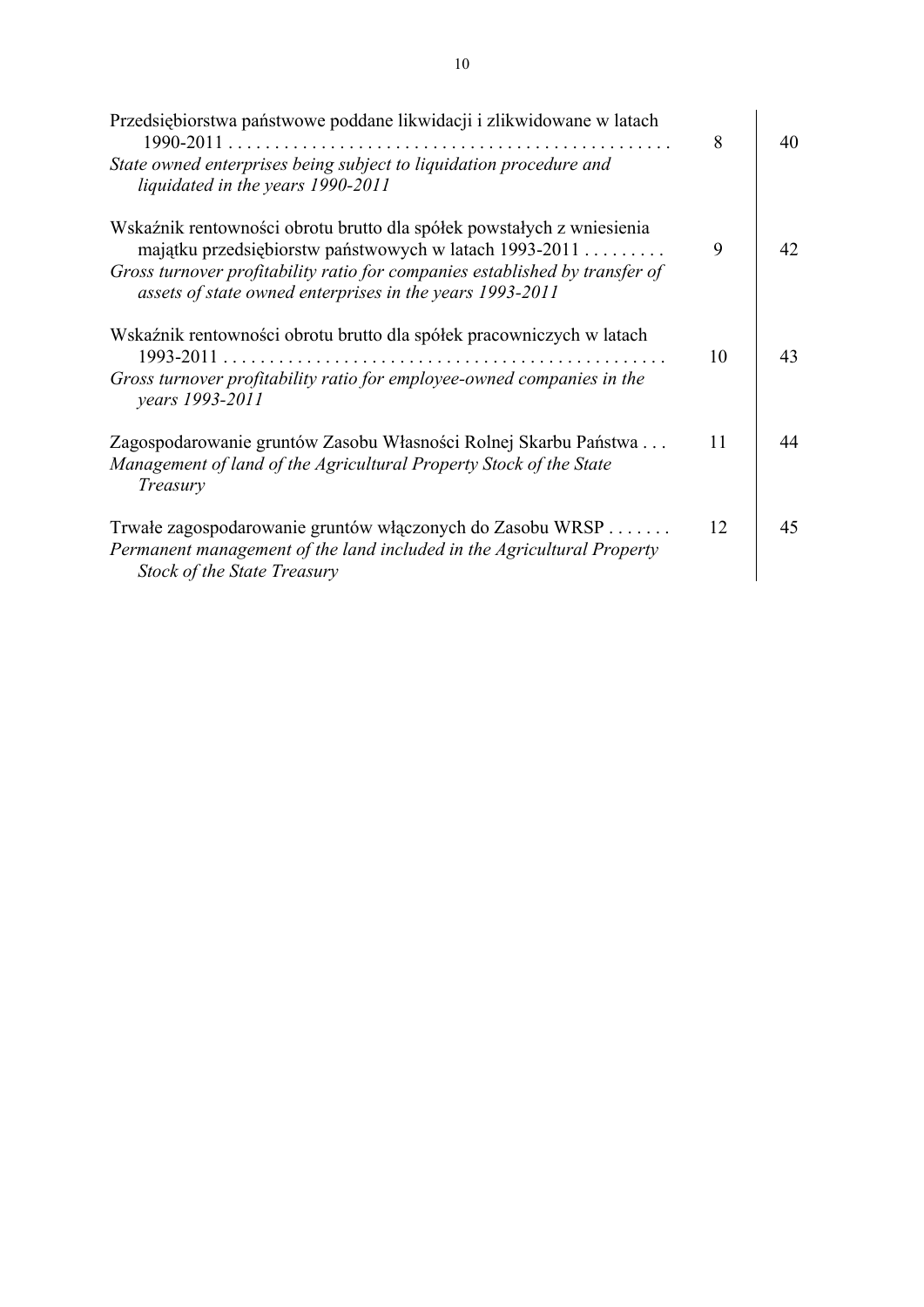# **OBJAŚNIENIA ZNAKÓW UMOWNYCH I SKRÓTÓW**  *SYMBOLS AND ABBREVIATIONS*

## **Znaki umowne**

*Symbols* 

| - oznacza, że dane nie mogą być opublikowane ze względu na konieczność<br>zachowania tajemnicy statystycznej w rozumieniu ustawy o statystyce<br>data may not be published due to the necessity of maintaining statistical |
|----------------------------------------------------------------------------------------------------------------------------------------------------------------------------------------------------------------------------|
|                                                                                                                                                                                                                            |
|                                                                                                                                                                                                                            |
|                                                                                                                                                                                                                            |
|                                                                                                                                                                                                                            |
|                                                                                                                                                                                                                            |
|                                                                                                                                                                                                                            |
|                                                                                                                                                                                                                            |
|                                                                                                                                                                                                                            |
|                                                                                                                                                                                                                            |
|                                                                                                                                                                                                                            |
|                                                                                                                                                                                                                            |
|                                                                                                                                                                                                                            |
|                                                                                                                                                                                                                            |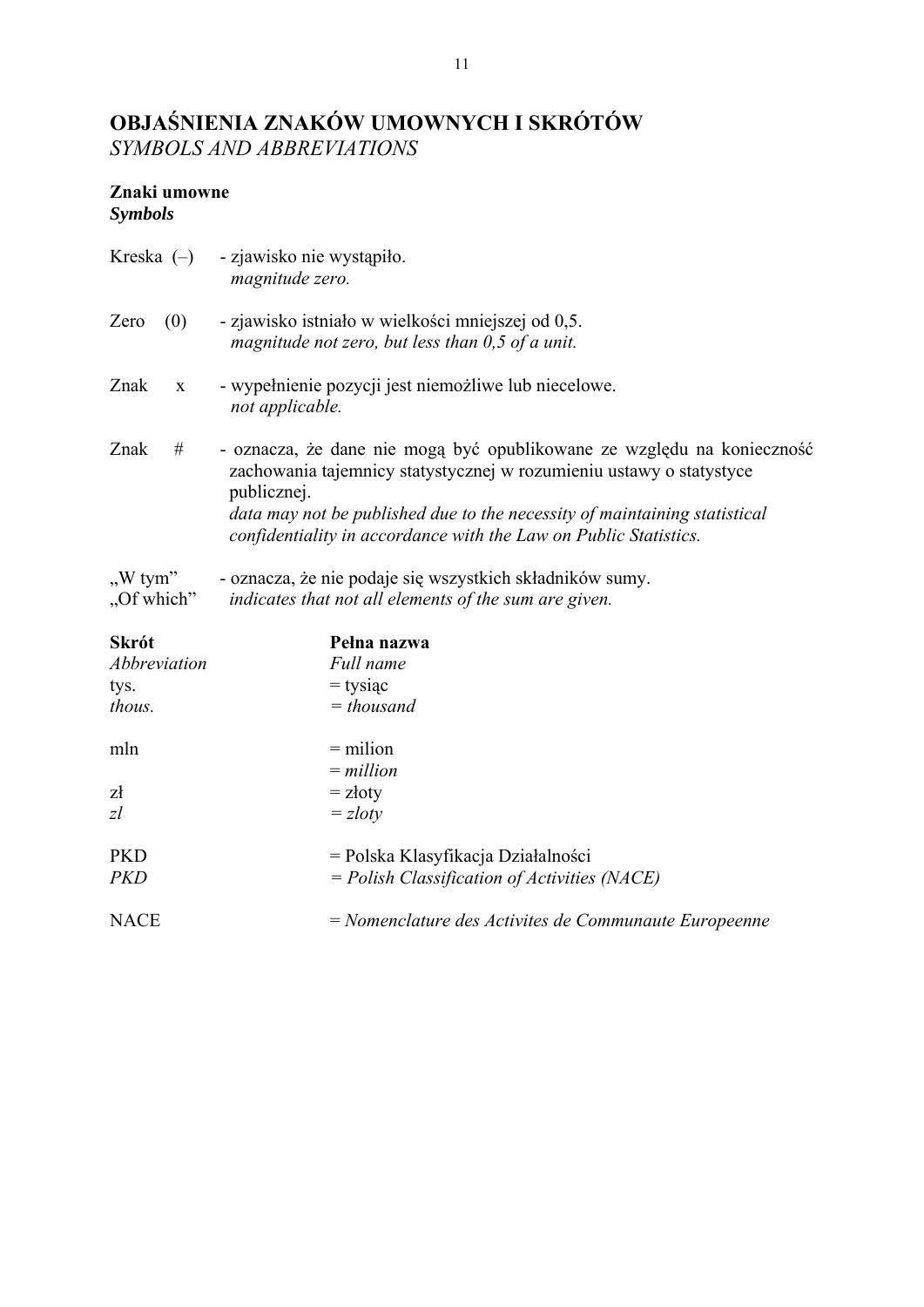## **ZESTAWIENIE SKRÓTÓW I PEŁNYCH NAZW WEDŁUG PKD 2007**  *ABBREVIATIONS AND FULL NAMES ACCORDING TO NACE REV. 2*

**skrót pełna nazwa**  *abbreviation full name* 

> Wytwarzanie i zaopatrywanie w energię elektryczną, gaz, parę wodną, gorącą wodę

#### **sekcje PKD**  *sections of the NACE*

Wytwarzanie i zaopatrywanie w energię elektryczną, gaz, parę wodną i gorącą wodę

*Electricity, gas, steam and air conditioning supply* 

Dostawa wody; gospodarowanie ściekami i odpadami; rekultywacja

*Water supply; sewerage, waste management and remediation activities* 

i powietrze do układów klimatyzacyjnych *Electricity, gas, steam and air conditioning* 

Dostawa wody; gospodarowanie ściekami i odpadami oraz działalność związana z rekultywacją

*Water supply; sewerage, waste management and remediation activities*

Handel; naprawa pojazdów samochodowych Handel hurtowy i detaliczny; naprawa pojazdów samochodowych, włączając motocykle

*Trade; repair of motor vehicles Wholesale and retail trade; repair of motor vehicles and motorcycles* 

#### **działy**

*supply* 

*divisions* 

*Manufacture of leather and related products Manufacture of leather and related products*

Produkcja wyrobów z drewna, korka, słomy i wikliny

*Manufacture of products of wood, cork, straw and wicker*

Produkcja koksu i produktów rafinacji ropy naftowej *Manufacture of coke and refined petroleum* 

*products*

Produkcja skór i wyrobów skórzanych Produkcja skór i wyrobów ze skór wyprawionych

Produkcja wyrobów z drewna oraz korka, z wyłączeniem mebli; produkcja wyrobów ze słomy i materiałów używanych do wyplatania

*Manufacture of wood and of products of wood and cork, except furniture; manufacture of articles of straw and plaiting materials*

Wytwarzanie i przetwarzanie koksu i produktów rafinacji ropy naftowej

*Manufacture of coke and refined petroleum products*

Produkcja wyrobów farmaceutycznych Produkcja podstawowych substancji farmaceutycznych oraz leków i pozostałych wyrobów farmaceutycznych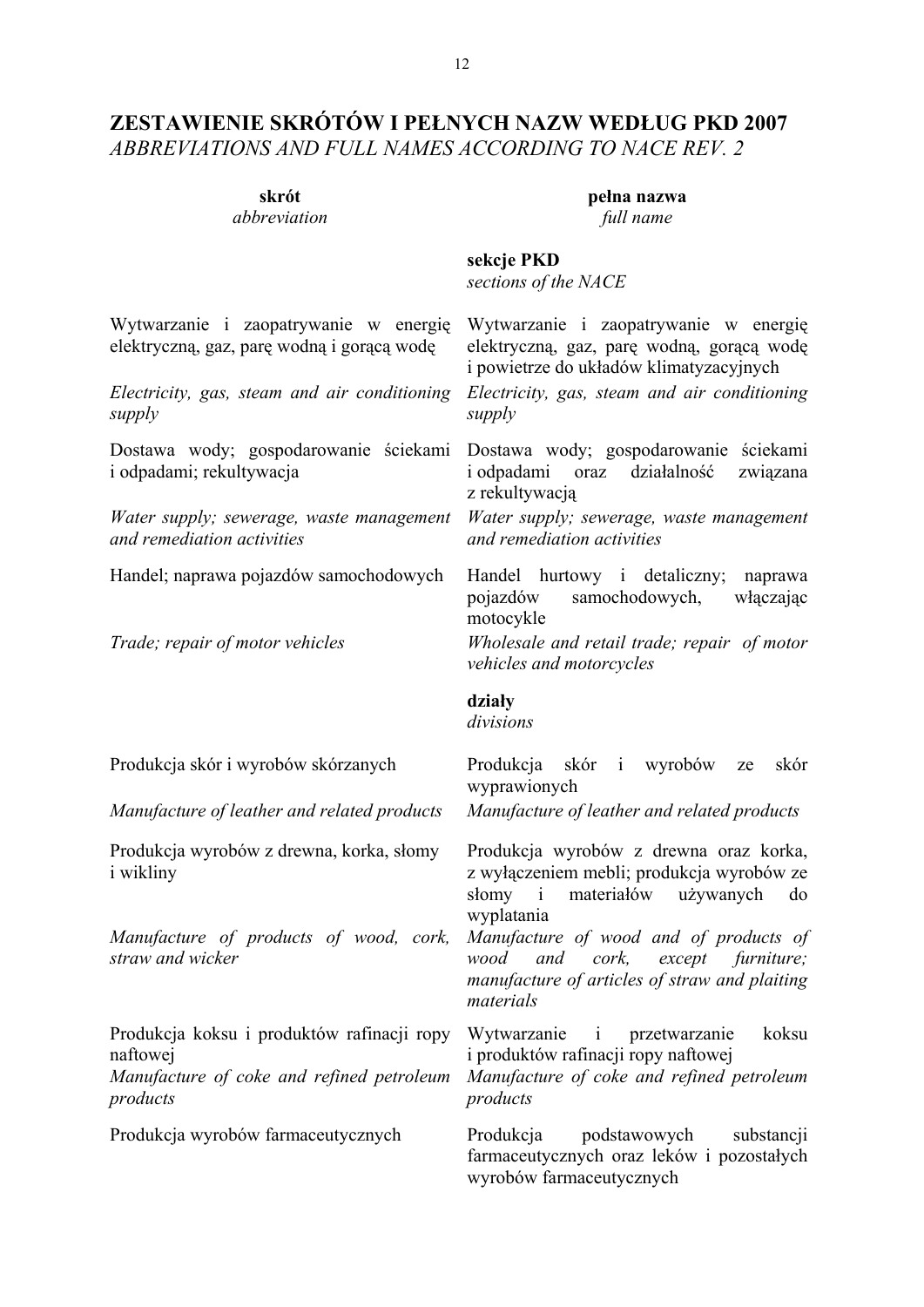| Manufacture of pharmaceutical products                                                                                       | of basic pharmaceutical<br>Manufacture<br>products and pharmaceutical preparations                                                                |
|------------------------------------------------------------------------------------------------------------------------------|---------------------------------------------------------------------------------------------------------------------------------------------------|
| Produkcja wyrobów z metali                                                                                                   | Produkcja metalowych wyrobów gotowych,<br>z wyłączeniem maszyn i urządzeń                                                                         |
| Manufacture of metal products                                                                                                | Manufacture of fabricated metal products,<br>except machinery and equipment                                                                       |
| Produkcja maszyn i urządzeń<br>Manufacture of machinery and equipment<br>n.e.c.                                              | Produkcja maszyn i urządzeń, gdzie indziej<br>niesklasyfikowana<br>Manufacture of machinery and equipment<br>n.e.c.                               |
| Produkcja<br>samochodowych,<br>pojazdów<br>przyczep i naczep<br>Manufacture of motor vehicles, trailers and<br>semi-trailers | Produkcja pojazdów<br>samochodowych,<br>przyczep i naczep z wyłączeniem motocykli<br>Manufacture of motor vehicles, trailers and<br>semi-trailers |

Ilekroć w publikacji jest mowa o przemyśle, dotyczy to czterech sekcji PKD 2007: "górnictwo i wydobywanie", "przetwórstwo przemysłowe", "wytwarzanie i zaopatrywanie w energię elektryczną, gaz, parę wodną i gorącą wodę" i "dostawa wody; gospodarowanie ściekami i odpadami; rekultywacja".

*Whenever the publication refers to the industry, it concerns four sections of NACE Rev.2: "mining and quarrying", "manufacturing", "electricity, gas, steam and air conditioning supply" and "water supply; sewerage, waste management and remediation activities".* 

> **Przy publikowaniu danych GUS prosimy o podanie źródła.**  *When publishing CSO data please indicate source.*

13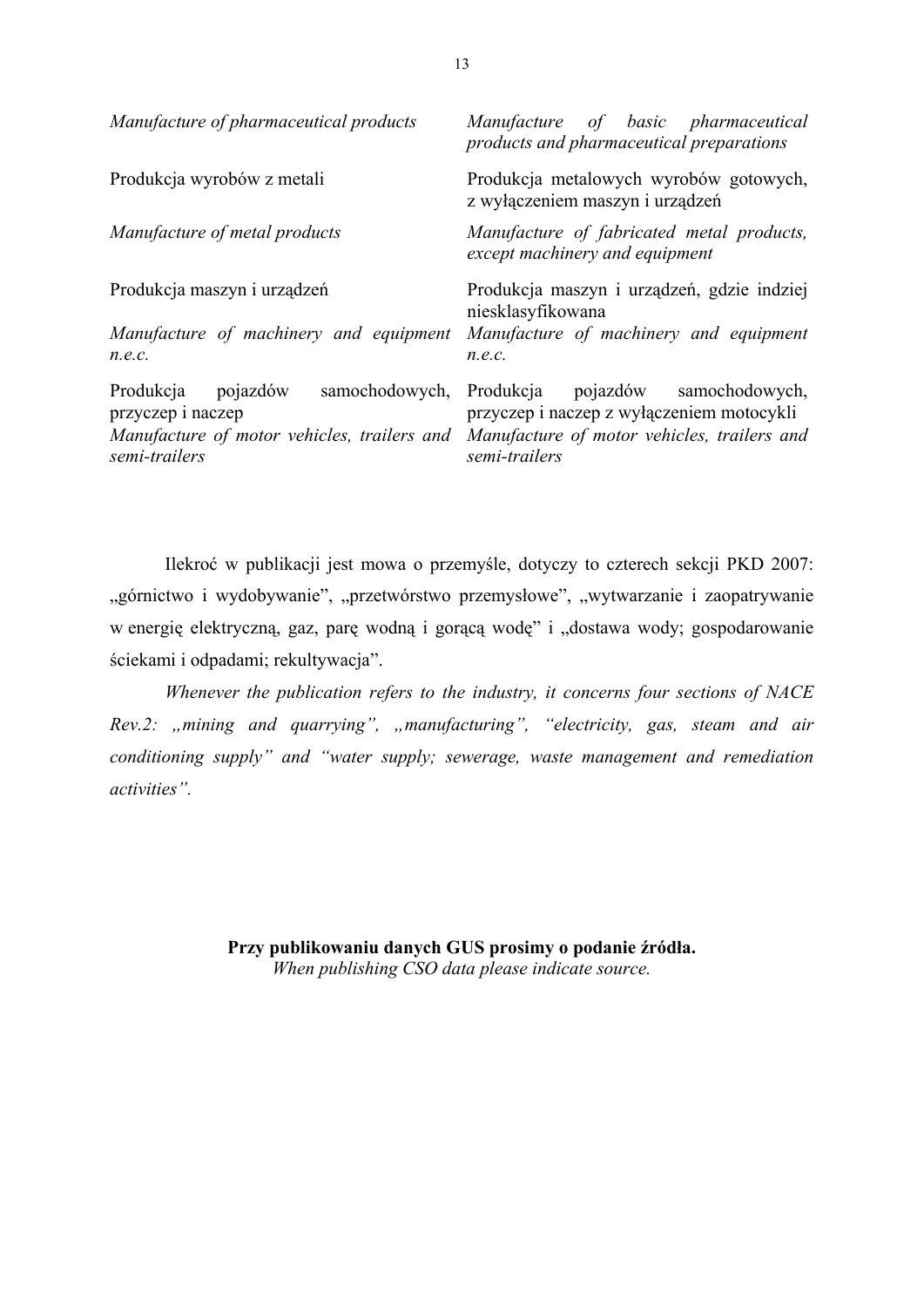#### **UWAGI METODYCZNE**

#### **1. Uwagi ogólne**

 Badanie prywatyzacji przedsiębiorstw państwowych obejmuje wszystkie podmioty, których działanie reguluje ustawa z dnia 25 września 1981 r. o przedsiębiorstwach państwowych.

**Źródłem danych** o prywatyzacji przedsiębiorstw państwowych do końca 2003 r. była sprawozdawczość statystyczna GUS, prowadzona na formularzach o symbolu "Pr". Dostarczała ona informacji o:

- prywatyzacji bezpośredniej lub likwidacji przedsiębiorstw państwowych z przyczyn ekonomicznych oraz sposobie rozdysponowania ich mienia, wartości majątku i nabywcach tego mienia,
- powstaniu spółek z wyłącznym lub częściowym udziałem Skarbu Państwa w wyniku przekształcenia albo prywatyzacji bezpośredniej przedsiębiorstw państwowych,
- aktualnej strukturze własnościowej kapitału spółek powstałych w wyniku przekształceń własnościowych przedsiębiorstw państwowych.

Począwszy od 2004 r. dane o przebiegu prywatyzacji pośredniej, bezpośredniej oraz Programu narodowych funduszy inwestycyjnych pozyskiwane są przez GUS z systemu informacyjnego Ministerstwa Skarbu Państwa.

Informacje o stanie prawno-organizacyjnym przedsiębiorstw państwowych i jego zmianach przygotowujących do prywatyzacji pozyskiwane są z państwowych jednostek organizacyjnych pełniących funkcje założycielskie dla tych przedsiębiorstw.

Dane o przekształceniach własnościowych nieruchomości rolnych Skarbu Państwa prezentowane są w oparciu o informacje uzyskiwane przez GUS z Agencji Nieruchomości Rolnych.

### **2. Zakres podmiotowy i przedmiotowy badania**

**Zaprezentowana w niniejszym opracowaniu zbiorowość podmiotów gospodarczych to:** 

– przedsiębiorstwa państwowe istniejące na koniec grudnia 2011 r.,

– przedsiębiorstwa państwowe objęte prywatyzacją do 31 grudnia 2011 r.,

– spółki handlowe powstałe w wyniku procesu prywatyzacji.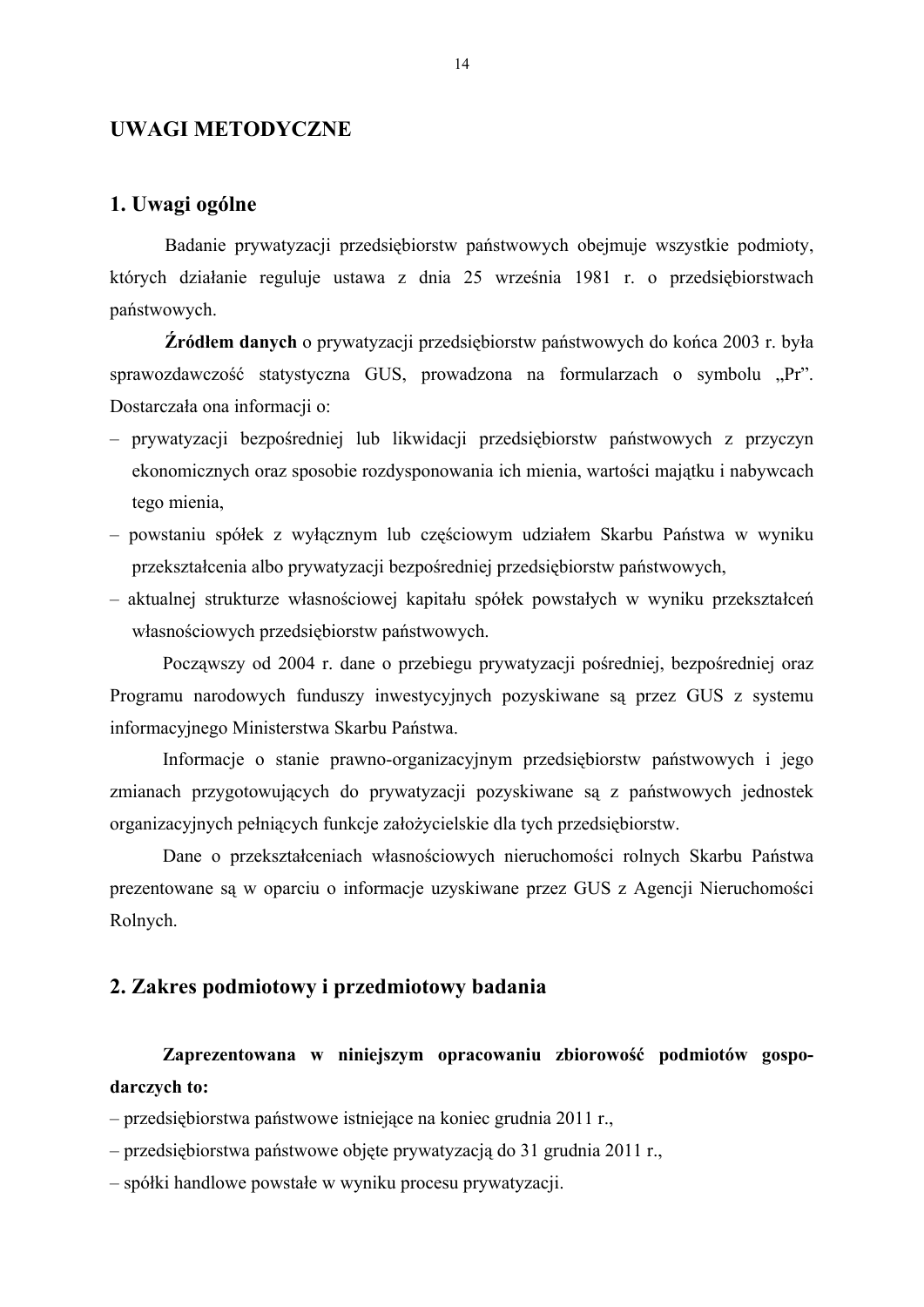**Przedsiębiorstwa państwowe objęte prywatyzacją** to zarówno te podmioty, które rozpoczęły procedurę przekształceń, jak również jednostki już skomercjalizowane czy sprywatyzowane bezpośrednio, bądź też zlikwidowane. Do grupy tej zalicza się również państwowe przedsiębiorstwa gospodarki rolnej (ppgr) przejęte przez Agencję Nieruchomości Rolnych. Przedsiębiorstwa objęte prywatyzacją sklasyfikowane zostały według obranej drogi prywatyzacji i sposobu jej realizacji. Są to więc:

1) przedsiębiorstwa państwowe przekształcone w jednoosobowe spółki Skarbu Państwa,

- 2) przedsiębiorstwa państwowe przekształcone w spółki z udziałem wierzycieli w wyniku komercjalizacji z konwersją wierzytelności (do 2004 r.),
- 3) przedsiębiorstwa sprywatyzowane metodą bezpośrednią, jak również znajdujące się w prywatyzacji bezpośredniej (w stosunku do których wydano decyzję o prywatyzacji bezpośredniej) oraz przedsiębiorstwa zlikwidowane z mocy ustawy z dnia 13 lipca 1990 r. o prywatyzacji przedsiębiorstw państwowych (art. 37); od 1997 r. do jednostek tych nie zalicza się podmiotów, które po rozpoczęciu prywatyzacji ogłosiły upadłość lub uchyliły postępowanie upadłościowe,
- 4) przedsiębiorstwa państwowe zlikwidowane z przyczyn ekonomicznych, w oparciu o ustawę o przedsiębiorstwach państwowych, jak również znajdujące się w stanie likwidacji,
- 5) zlikwidowane i przejęte do Zasobu Własności Rolnej Skarbu Państwa państwowe przedsiębiorstwa gospodarki rolnej.

#### **Spółki handlowe powstałe w procesie prywatyzacji to:**

- 1) jednoosobowe spółki Skarbu Państwa utworzone drogą przekształcenia (komercjalizacji) przedsiębiorstw państwowych,
- 2) spółki z udziałem wierzycieli powstałe w wyniku komercjalizacji z konwersją wierzytelności,
- 3) spółki uczestniczące w Programie NFI,
- 4) spółki sprywatyzowane pośrednio (kapitałowo) powstałe w wyniku zbycia akcji lub udziałów Skarbu Państwa w spółkach jednoosobowych,
- 5) spółki prywatyzowane poprzez obejmowanie akcji w podwyższonym kapitale zakładowym jednoosobowych spółek Skarbu Państwa,
- 6) spółki z udziałem Skarbu Państwa, do których wniesiono majątek przedsiębiorstw państwowych sprywatyzowanych bezpośrednio lub zlikwidowanych,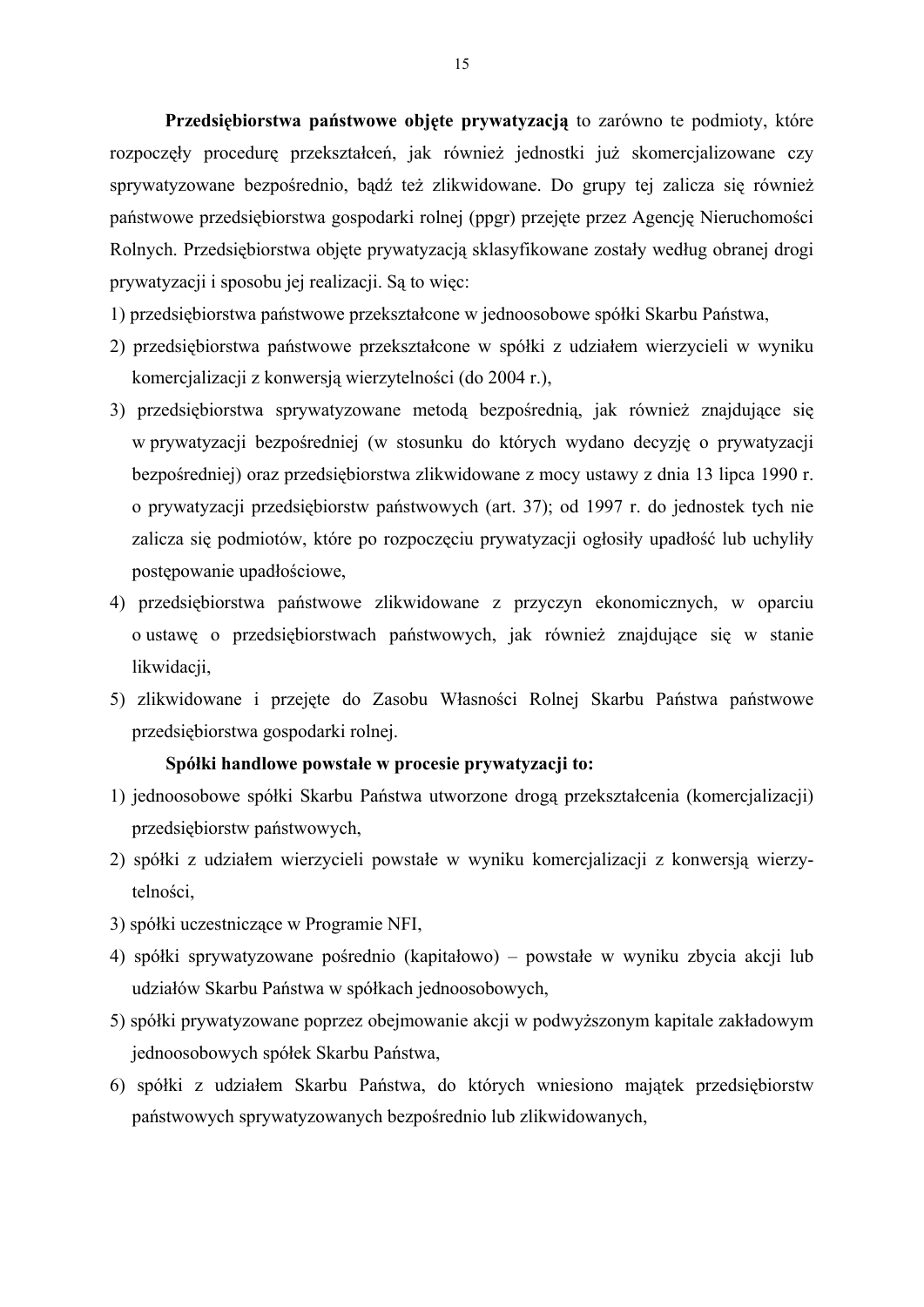7) spółki pracownicze, powstałe w celu przejęcia w odpłatne użytkowanie, poprzez leasing, majątku sprywatyzowanych bezpośrednio lub zlikwidowanych przedsiębiorstw państwowych.

 **Dane o przedsiębiorstwach państwowych**, zamieszczone w tabl. 23-26 dotyczą przedsiębiorstw aktywnych, tj. tych, które prowadziły działalność gospodarczą na koniec grudnia 2011 r. Liczbę przedsiębiorstw państwowych podano na podstawie Wykazu Przedsiębiorstw Państwowych sporządzanego przez państwowe jednostki organizacyjne pełniące funkcje założycielskie dla przedsiębiorstw państwowych.

#### **3. Podstawowe pojęcia i wskaźniki ekonomiczne stosowane w publikacji**

**Dane o pracujących** obejmują informacje o:

- osobach zatrudnionych na podstawie stosunku pracy (umowy o pracę, powołania, wyboru lub mianowania), tj. osobach zatrudnionych w pełnym i niepełnym wymiarze czasu pracy,
- pracodawcach i pracujących na własny rachunek, właścicielach i współwłaścicielach jednostek prowadzących działalność gospodarczą łącznie z bezpłatnie pomagającymi członkami rodzin, z wyłączeniem wspólników spółek kapitałowych, którzy nie pracują w spółce,
- agentach (łącznie z pomagającymi członkami ich rodzin oraz osobami zatrudnionymi przez agentów),
- osobach wykonujących pracę nakładczą,
- członkach rolniczych spółdzielni produkcyjnych oraz powstałych na ich bazie spółdzielni o innym profilu produkcyjnym, które funkcjonują w oparciu o prawo spółdzielcze.

 Do pracujących zalicza się ponadto osoby wykonujące pracę za granicą (na rzecz jednostek krajowych, w których zostały zatrudnione), niezależnie od czasu trwania tego zatrudnienia.

**Dane o wynikach finansowych** obserwowanej zbiorowości (tabl. 16-20, 24-26) dotyczą podmiotów, w których liczba pracujących przekracza 9 osób, prowadzących księgi rachunkowe i zobowiązanych do sporządzania statystycznego sprawozdania F-01/I-01 o przychodach, kosztach i wyniku finansowym.

**Aktywa obrotowe** obejmują zapasy oraz krótkoterminowe: należności, inwestycje oraz rozliczenia międzyokresowe.

**Zobowiązania długoterminowe** są ogółem zobowiązań, których okres spłaty na dzień bilansowy jest dłuższy niż rok, z wyjątkiem zobowiązań z tytułu dostaw i usług.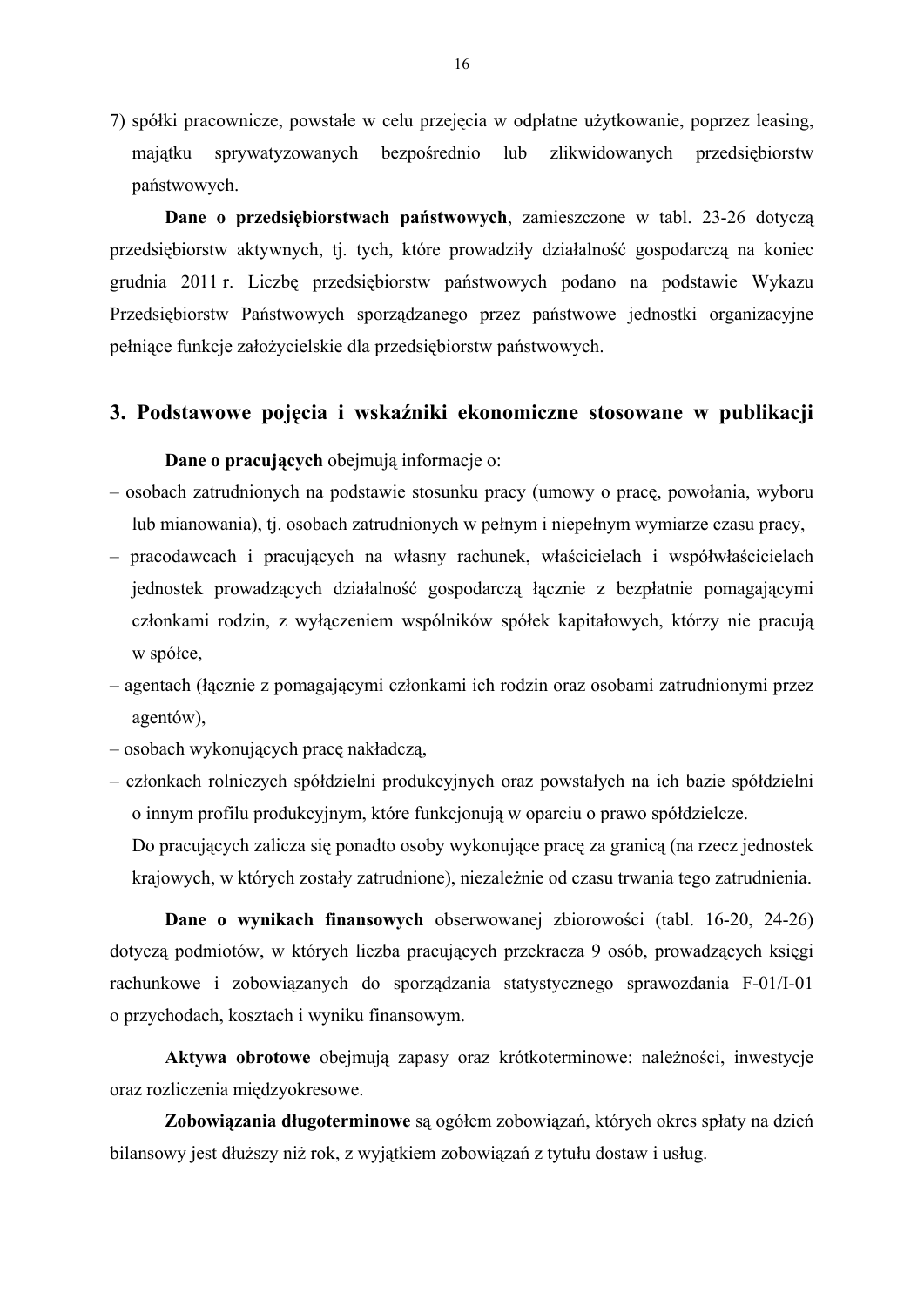**Zobowiązania krótkoterminowe** (bez funduszy specjalnych) obejmują ogół zobowiązań z tytułu dostaw i usług a także całość lub część pozostałych zobowiązań, które stają się wymagalne w ciągu 12 miesięcy od dnia bilansowego.

#### **Przychody z całokształtu działalności** obejmują:

- **przychody netto ze sprzedaży** w kraju i na eksport wytworzonych przez jednostkę **produktów** (wyrobów gotowych, półfabrykatów i usług) oraz opakowań, wyposażenia i usług obcych, jeżeli są one fakturowane odbiorcom łącznie z produktami;
- **przychody netto ze sprzedaży towarów i materiałów**, tj. nabytych w celu odsprzedaży w stanie nieprzetworzonym rzeczowych aktywów obrotowych oraz produktów wytworzonych przez jednostkę, jeśli sprzedawane są one w sieci własnych sklepów obok towarów obcej produkcji;

Przychody ze sprzedaży produktów, towarów i materiałów na eksport obejmują wewnątrzwspólnotową dostawę do krajów członkowskich UE oraz eksport do krajów poza unijnych.

- **pozostałe przychody operacyjne**, tj. przychody związane pośrednio z działalnością operacyjną jednostki, a w szczególności: zysk ze zbycia niefinansowych aktywów trwałych (środków trwałych, środków trwałych w budowie, wartości niematerialnych i prawnych, inwestycji w nieruchomości i prawa), otrzymane nieodpłatnie, w tym w drodze darowizny, aktywa (środki pieniężne), odszkodowania, rozwiązane rezerwy, korekty odpisów aktualizujących wartość aktywów niefinansowych, przychody z działalności socjalnej, przychody z najmu lub dzierżawy środków trwałych albo inwestycji w nieruchomości i prawa;
- **przychody finansowe**, tj. kwoty należne z tytułu dywidend i udziałów w zysku, odsetki od udzielanych pożyczek, odsetki od lokat terminowych, odsetki za zwłokę, zysk ze zbycia inwestycji (sprzedaży), zmniejszenia odpisów aktualizacyjnych wartości inwestycji wobec całkowitego lub częściowego ustania przyczyn powodujących trwałą utratę ich wartości, nadwyżkę dodatnich różnic kursowych nad ujemnymi.

#### **Koszty uzyskania przychodów z całokształtu działalności** obejmują:

– **koszt własny sprzedanych produktów, towarów i materiałów** związany z podstawową działalnością operacyjną, do którego zaliczono wartość sprzedanych towarów i materiałów oraz koszty ogółem pomniejszone o koszt wytworzenia świadczeń na własne potrzeby jednostki skorygowane o zmianę stanu produktów;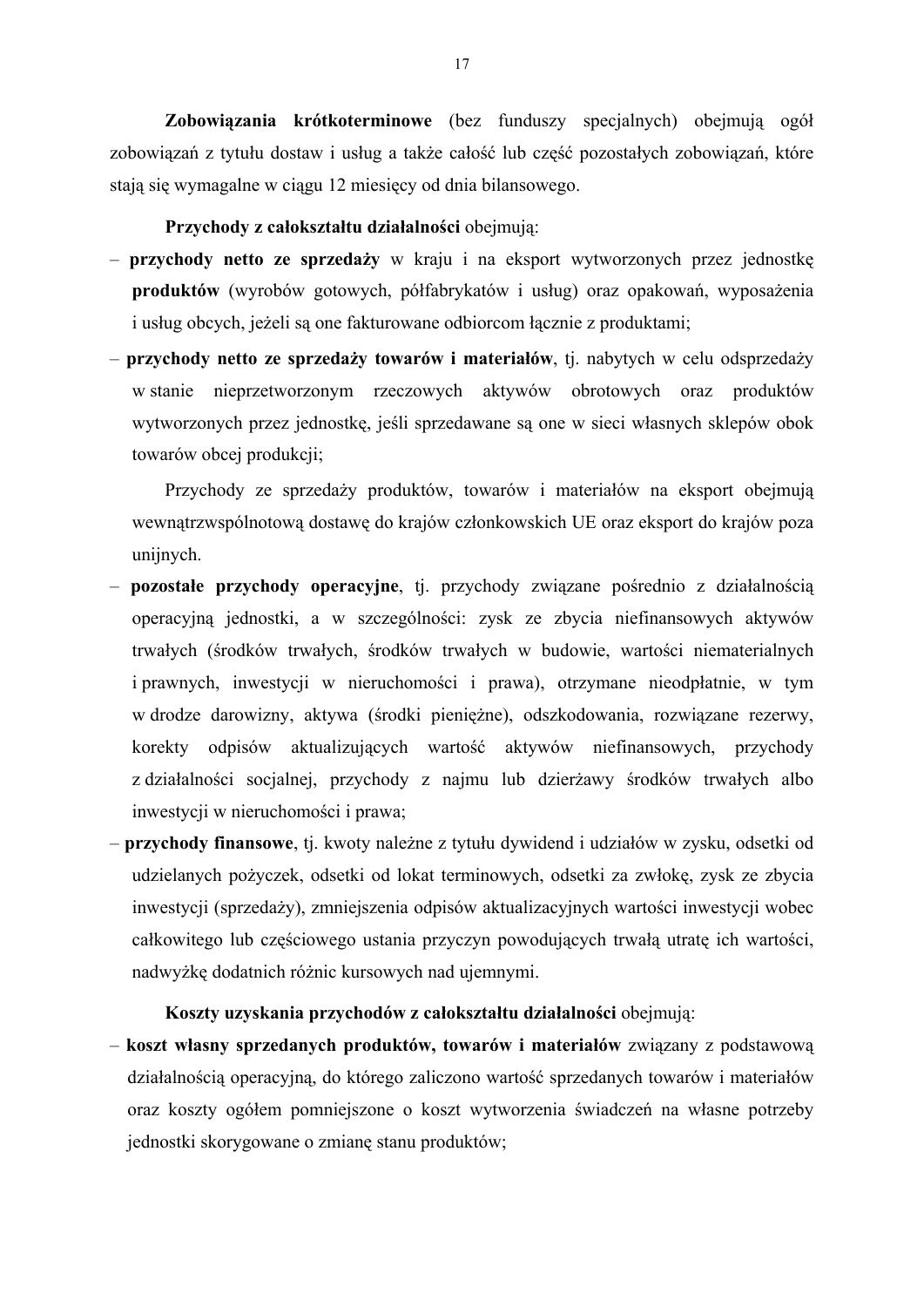– **pozostałe koszty operacyjne**, tj. koszty związane pośrednio z działalnością operacyjną jednostki, a w szczególności: stratę ze zbycia niefinansowych aktywów trwałych, amortyzację oddanych w dzierżawę lub najem środków trwałych i środków trwałych w budowie, nieplanowane odpisy amortyzacyjne (odpisy z tytułu trwałej utraty wartości), poniesione kary, grzywny, odszkodowania, odpisane w części lub całość wierzytelności w związku z postępowaniem upadłościowym, układowym i naprawczym, utworzone rezerwy na pewne lub o dużym stopniu prawdopodobieństwa przyszłe zobowiązanie (straty z transakcji gospodarczych w toku), odpisy aktualizujące wartość aktywów niefinansowych, koszty utrzymania obiektów działalności socjalnej, darowizny lub nieodpłatnie przekazane aktywa trwałe;

– **koszty finansowe**, tj. m.in. odsetki od zaciągniętych kredytów i pożyczek, odsetki i dyskonto od wyemitowanych przez jednostkę obligacji, odsetki za zwłokę, stratę ze zbycia inwestycji, odpisy z tytułu aktualizacji wartości inwestycji, nadwyżkę ujemnych różnic kursowych nad dodatnimi.

**Wynik finansowy na działalności gospodarczej** jest sumą wyników finansowych: na sprzedaży produktów, towarów i materiałów, na pozostałej działalności operacyjnej oraz na operacjach finansowych.

**Wynik finansowy brutto (zysk lub strata)** jest to wynik na działalności gospodarczej, skorygowany o wynik zdarzeń nadzwyczajnych.

**Wynik finansowy netto (zysk lub strata)** jest to wynik finansowy brutto pomniejszony o obowiązkowe obciążenia (podatek dochodowy).

**Wskaźnik poziomu kosztów z całokształtu działalności** jest to relacja kosztów uzyskania przychodów z całokształtu działalności do przychodów z całokształtu działalności.

**Wskaźnik rentowności obrotu brutto** jest to relacja wyniku finansowego brutto do przychodów z całokształtu działalności.

**Wskaźnik rentowności obrotu netto** jest to relacja wyniku finansowego netto do przychodów z całokształtu działalności.

**Wskaźnik płynności finansowej I stopnia** jest to relacja inwestycji krótkoterminowych do zobowiązań krótkoterminowych (bez funduszy specjalnych).

#### **W związku z elektronicznym naliczaniem tablic, w niektórych przypadkach sumy składników mogą się różnić nieznacznie od podanych wielkości "ogółem".**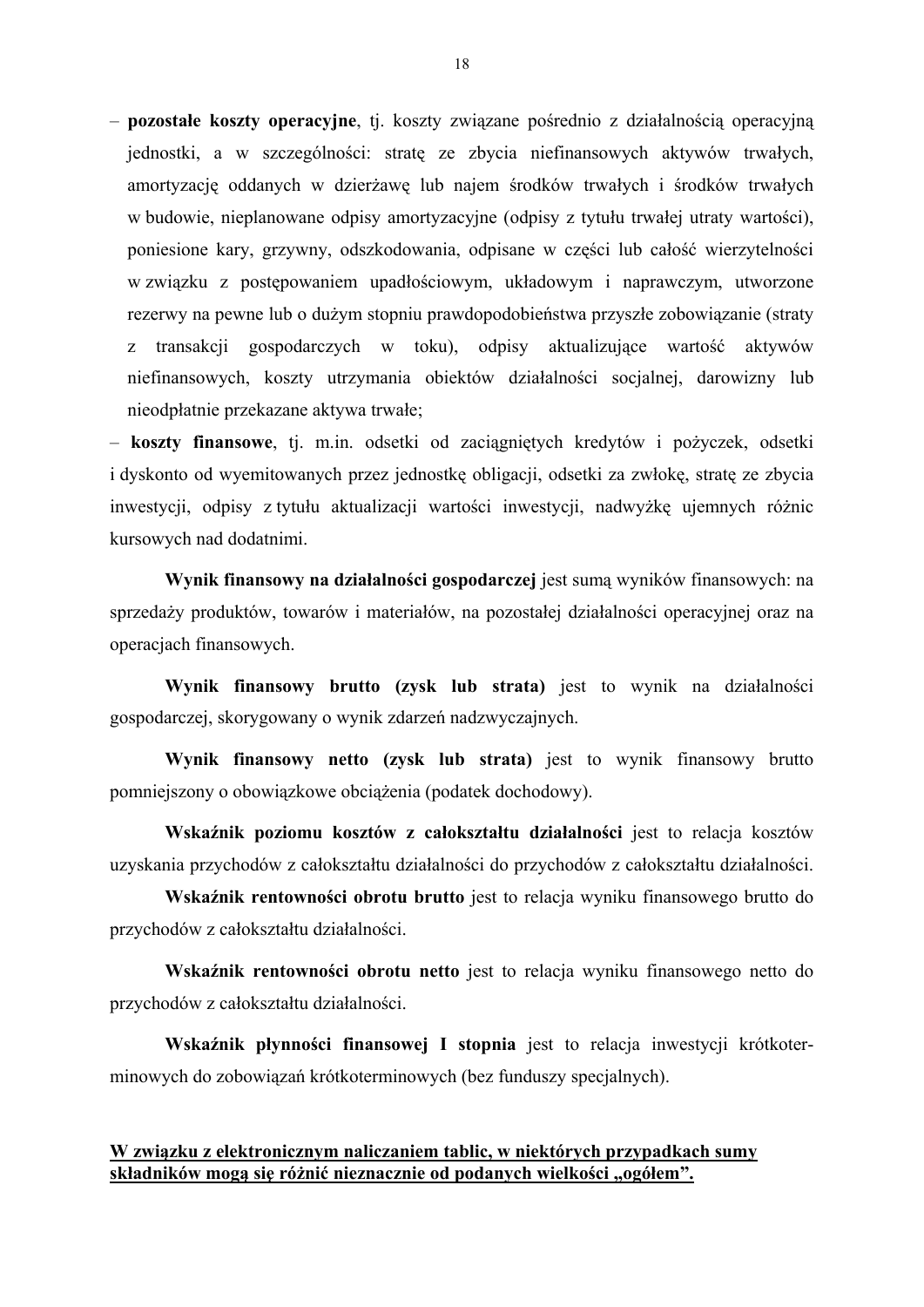#### *METHODOLOGICAL NOTES*

#### *1. General notes*

 *The survey of privatisation of state owned enterprises includes all entities, the operation of which is regulated by the Law dated on state owned enterprises 25 September 1981.* 

*The source of data on privatisation of state owned enterprises up to the end of 2003 was statistical reporting of the CSO conducted on forms ..Pr". It provides information on:* 

- *direct privatisation or the liquidation of state owned enterprises due to economic reasons and distribution of their property, value of assets and purchasers of this property,*
- *establishment of companies with sole or partial State Treasury participation due to the transformation or direct privatisation of state owned enterprises,*
- *current ownership structure of the capital of companies established as a result of ownership transformations of state owned enterprises.*

*Since 2004, data on the process of direct, indirect privatisation and the national investment fund Programme are derived by the CSO from information system of the Ministry of State Treasury.* 

*Information on the legal and organisational status of state owned enterprises and its changes preparing for privatisation are obtained for state organisational entities acting as founding bodies for these enterprises.* 

*Data on the ownership transformation of agricultural real estate of the State Treasury are presented on the basis of information obtained by the CSO from the Agricultural Property Agency.* 

#### *2. Scope and contents of the survey*

#### *The population of economic entities presented in this publication includes:*

- *state owned enterprises existing at the end of December 2011,*
- *state owned enterprises included in privatisation up to 31 December 2011,*
- *commercial companies established as a result of privatisation process.*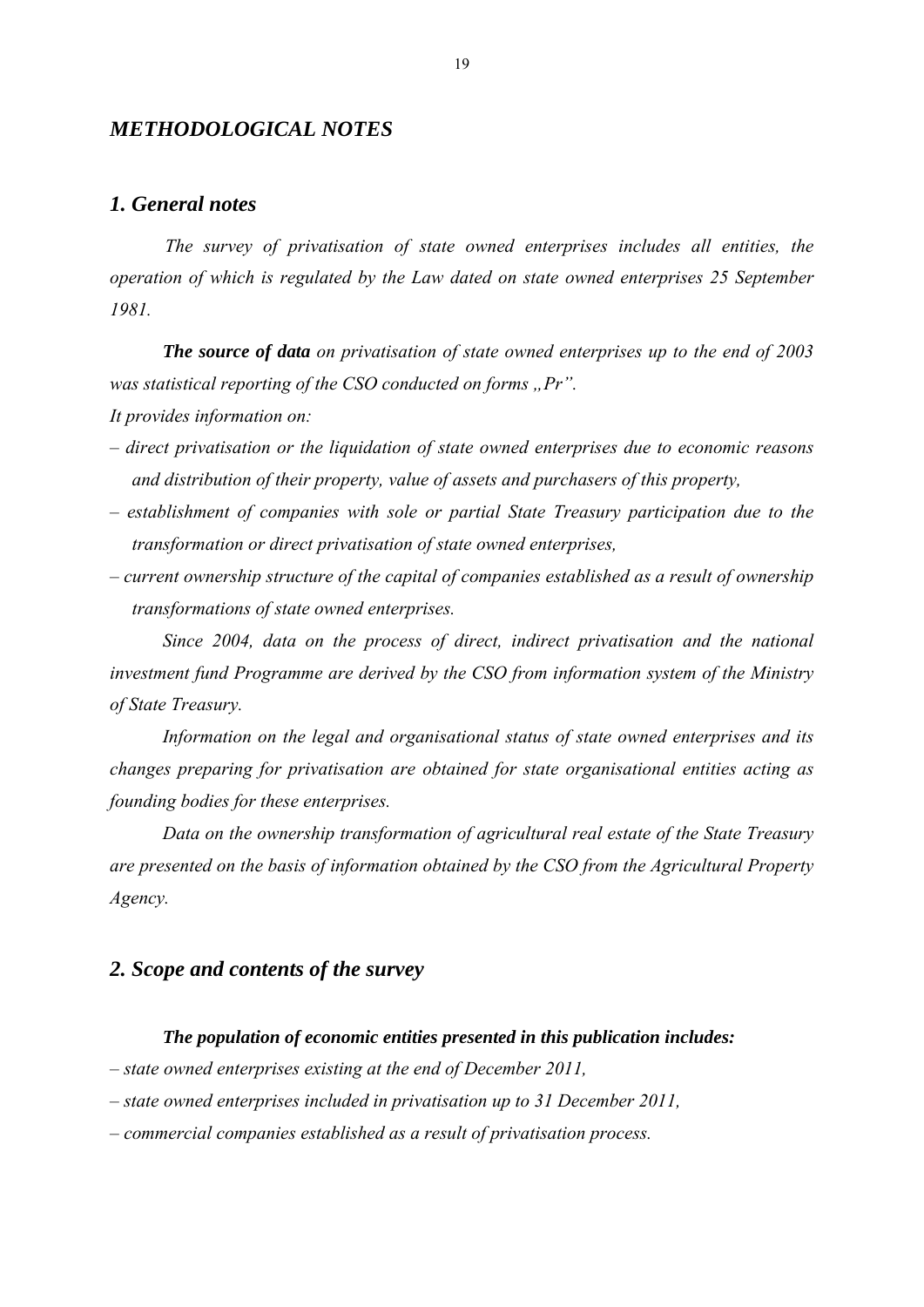*State owned enterprises included in privatisation comprise entities that have begun the procedure of transformations as well as entities already commercialised, privatised or liquidated. This group also includes state farms incorporated by Agricultural Property Agency. The enterprises included in privatisation were classified according to the chosen method of privatisation and its implementation. These are the following:* 

- *1) state owned enterprises transformed into sole-shareholder companies of the State Treasury,*
- *2) state owned enterprises transformed into companies with creditors' participation as a result of commercialisation with debt conversion (up to 2004),*
- *3) enterprises privatised by the direct method, and those in direct privatisation (in relation to which the decision on direct privatisation was made) and enterprises liquidated pursuant to the Law on privatisation of state owned enterprises (Art. 37) dated 13 July 1990; since 1997 there are excluded entities that after starting privatisation declared to be insolvent or repealed the bankruptcy proceedings,*
- *4) state owned enterprises liquidated due to economic reasons, on the basis of the Law on state owned enterprises, and those subject to liquidation,*
- *5) state farms liquidated or incorporated into the Agricultural Property Stock of the State Treasury.*

#### *Commercial companies established in the privatisation process include:*

- *1) sole-shareholder companies of the State Treasury established as a result of the transformation (commercialisation) of state owned enterprises,*
- *2) companies with creditors' participation established as a result of commercialisation with debt conversion,*
- *3) companies participating in the NIF Programme,*
- *4 companies privatised by the indirect (capital) method established as a result by the disposition of the State Treasury shares or holdings in sole-shareholder companies,*
- *5) companies privatised by taking up shares in higher founder's capital of sole-shareholder companies of the State Treasury,*
- *6) companies with the State Treasury participation, to which assets of directly privatised and liquidated state owned enterprises were transferred,*
- *7) employee companies established for taking over the assets of directly privatised and liquidated state owned enterprises for permanent usufruct through leasing.*

 *Data on state owned enterprises included in tables 23-26 concern active enterprises, i.e. those that conducted economic activity at the end of December 2011. The number of state*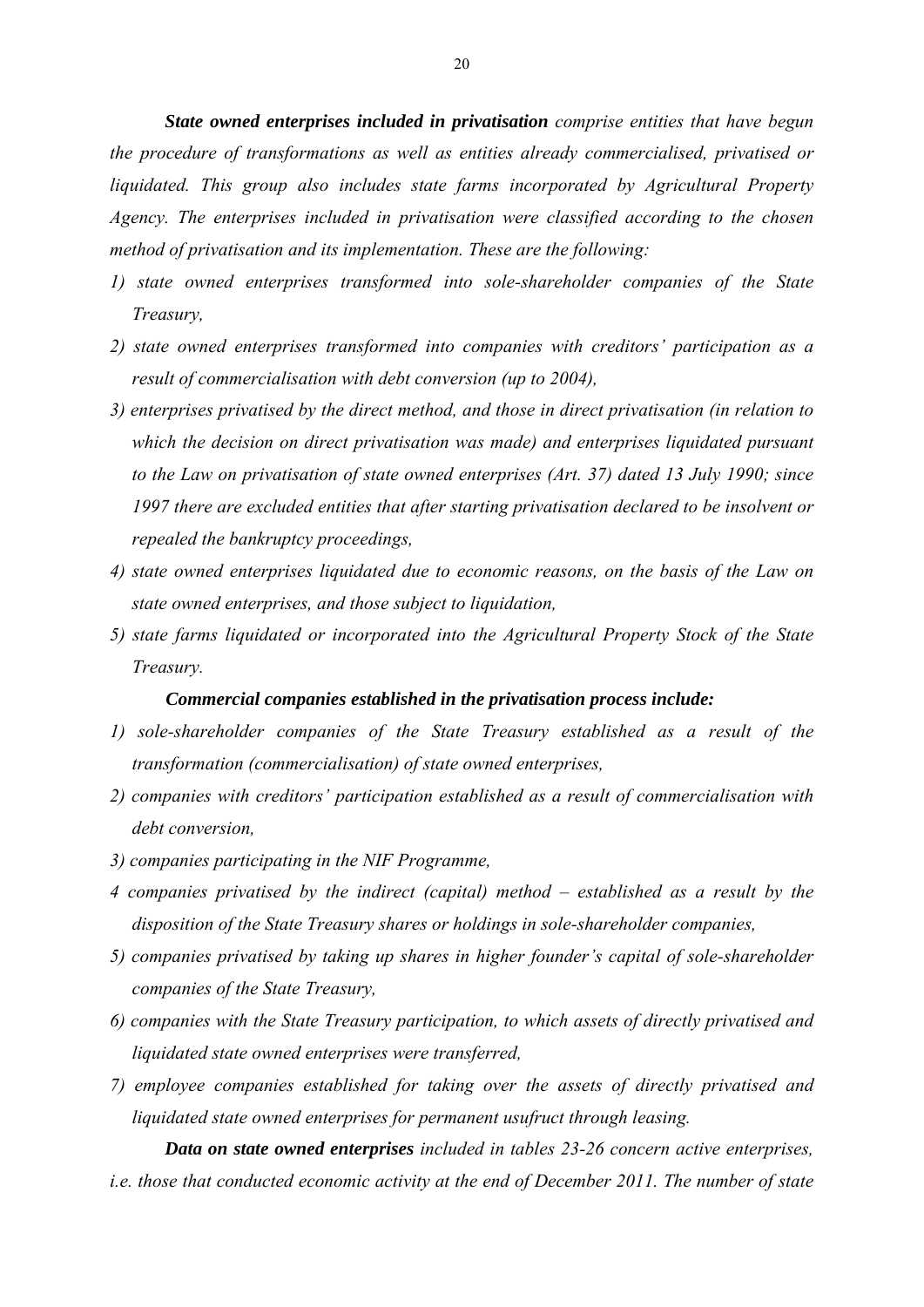*owned enterprises was specified on the basis of the list of State Owned Enterprises prepared by state organisational units acting as founding bodies for state owned enterprises.* 

#### *3. Main definitions and economic indicators used in the publication*

#### *Data on employed persons include information on:*

- *persons hired on the basis of an employment contract (employment agreement, posting, election, or appointment), i.e. persons employed on a full-time and on part-time basis,*
- *employers and own-account workers, owners and co-owners of the units conducting economic activity (including members of their families contributing for free, excluding partners in companies who do not work in them,*
- *agents (including contribution family workers and employed by agents),*
- *outworkers,*
- *members of agricultural production co-operative law.*

 *Employees include also persons working abroad (for the benefit of domestic units, with which they are employed), irrespective of the duration of such employment.* 

*Data on the financial results of the population observed (tables 16-20, 24-26) concern entities with more than 9 persons employed, keeping accounting ledgers and obliged to prepare a statistical report F-01/I-01 on revenues, costs and financial results.* 

*Current assets include stocks, short-term: dues, investments and inter-period settlements.* 

*Long-term liabilities are total liabilities with the maturity of more than twelve months as at the balance sheet date, apart from trade creditors.* 

*Short-term liabilities (excluding special funds) cover total liabilities from deliveries and services, and the whole or this part of the remaining liabilities which are due within twelve months from the balance day.* 

#### *Revenues from total activity include:*

*– net revenues from sale of products within country and for export which have been manufactured by the entity (goods, semi-finished goods products and services) and packages, equipment and third party services, if invoiced for consumers including products;*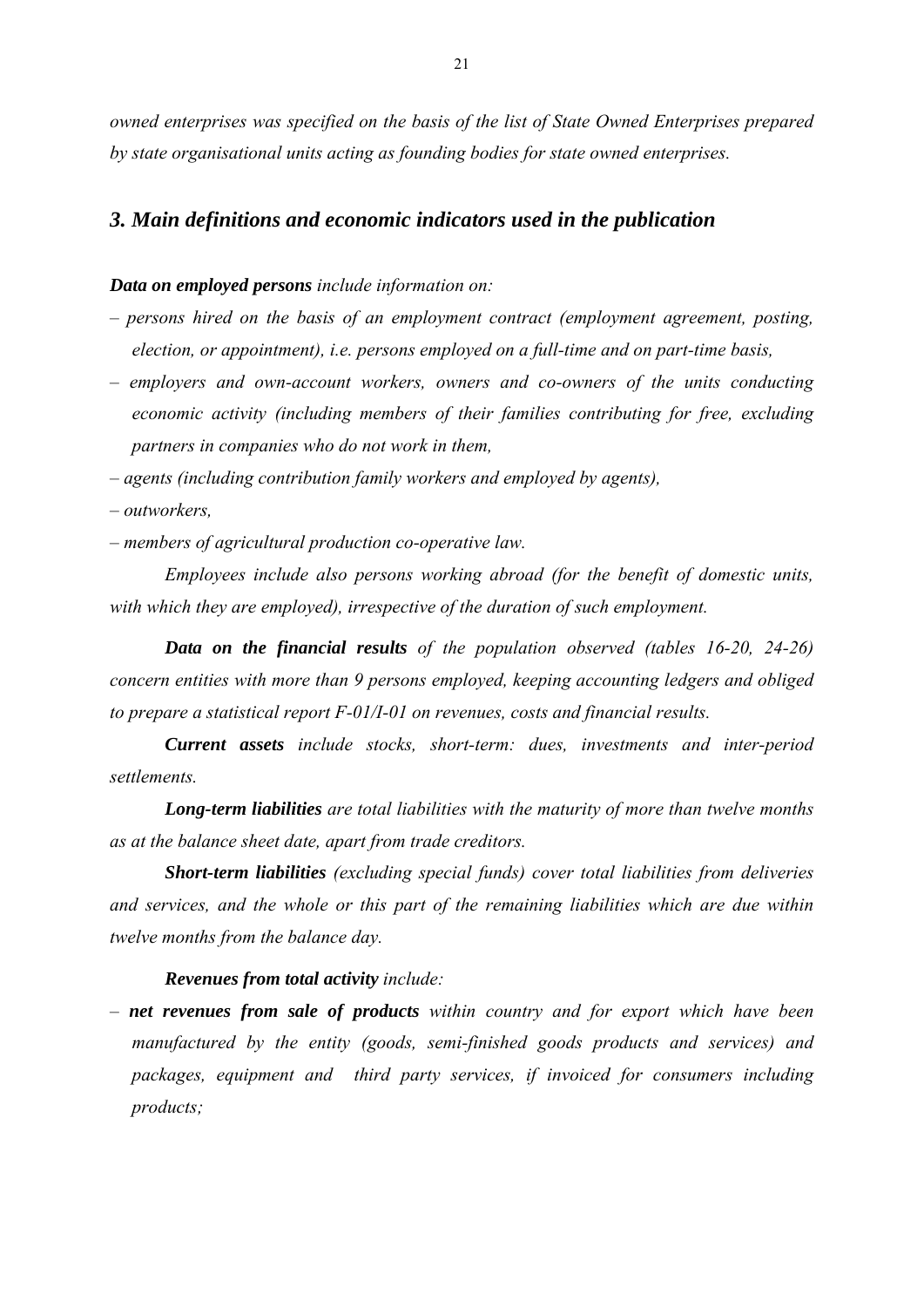*– net revenues from the sale of goods and materials, i.e. purchased for re-sale in the unaltered form the tangible current assets and products manufactured by an entity, if they are sold within the chain of own stores next to the products of outside manufacture;*

*Revenues from the sale of products, goods and materials designated for export cover domestic community delivery to the member states of the European Union and export outside the European Union.* 

- *other operating revenues, i.e. revenues indirectly connected with the operational activity of the entity, in particular: profits from the sales of non-financial fixed assets (fixed assets, assets under construction, intangible assets, investments in the real estate and rights), assets (cash) received free of charge, including donated assets, as well as damages, reversed provisions, adjustments of the depreciation value for non-financial assets, income from social activities, income from the rent or lease of fixed assets and investments in real estate and rights;*
- *financial revenues, i.e. amounts due in respect of dividends and share in profits, interest on loans granted, interest on term deposits, default interest, profit from the sale of investments, reduction of depreciation write-offs relating to investments due to the fact that the reasons resulting in the permanent loss of their value have ceased to exist (whether partially or totally), surplus of foreign exchange gains over losses.*

#### *Costs of obtaining revenues from total activity include:*

- *the cost of products sold, goods and materials sold connected with the basic operational activity, including the value of sold goods and materials and total costs decreased by the costs of generating benefits for the entity and corrected by the change in product inventories;*
- *other operating costs, i.e. costs indirectly related to operating activity of the entity, in particular: loss on the sale of non-financial fixed assets, depreciation of leased or rented fixed assets and assets and assets under construction, depreciation write-downs (writedowns relating to permanents loss of value), penalties, fines, indemnities paid, partially or fully written off liabilities related to bankruptcy, composition, restructuring proceedings, provisions made for future certain liabilities or liabilities, which are likely to occur (loss on current business transactions in progress), write-offs updating the value of non-financial assets, costs of maintaining premises required for social activity, donations or fixed assets received free of charge;*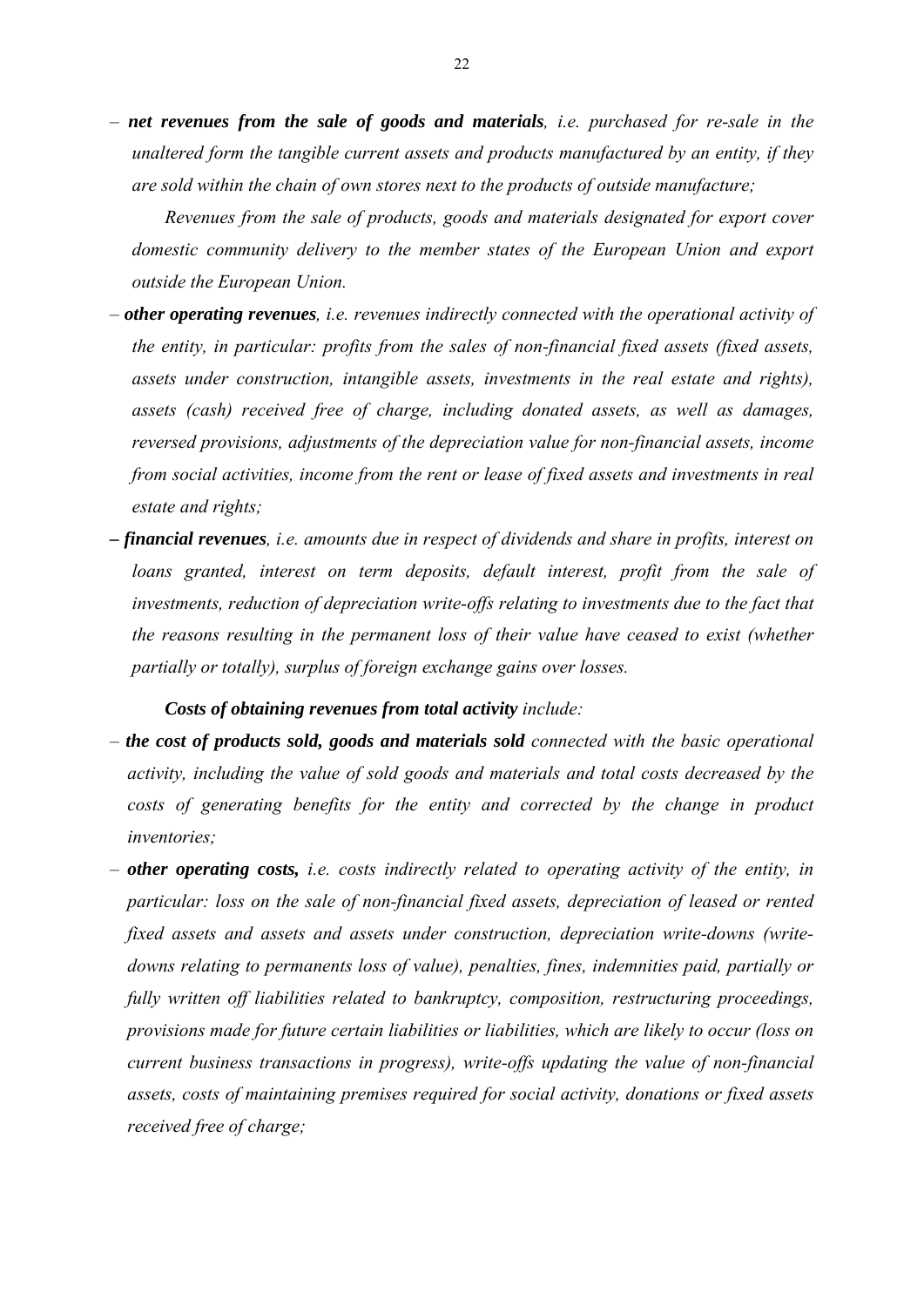*– financial costs, i.e. among others, interest from received bank credits and loans, interest and discount on bonds issued by the entity, default interest, loss on the sale of investments, write-offs updating the value of investment, the surplus of foreign exchange losses over gains.* 

*Result on economic activity is the sum of financial results: the sales of products, goods and materials, the result on other operating activity as well as on financial operations.* 

*Gross financial result (profit or loss) is the financial result on economic activity adjusted by the result of extraordinary events.* 

*Net financial result (profit or loss) is the gross financial result decreased by the obligatory encumbrances (income tax).* 

*Cost level indicator from total activity is the relation of the costs of revenues acquisition from total activity to the revenues from total activity.* 

 *Gross turnover profitability rate is the relation of the gross financial result to the revenues from total activity.* 

*Net turnover profitability rate is the relation of net financial result to the revenues from total activity.* 

*Liquidity ratio of the first degree is the relation of the short-term investments to the short-term liabilities (without special funds).* 

*Due to electronic method of data processing, in some cases sums of components can differ from amount given in the item "total"*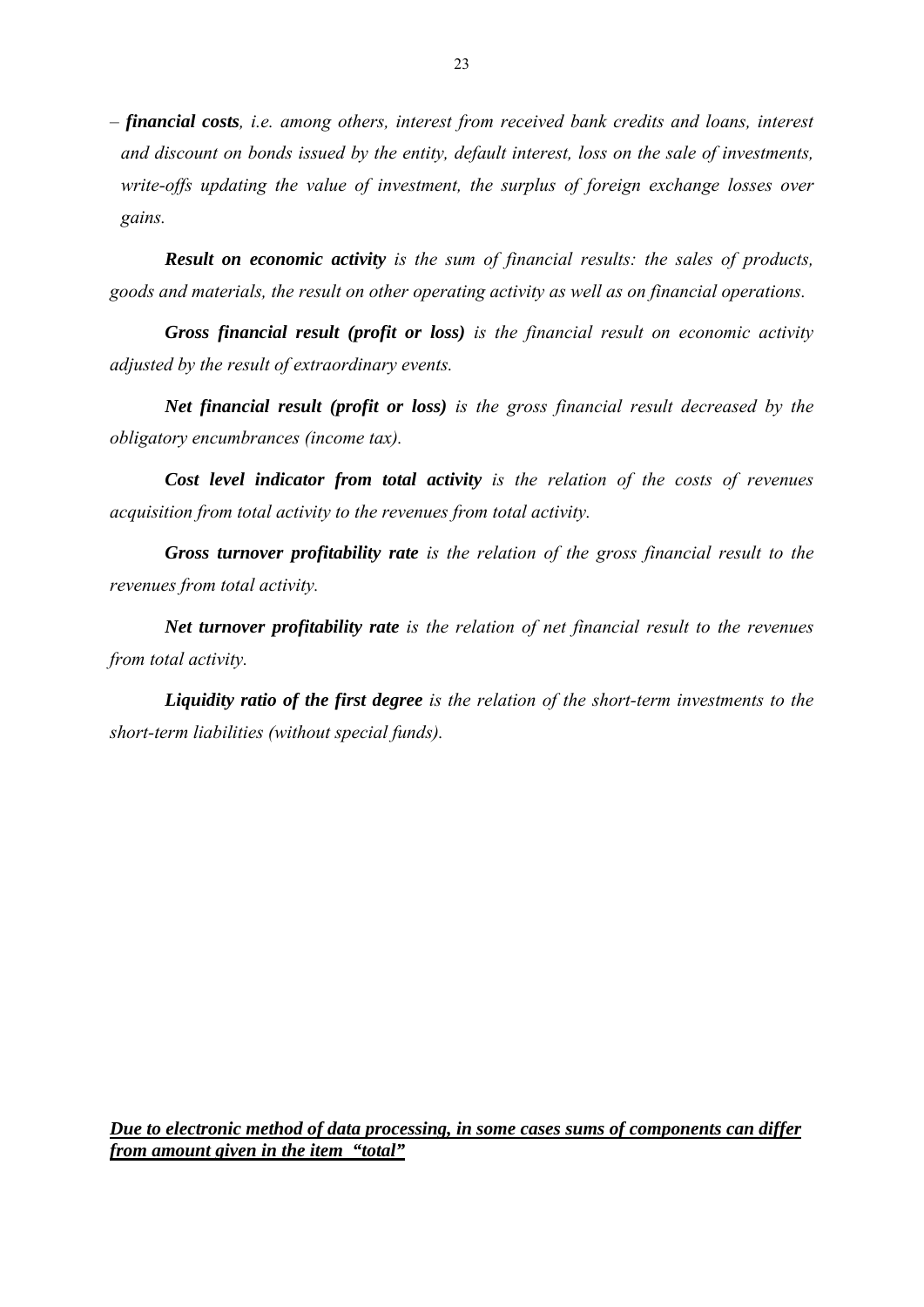#### **UWAGI ANALITYCZNE**

# **1. Podstawy prawne i kierunki przekształceń własnościowych przedsiębiorstw państwowych**

Prywatyzacja opiera się na następujących aktach prawnych, które wyznaczają jej kierunki i definiują zasady postępowania:

- ustawa z dnia 25 września 1981 r. o przedsiębiorstwach państwowych (Dz. U. z 1991 r. Nr 18, poz. 80 z późniejszymi zmianami),
- ustawa z dnia 13 lipca 1990 r. o prywatyzacji przedsiębiorstw państwowych (Dz. U. z 1990 r. Nr 51, poz. 298 z późniejszymi zmianami),
- ustawa z dnia 30 sierpnia 1996 r. o komercjalizacji i prywatyzacji (Dz. U. z 1996 r. Nr 118, poz. 561 z późniejszymi zmianami), zmieniona ustawą z dnia 12 maja 2006 r. o zmianie ustawy o komercjalizacji i prywatyzacji oraz niektórych innych ustaw (Dz. U. z 2006 r. Nr 107, poz. 721).
- ustawa z dnia 30 kwietnia 1993 r. o narodowych funduszach inwestycyjnych i ich prywatyzacji (Dz. U. z 1993 r. Nr 44, poz. 202 z późniejszymi zmianami),
- ustawa z dnia 19 października 1991 r. o gospodarowaniu nieruchomościami rolnymi Skarbu Państwa (jednolity tekst Dz. U. z 2004 r. Nr 208, poz. 2128).

 W oparciu o wymienione akty prawne stosuje się trzy zasadnicze drogi przekształceń własnościowych przedsiębiorstw państwowych:

- komercjalizację przedsiębiorstwa państwowego, tj. przekształcenie w jednoosobową spółkę Skarbu Państwa,
- prywatyzację bezpośrednią,
- likwidację przedsiębiorstwa ze względów ekonomicznych.

 Odrębnym procesom podlega majątek byłych państwowych przedsiębiorstw gospodarki rolnej (ppgr), których mienie włączono do Zasobu Własności Rolnej Skarbu Państwa.

 Dobór metody przekształceń własnościowych uzależniony jest od wielkości przedsiębiorstwa, rodzaju prowadzonej działalności gospodarczej, jego kondycji ekonomicznej, a także strategicznego znaczenia dla gospodarki państwa. Komercjalizacja stanowi dominującą drogę przekształceń własnościowych dla przedsiębiorstw związanych z górnictwem i wydobywaniem, przetwórstwem przemysłowym, a także wytwarzaniem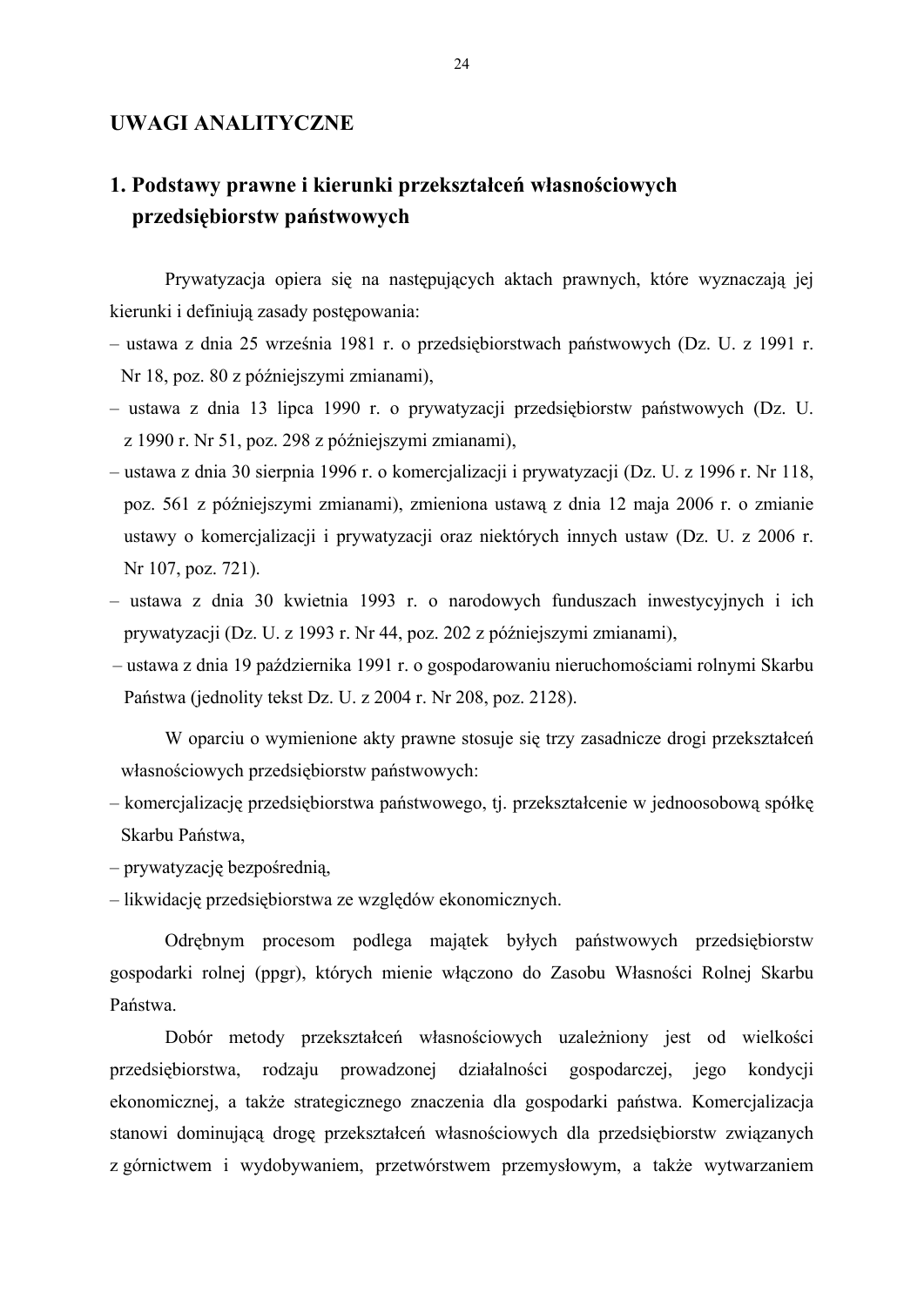i zaopatrywaniem w energię elektryczną, gaz, parę wodną i gorącą wodę. Firmy budowlane i transportowe oraz jednostki prowadzące działalność w zakresie handlu i napraw pojazdów samochodowych prywatyzowane są głównie drogą bezpośrednią.

**Komercjalizacja** przedsiębiorstwa państwowego polega na przekształceniu go w spółkę akcyjną lub z ograniczoną odpowiedzialnością. Spółka taka wstępuje we wszystkie stosunki prawne, których podmiotem było przedsiębiorstwo państwowe. Komercjalizacja stanowi pierwszy etap na drodze prywatyzacji, która następuje poprzez zbycie akcji lub udziałów Skarbu Państwa (prywatyzacja pośrednia). Skarb Państwa może wnieść akcje lub udziały do agencji, funduszy lub powołanych w tym celu spółek. Od stycznia 2003 r. wraz z wejściem w życie ustawy z dnia 5 grudnia 2002 r. (Dz. U. Nr 171, poz. 1397) jednoosobowe spółki Skarbu Państwa mogą być prywatyzowane poprzez obejmowanie akcji w podwyższonym kapitale zakładowym przez podmioty inne niż Skarb Państwa lub inne niż państwowe osoby prawne.

Komercjalizacji przedsiębiorstwa państwowego dokonuje minister właściwy do spraw Skarbu Państwa na wniosek organu założycielskiego, dyrektora i rady pracowniczej przedsiębiorstwa państwowego lub z własnej inicjatywy. Na podstawie ustawy z dnia 12 maja 2006 r. (Dz. U. Nr 107, poz. 721) istnieje również możliwość dokonania komercjalizacji w celu komunalizacji na uzasadniony wniosek organu wykonawczego jednostki samorządu terytorialnego, lub na wniosek organu wykonawczego związku jednostek samorządu terytorialnego, na obszarze którego znajduje się siedziba tego przedsiębiorstwa. Do 30 kwietnia 2004 r. ustawa o komercjalizacji i prywatyzacji przewidywała także możliwość przekształcenia przedsiębiorstwa państwowego w spółkę z ograniczoną odpowiedzialnością z udziałem wierzycieli obejmujących udziały w spółce w zamian za wierzytelności – tzw. komercjalizacja z konwersją wierzytelności. Z chwilą uzyskania przez Polskę członkostwa w Unii Europejskiej w ramach dostosowania ustaw do prawa unijnego uchylono dział III ustawy o komercjalizacji i prywatyzacji dotyczący komercjalizacji z konwersją wierzytelności (Dz. U. z 2001 r., Nr 63, poz. 637).

 **Prywatyzacja pośrednia** (kapitałowa) polega na zbywaniu akcji lub udziałów Skarbu Państwa w jednoosobowych spółkach Skarbu Państwa, dokonywanym w trybie:

- oferty ogłoszonej publicznie,
- przetargu publicznego,
- rokowań podjętych na podstawie publicznego zaproszenia,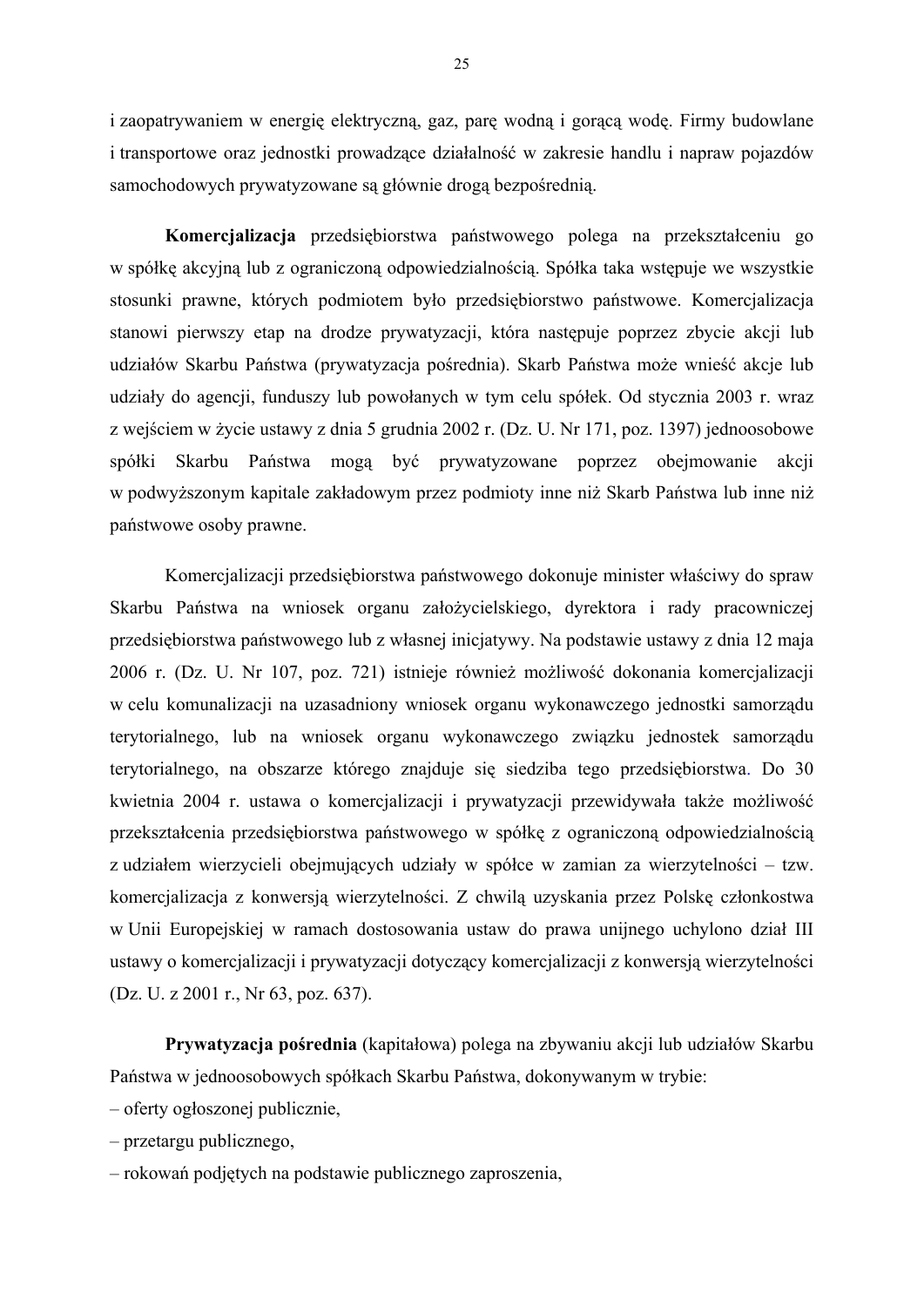– przyjęcia oferty złożonej przez podmiot ogłaszający wezwanie,

– aukcji ogłoszonej publicznie (od 28 lipca 2006 r.).

 Rada Ministrów określa w drodze rozporządzenia szczegółowy tryb zbycia akcji oraz warunki, które powinny być spełnione w zakresie zobowiązań inwestycyjnych, związanych z ochroną środowiska oraz ochroną interesów pracowników i innych osób związanych ze spółką. Od 28 lipca 2006 r. Rada Ministrów może wyrazić zgodę na wniesienie akcji należących do Skarbu Państwa do innej jednoosobowej spółki Skarbu Państwa w zamian za objęcie akcji w podwyższonym kapitale zakładowym tej spółki, lub na inny niż przewidziany w ust.1 art. 33 znowelizowanej ustawy o komercjalizacji i prywatyzacji tryb zbywania akcji.

 Uprawnionym pracownikom oraz rolnikom i rybakom przysługuje prawo do nieodpłatnego nabycia do 15% akcji spółki należących do Skarbu Państwa.

**Prywatyzacja poprzez obejmowanie akcji w podwyższonym kapitale zakładowym jednoosobowych spółek Skarbu Państwa** powstałych w wyniku komercjalizacji przedsiębiorstw państwowych polega na zbywaniu akcji w drodze subskrypcji prywatnej lub otwartej. Subskrypcja prywatna polega na złożeniu oferty przez spółkę i jej przyjęciu przez oznaczonego adresata, a subskrypcja otwarta na zaoferowaniu akcji w drodze ogłoszenia skierowanego do osób, którym nie służy prawo poboru.

 Podwyższenie kapitału zakładowego może nastąpić w drodze emisji nowych akcji lub podwyższenia wartości nominalnej dotychczasowych akcji. Akcje mogą być obejmowane w zamian za wkłady pieniężne lub niepieniężne. Zarząd spółki jest zobowiązany do zgłoszenia podwyższenia kapitału zakładowego do sądu rejestrowego.

 Zgodnie z ustawą o komercjalizacji i prywatyzacji, **prywatyzacja bezpośrednia**  polega na rozporządzeniu wszystkimi składnikami materialnymi i niematerialnymi majątku prywatyzowanego przedsiębiorstwa państwowego poprzez:

– sprzedaż przedsiębiorstwa,

– wniesienie mienia przedsiębiorstwa do spółki,

– oddanie przedsiębiorstwa do odpłatnego korzystania.

Nabywca lub przejmujący przedsiębiorstwo staje się następcą prawnym prywatyzowanego przedsiębiorstwa, o ile przepisy wymienionej ustawy nie stanowią inaczej. Prywatyzacji bezpośredniej w imieniu Skarbu Państwa dokonuje organ założycielski, który za zgodą ministra właściwego do spraw Skarbu Państwa wydaje zarządzenie o prywatyzacji bezpośredniej i ustanawia pełnomocnika do spraw prywatyzacji.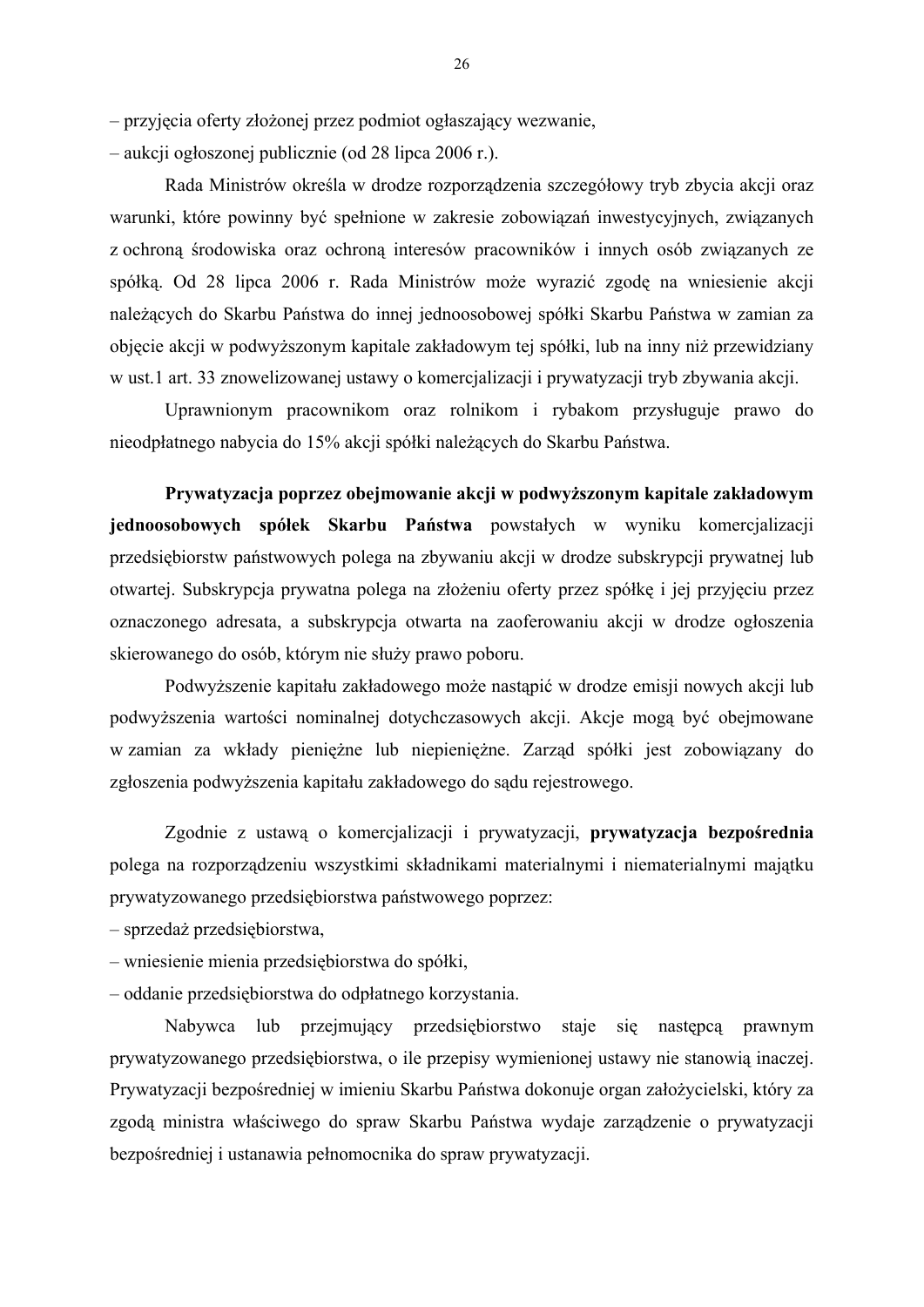**Sprzedaż przedsiębiorstwa** dokonywana jest w trybie przetargu publicznego lub rokowań podjętych na podstawie publicznego zaproszenia. Stosuje się ją wobec przedsiębiorstw znajdujących się w słabszej kondycji ekonomicznej i wymagających szybkiego dopływu kapitału oraz dostępu do nowych rynków. Stąd szczególnie ważne są zawarte w umowie sprzedaży zobowiązania kupującego w zakresie przewidywanych inwestycji, ochrony środowiska i dóbr kultury oraz ochrony miejsc pracy.

**Wniesienie mienia przedsiębiorstwa do spółki** następuje w trybie rokowań podjętych na podstawie publicznego zaproszenia. Akcjonariusze inni niż Skarb Państwa powinni wnieść wkłady na pokrycie co najmniej 25% kapitału zakładowego nowo powstałej spółki. W przypadku, gdy oprócz Skarbu Państwa akcjonariuszami spółki są wyłącznie osoby będące w dniu wydania zarządzenia o prywatyzacji pracownikami przedsiębiorstwa państwowego, rolnicy lub rybacy, powinni oni wnieść łącznie wkłady na pokrycie co najmniej 10% kapitału zakładowego. Tę procedurę prywatyzacji bezpośredniej stosuje się wobec przedsiębiorstw wymagających długookresowych działań restrukturyzacyjnych.

**Oddanie przedsiębiorstwa do odpłatnego korzystania** może nastąpić, gdy spełnione są łącznie następujące warunki:

– do spółki przystąpiła ponad połowa ogólnej liczby pracowników przedsiębiorstwa albo łącznej liczby pracowników i uprawnionych rolników lub rybaków;

– akcjonariuszami spółki są wyłącznie osoby fizyczne;

– opłacony kapitał zakładowy spółki nie jest niższy niż 20% wysokości funduszu podstawowego prywatyzowanego przedsiębiorstwa;

– co najmniej 20% akcji zostaje objętych przez osoby niezatrudnione w prywatyzowanym przedsiębiorstwie państwowym.

Metoda ta jest stosowana w przedsiębiorstwach o dobrej kondycji ekonomicznej nie wymagających dużych nakładów inwestycyjnych.

**Likwidacja** z art. 19 ustawy o przedsiębiorstwach państwowych jest procedurą stosowaną w przypadku przedsiębiorstw o złej kondycji ekonomicznej i nie rokujących szans na jej poprawę. Likwidacja przedsiębiorstwa państwowego może nastąpić, jeżeli przedsiębiorstwo prowadzi działalność gospodarczą ze stratą w ciągu kolejnych sześciu miesięcy, z wnioskiem takim zwróci się zarząd komisaryczny lub ponad połowę aktywów przedsiębiorstwa stanowią udziały w spółkach lub obligacje. Decyzję o likwidacji podejmuje organ założycielski z własnej inicjatywy lub na wniosek rady pracowniczej przedsiębiorstwa. Organ założycielski wyznacza też likwidatora przedsiębiorstwa, który zarządzając mieniem przedsiębiorstwa doprowadza do zaspokojenia lub zabezpieczenia roszczeń wierzycieli,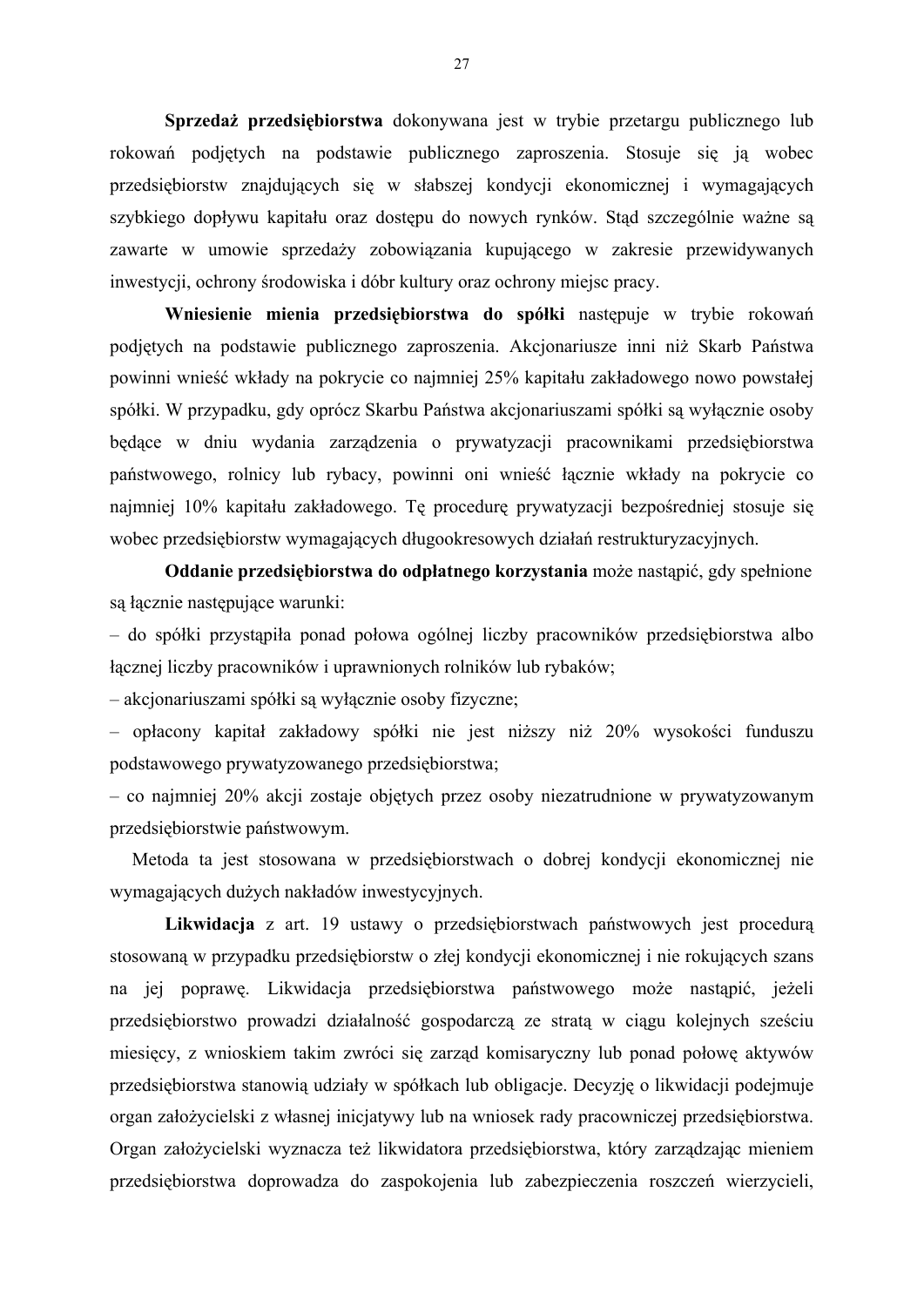a następnie zakończenia działalności przedsiębiorstwa. Likwidacja kończy się wykreśleniem przedsiębiorstwa z rejestru przedsiębiorców.

#### **2. Przebieg procesu prywatyzacji w latach 1990-2011**

W badanym okresie procesem prywatyzacji objęto 7551 przedsiębiorstw państwowych, z czego 1761 skomercjalizowano, 2195 poddano prywatyzacji bezpośredniej, 1941 postawiono w stan likwidacji z przyczyn ekonomicznych, a 1654 stanowiły zlikwidowane państwowe przedsiębiorstwa gospodarki rolnej, których mienie przejęła Agencja Nieruchomości Rolnych (dawna Agencja Własności Rolnej Skarbu Państwa).

 Najwięcej przedsiębiorstw objęto procesem przekształceń własnościowych w początkowym okresie transformacji (1258 przedsiębiorstw w latach 1990-1991 i 1402 w 1992 r.). W następnych latach ich liczba malała aż do 35 w 2006 r. W 2011 r. procesem przekształceń objęto 12 przedsiębiorstw.



Wykres 1. Przedsiebiorstwa państwowe obiete procesem przekształceń własnościowych w latach 1990-2011<sup>a</sup>

*<sup>a</sup>* Bez państwowych przedsiębiorstw gospodarki rolnej.

 W całym okresie prywatyzacji przedsiębiorstw dominującą liczebnie grupę stanowiły podmioty zajmujące się przetwórstwem przemysłowym (43,6%). Znacznie mniejszą grupą były przedsiębiorstwa zajmujące się budownictwem (17,2%) oraz handlem i naprawą pojazdów samochodowych (11,7%).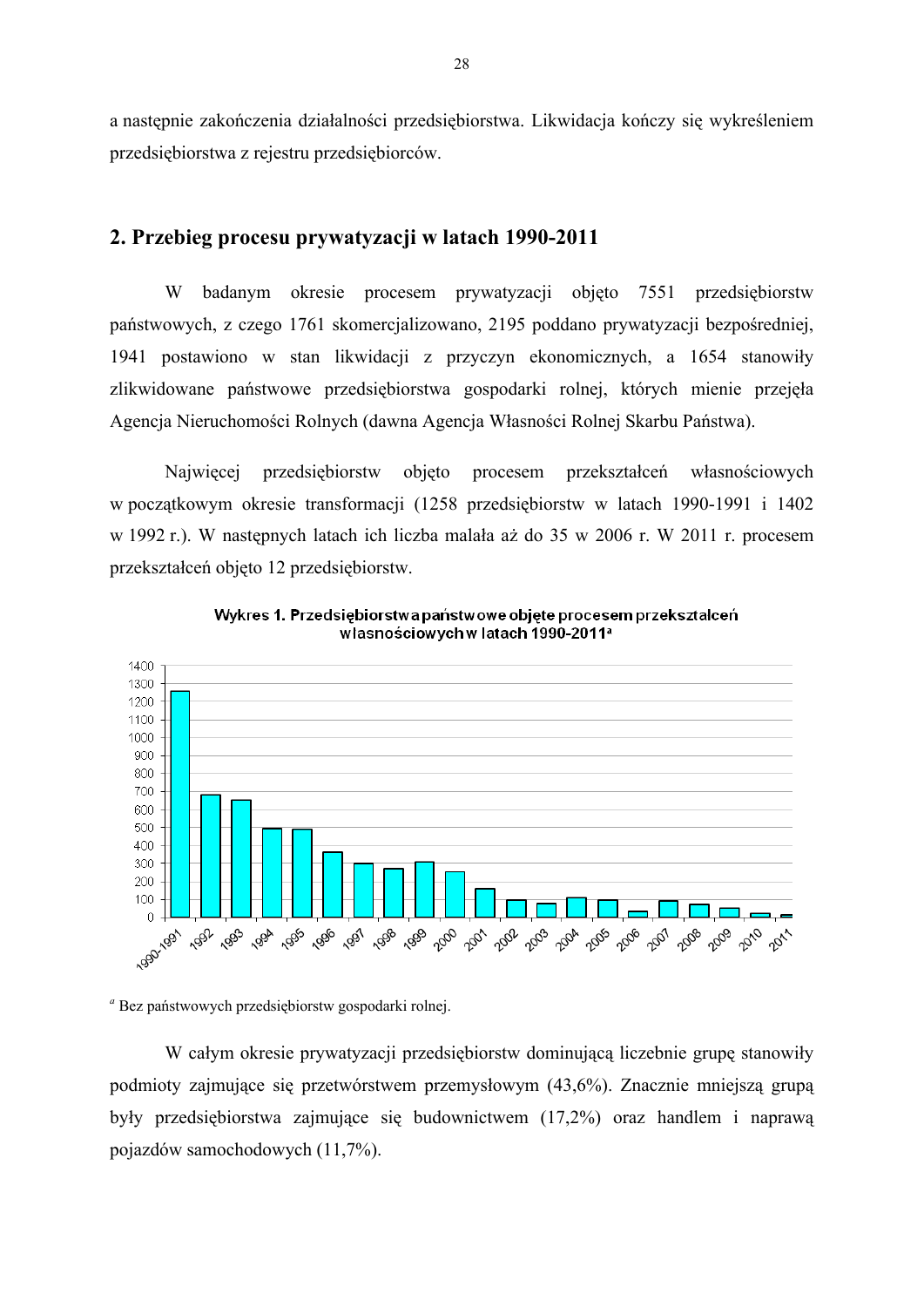Od 1990 r. najwięcej przedsiębiorstw objęto procesem przekształceń własnościowych w województwach: śląskim (824), mazowieckim (724), dolnośląskim (519) i wielkopolskim (507).

**Tabl. 2.1 Struktura przedsiębiorstw państwowych***<sup>a</sup>*  **objętych procesem prywatyzacji według dróg prywatyzacji i rodzaju działalności** (stan w dniu 31 XII 2011 r.)

| Wyszczególnienie                                                                              | Ogółem | Skomercja-<br>lizowane | Objęte<br>prywatyzacją<br>bezpośrednią | Poddane<br>likwidacji |
|-----------------------------------------------------------------------------------------------|--------|------------------------|----------------------------------------|-----------------------|
| <b>OGÓLEM</b>                                                                                 | 100,0  | 29,9                   | 37,2                                   | 32,9                  |
| w tym:                                                                                        |        |                        |                                        |                       |
| Górnictwo i wydobywanie                                                                       | 100,0  | 61,5                   | 20,7                                   | 17,8                  |
| Przetwórstwo przemysłowe                                                                      | 100,0  | 41,0                   | 30,1                                   | 28,9                  |
| Wytwarzanie i zaopatrywanie w<br>energię elektryczną, gaz, parę wodną<br><i>i</i> goraca wodę | 100,0  | 91,0                   | 4,5                                    | 4,5                   |
| Dostawa wody; gospodarowanie<br>ściekami i odpadami; rekultywacja                             | 100,0  | 26,8                   | 43,9                                   | 29,3                  |
| Budownictwo                                                                                   | 100,0  | 15,4                   | 48,3                                   | 36,3                  |
| Handel; naprawa pojazdów<br>samochodowych                                                     | 100,0  | 12,2                   | 51,5                                   | 36,3                  |
| Transport i gospodarka magazynowa                                                             | 100,0  | 25,0                   | 33,3                                   | 41,7                  |

*<sup>a</sup>* Bez państwowych przedsiębiorstw gospodarki rolnej.

#### **2.1. Komercjalizacja przedsiębiorstw państwowych**

 W badanym okresie przekształcono w spółki 1761 przedsiębiorstw państwowych (w tym 6 w roku 2011). Powstało 1710 jednoosobowych spółek Skarbu Państwa oraz 14 spółek z udziałem wierzycieli, którzy objęli udziały w zamian za wierzytelności. Jednoosobowe spółki Skarbu Państwa powstałe w celu innym niż prywatyzacja tworzone były także na bazie dwóch lub więcej przedsiębiorstw państwowych, stąd liczba przedsiębiorstw skomercjalizowanych jest większa od liczby powstałych spółek. Z powstałych jednoosobowych spółek Skarbu Państwa 512 wniesiono do narodowych funduszy inwestycyjnych, 572 sprywatyzowano drogą pośrednią, 7 spółek sprywatyzowano poprzez obejmowanie akcji w podwyższonym kapitale zakładowym.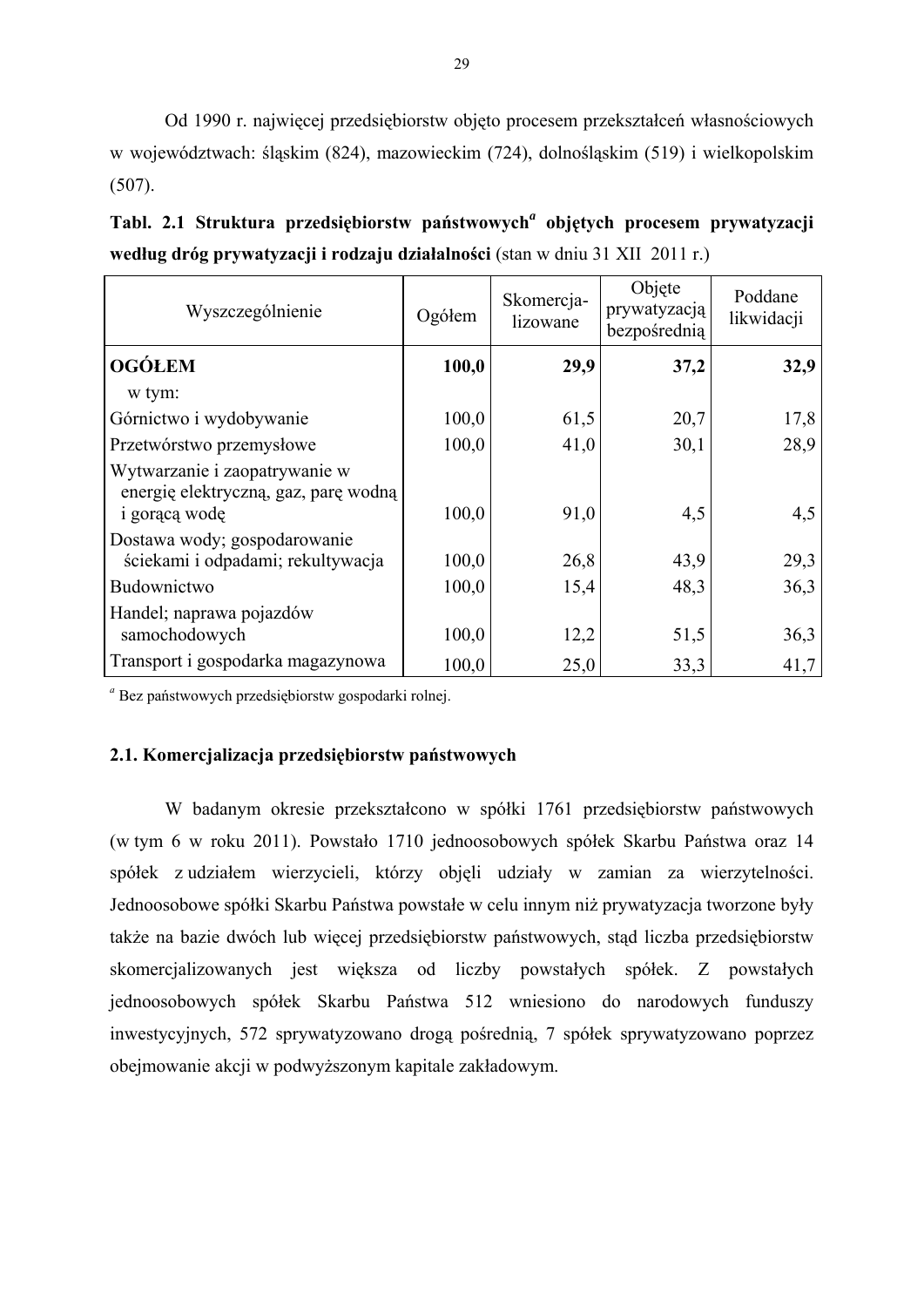

Wykres 2. Przedsiębiorstwa państwowe skomercjalizowane w latach 1990-2011

Najwięcej przedsiębiorstw skomercjalizowano w województwach: śląskim (361), mazowieckim (199) i dolnośląskim (182).

Według stanu w dniu 31 XII 2011 r. działalność gospodarczą prowadziło nadal 1097 (64,2%) spośród wszystkich spółek powstałych w wyniku komercjalizacji przedsiębiorstw państwowych. Pozostałe spółki zostały wykreślone z Krajowego Rejestru Sądowego: 25,7% z powodu likwidacji lub upadłości, natomiast 10,2% wcześniej wchłonęły albo przejęły inne podmioty gospodarcze.

 Wśród 228 jednoosobowych spółek Skarbu Państwa, działających od chwili powstania w niezmienionej formie prawnej, na koniec grudnia 2011 r. 44,3% stanowiły podmioty prowadzące działalność związaną z przetwórstwem przemysłowym, w tym głównie produkujące maszyny i urządzenia (7,0% wszystkich jednoosobowych spółek Skarbu Państwa) oraz z sekcji transport i gospodarka magazynowa (16,2%).

Na koniec roku jednoosobowe spółki Skarbu Państwa zatrudniały ogółem 188,9 tys. osób, w tym w firmach transportowych 99,7 tys. osób (52,8%). Największy udział stanowiły podmioty o liczbie pracujących od 50 do 249 osób (43,6%).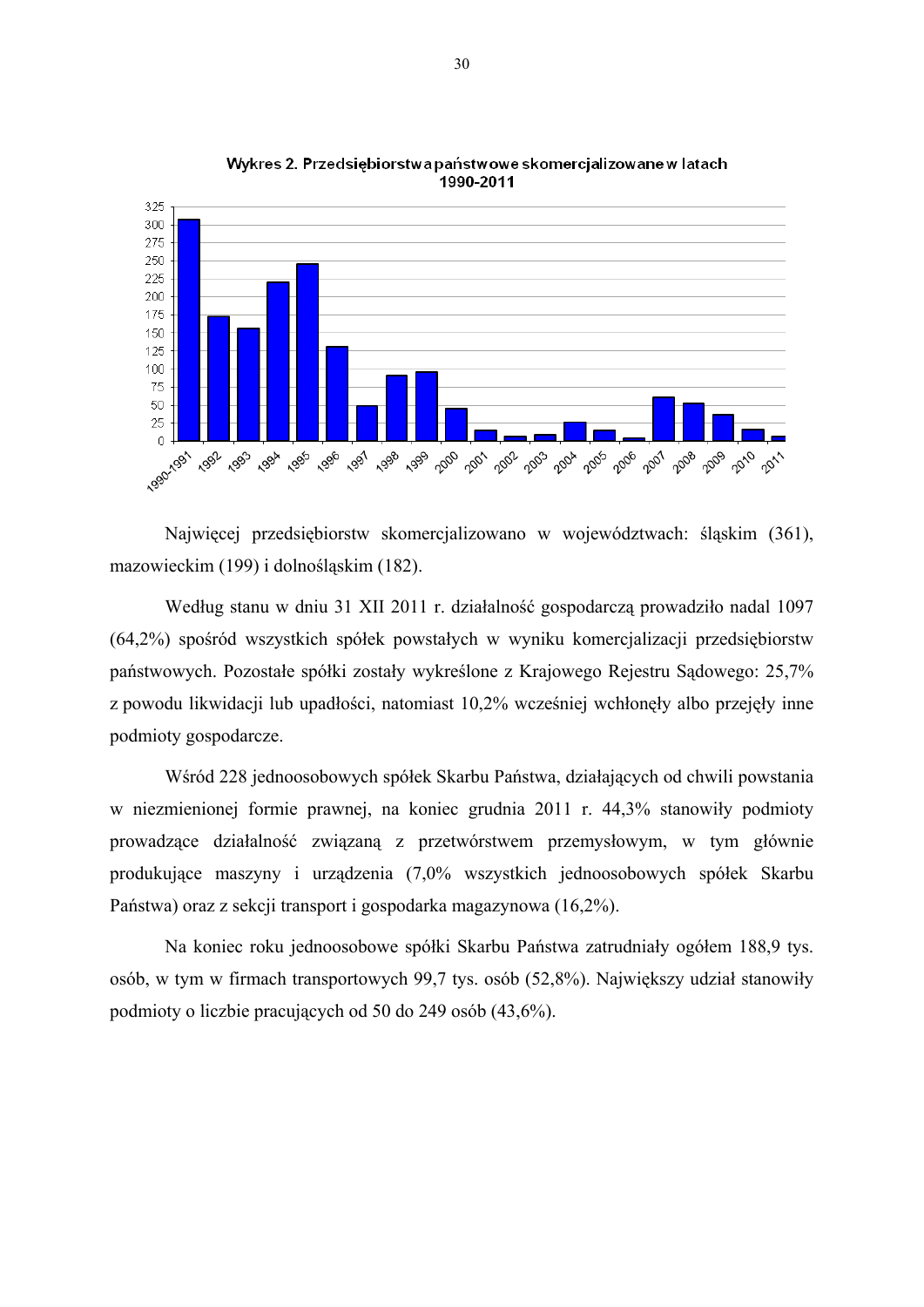|                                                                             | Udział procentowy spółek o liczbie pracujących |               |             |                |                |                |                          |
|-----------------------------------------------------------------------------|------------------------------------------------|---------------|-------------|----------------|----------------|----------------|--------------------------|
| Wyszczególnienie                                                            | Ogółem                                         | do 49<br>osób | $50-$<br>99 | $100 -$<br>249 | $250 -$<br>499 | $500 -$<br>999 | 1000<br>osób i<br>więcej |
| <b>OGÓŁEM</b>                                                               | 100,0                                          | 26,5          | 13,5        | 30,1           | 15,0           | 6,2            | 7,8                      |
| w tym:                                                                      |                                                |               |             |                |                |                |                          |
| Górnictwo i wydobywanie                                                     | 100,0                                          | 14,3          |             | 14,3           | 14,3           | 14,3           | 42,9                     |
| Przetwórstwo przemysłowe<br>Wytwarzanie<br><i>i</i> zaopatrywanie w energię | 100,0                                          | 16,3          | 17,5        | 31,2           | 15,0           | 10,0           | 10,0                     |
| elektryczną, gaz, parę<br>wodną i gorącą wodę                               | 100,0                                          | 33,4          |             | 33,3           |                |                | 33,4                     |
| Dostawa wody;<br>gospodarowanie ściekami<br>i odpadami; rekultywacja        |                                                |               |             |                |                |                |                          |
| Budownictwo                                                                 | 100,0                                          | 25,0          | 37,5        | 12,5           | 12,5           | 12,5           |                          |
| Handel; naprawa pojazdów<br>samochodowych<br>Transport i gospodarka         | 100,0                                          | 58,8          | 11,8        | 29,4           |                |                |                          |
| magazynowa                                                                  | 100,0                                          | 10,0          | 6,7         | 56,7           | 20,0           | 3,3            | 3,3                      |

**Tabl. 2.1.1 Struktura jednoosobowych spółek Skarbu Państwa według liczby pracujących** (stan w dniu 31 XII 2011 r.)

Wykres 3. Wskaźnik rentowności obrotu brutto dla jednoosobowych spólek Skarbu Państwa w latach 1993-2011



W 2011 r. jednoosobowe spółki Skarbu Państwa osiągnęły łączne przychody z całokształtu działalności w wysokości 84235,4 mln zł (74697,0 mln zł w roku 2010) i uzyskały dodatni wynik finansowy brutto i netto – odpowiednio: 7037,9 mln zł i 5699,4 mln zł. Wskaźnik poziomu kosztów wzrósł w skali roku o 0,8 pkt proc., osiągając wartość 91,7% w roku 2011. Wskaźniki rentowności obrotu brutto i netto wyniosły odpowiednio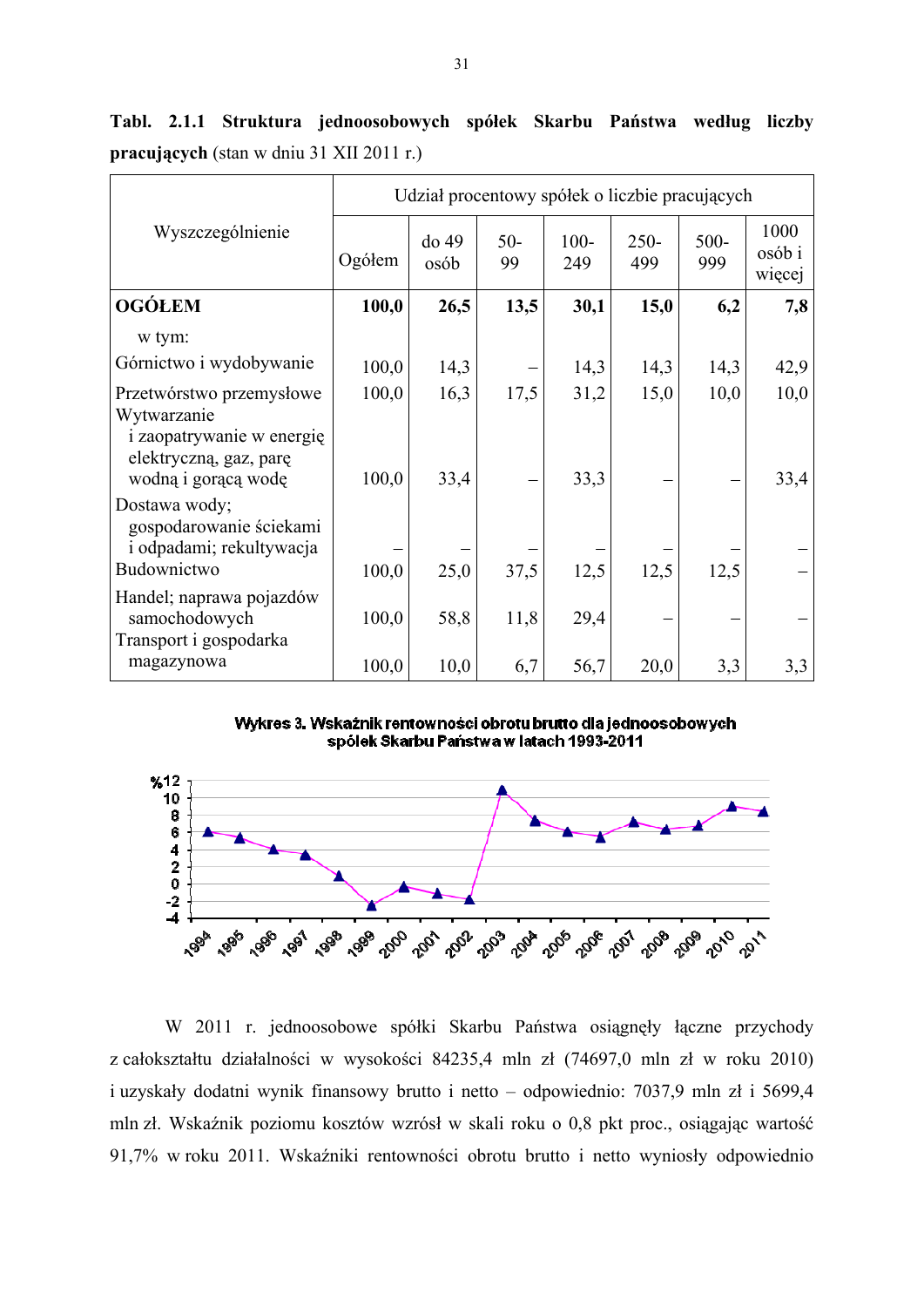8,4% i 6,8% (wobec 9,0% i 7,5% w 2010 roku). W porównaniu z 2010 r. zwiększył się udział podmiotów wykazujących dodatni wynik finansowy: 61,1% jednoosobowych spółek Skarbu Państwa osiągnęło zysk brutto (54,3% w 2010 r.), a 61,7% zysk netto (53,9% w 2010 r.).

**Tabl. 2.1.2 Relacje ekonomiczne w jednoosobowych spółkach Skarbu Państwa według rodzaju działalności** (stan w dniu 31 XII 2011 r.)

|                                           | Wskaźnik w % |                    |           |           |  |  |
|-------------------------------------------|--------------|--------------------|-----------|-----------|--|--|
| Wyszczególnienie                          | poziomu      | rentowności obrotu | płynności |           |  |  |
|                                           | kosztów      | brutto             | netto     | I stopnia |  |  |
| <b>OGÓLEM</b>                             | 91,7         | 8,4                | 6,8       | 35,6      |  |  |
| w tym:                                    |              |                    |           |           |  |  |
| Przetwórstwo przemysłowe                  | 97,3         | 2,7                | 2,2       | 18,7      |  |  |
| Budownictwo                               | 98,5         | 1,4                | 0,9       | 62,1      |  |  |
| Handel; naprawa pojazdów<br>samochodowych | 80,2         | 19,8               | 16,0      | 124,2     |  |  |
| Transport i gospodarka<br>magazynowa      | 93,9         | 6,1                | 5,0       | 94,4      |  |  |

#### **2.2. Prywatyzacja pośrednia (kapitałowa)**

W latach 1990-2011 sprywatyzowano pośrednio 572 jednoosobowe spółki Skarbu Państwa, w tym 59 w trybie nieodpłatnego zbycia akcji na rzecz jednostek samorządu terytorialnego lub związku jednostek samorządu terytorialnego, a akcje 40 spółek należących do Skarbu Państwa wniesiono do innej jednoosobowej spółki Skarbu Państwa w zamian za objęcie akcji w podwyższonym kapitale zakładowym tej spółki. W 122 spółkach dokonano prywatyzacji z udziałem kapitału zagranicznego.

W 2011 r. roku sprywatyzowano 67 spółek, w tym 13 w trybie nieodpłatnego zbycia akcji na rzecz jednostek samorządu terytorialnego, a akcje 5 spółek wniesiono do innej spółki. Wcześniej jednostki te działały w formie jednoosobowej spółki Skarbu Państwa średnio około 7,5 roku.

Najwięcej spółek sprywatyzowano metodą pośrednią w województwach: mazowieckim (86), śląskim (85) i dolnośląskim (58).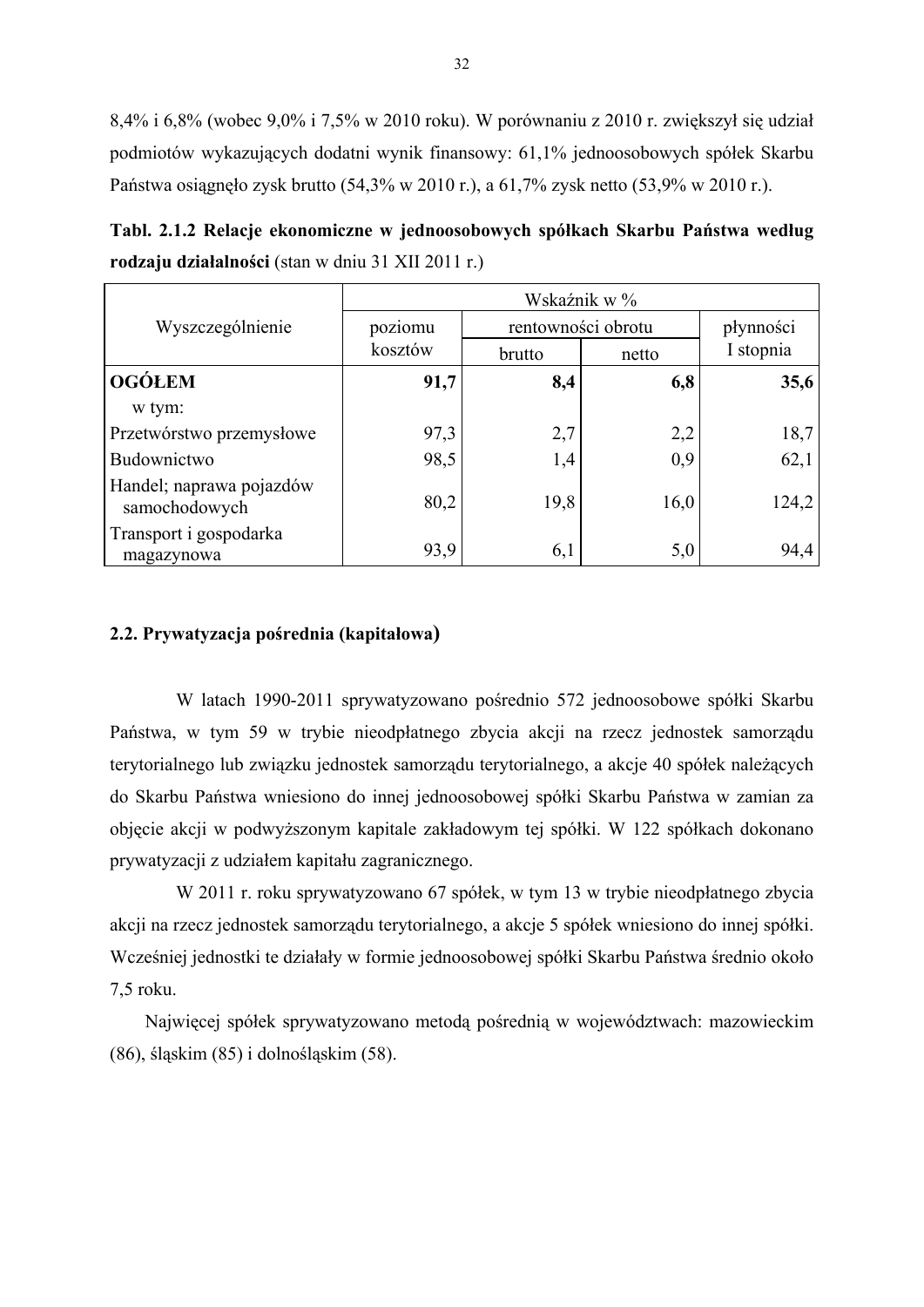

Wykres 4. Spółki sprywatyzowane pośrednio w latach 1990-2011

Według danych Ministerstwa Skarbu Państwa przychody z prywatyzacji pośredniej w 2011 roku wyniosły 13002,2 mln zł (21606,9 mln zł w roku 2010).

**Tabl. 2.2.1 Struktura spółek sprywatyzowanych pośrednio w latach 1990-2011 według rodzaju działalności** 

|                                            | Udział procentowy spółek<br>sprywatyzowanych |                                               |  |  |
|--------------------------------------------|----------------------------------------------|-----------------------------------------------|--|--|
| Wyszczególnienie                           | razem                                        | w tym z udziałem<br>kapitału<br>zagranicznego |  |  |
| <b>OGÓŁEM</b>                              | 100,0                                        | 100,0                                         |  |  |
| w tym:                                     |                                              |                                               |  |  |
| Przetwórstwo przemysłowe                   | 51,1                                         | 74,6                                          |  |  |
| Wytwarzanie i zaopatrywanie w energię      |                                              |                                               |  |  |
| elektryczną, gaz, parę wodną i gorącą wodę | 7,0                                          | 7,4                                           |  |  |
| Budownictwo                                | 6,6                                          | 2,5                                           |  |  |
| Handel; naprawa pojazdów samochodowych     | 5,6                                          | 2,5                                           |  |  |
| Transport i gospodarka magazynowa          | 12,4                                         | 0,8                                           |  |  |

Na koniec 2011 r. działalność gospodarczą prowadziły 443 sprywatyzowane pośrednio spółki (w tym 87 z udziałem inwestorów zagranicznych). W strukturze branżowej 47,0% stanowiły podmioty prowadzące działalność w zakresie przetwórstwa przemysłowego, w tym głównie produkujące maszyny i urządzenia (5,6% ogółu spółek sprywatyzowanych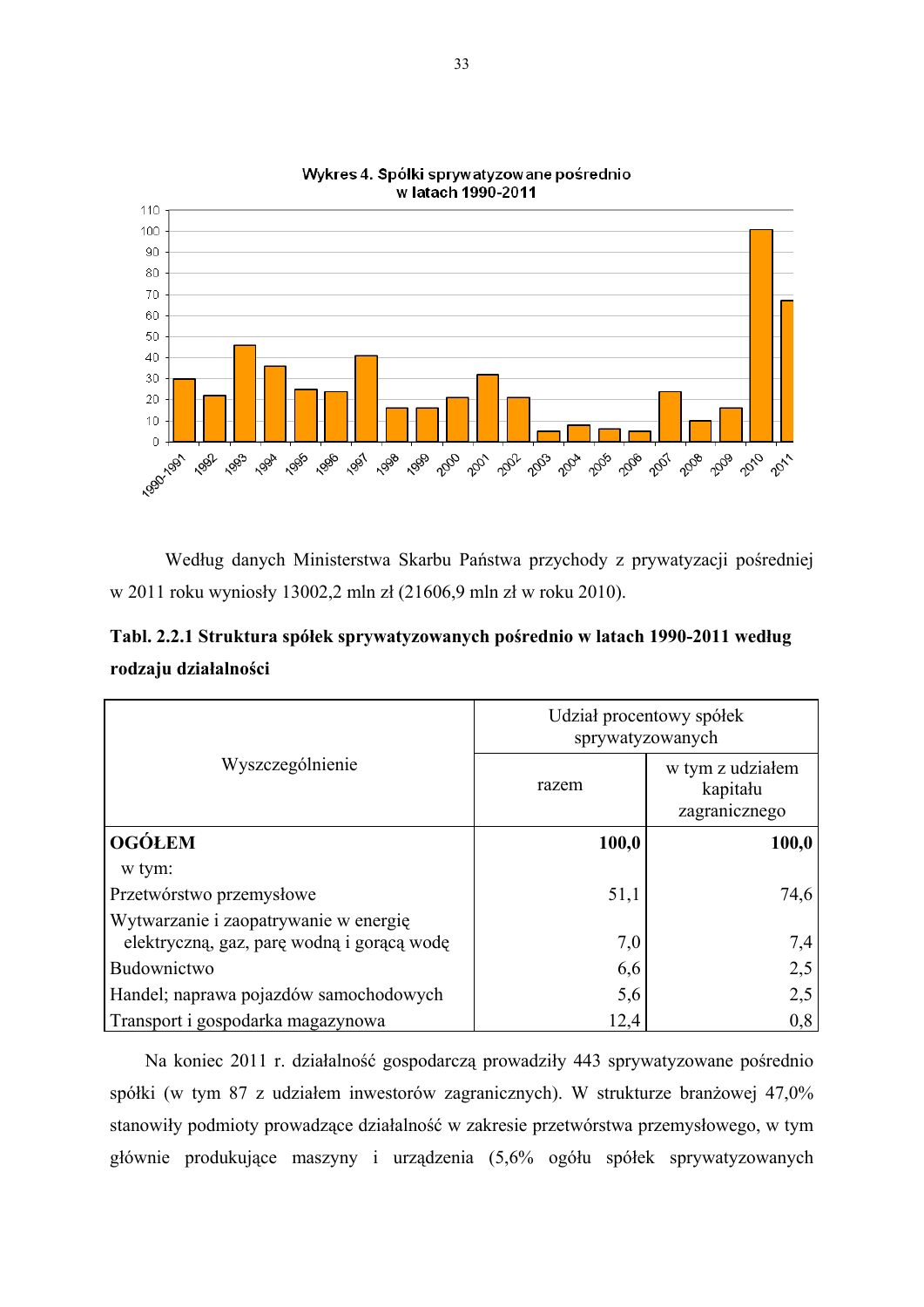pośrednio), wyroby z metali (4,7%), wyroby z pozostałych mineralnych surowców niemetalicznych (4,3%).



Wykres 5. Wskaźnik rentowności obrotu brutto dla spółek sprywatyzowanych pośrednio w latach 1993-2011

Spółki prywatyzowane tą drogą wypracowały w 2011 r. dodatni wynik finansowy: brutto wynoszący 29112,0 mln zł (wobec 17749,0 mln zł w 2010 r.) i netto w wysokości 24697,1 mln zł (14693,0 mln w 2010 r.). Przychody z całokształtu działalności spółek prywatyzowanych pośrednio wyniosły 201480,2 mln zł, co stanowi 37,3% przychodów ogółu prywatyzowanych podmiotów. Spółki tej grupy wykazały w roku 2011 rentowność wyższą aniżeli rok wcześniej: wskaźniki rentowności obrotu brutto i netto ukształtowały się na poziomie 14,4% i 12,3% (w 2010 r. odpowiednio 10,3% i 8,5%). Wskaźnik poziomu kosztów wyniósł 85,6% wobec 89,7% przed rokiem. Zysk brutto osiągnęło 64,0% spółek, a zysk netto 63,2%.

**Tabl. 2.2.2 Relacje ekonomiczne w spółkach prywatyzowanych pośrednio według rodzaju działalności** (stan w dniu 31 XII 2011 r.)

|                                           | Wskaźnik w % |                    |           |           |  |  |  |
|-------------------------------------------|--------------|--------------------|-----------|-----------|--|--|--|
| Wyszczególnienie                          | poziomu      | rentowności obrotu | płynności |           |  |  |  |
|                                           | kosztów      | brutto             | netto     | I stopnia |  |  |  |
| <b>OGÓLEM</b>                             | 85,6         | 14,4               | 12,3      | 68,2      |  |  |  |
| w tym:                                    |              |                    |           |           |  |  |  |
| Przetwórstwo przemysłowe                  | 93,1         | 6,9                | 5,8       | 19,4      |  |  |  |
| Budownictwo                               | 103,2        | $-3,2$             | $-2,8$    | 37,9      |  |  |  |
| Handel; naprawa pojazdów<br>samochodowych | 98,0         | 2,0                | 1,9       | 43,9      |  |  |  |
| Transport i gospodarka                    |              |                    |           |           |  |  |  |
| magazynowa                                | 103,7        | $-3,7$             | $-3,7$    | 19,8      |  |  |  |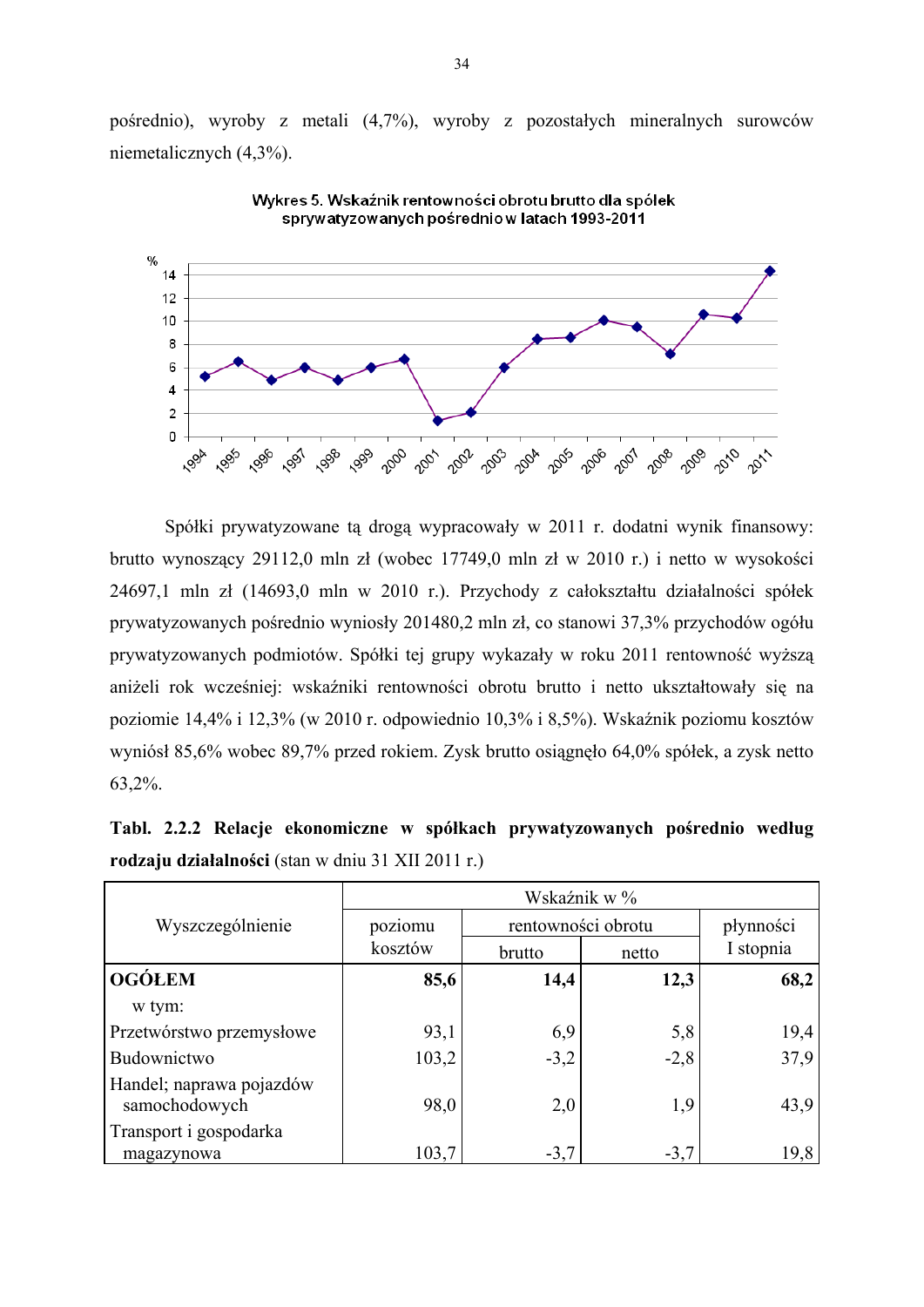Wyniki finansowe wskazują, że spółki prywatyzowane pośrednio charakteryzowały się lepszą kondycją ekonomiczną niż inne obserwowane grupy podmiotów prywatyzowanych.

 Na koniec grudnia 2011 r. w spółkach prywatyzowanych pośrednio pracowało 251,3 tys. osób, w tym 66,0 tys. osób w podmiotach z udziałem kapitału zagranicznego. Większość spółek prywatyzowanych tą drogą (45,9%) to podmioty o liczbie pracujących 250 osób i więcej.

|                                                                                             | Udział procentowy spółek o liczbie pracujących |                 |             |                |                |                |                          |  |  |
|---------------------------------------------------------------------------------------------|------------------------------------------------|-----------------|-------------|----------------|----------------|----------------|--------------------------|--|--|
| Wyszczególnienie                                                                            | Ogółem                                         | $do$ 49<br>osób | $50-$<br>99 | $100 -$<br>249 | $250 -$<br>499 | $500 -$<br>999 | 1000<br>osób i<br>więcej |  |  |
| <b>OGÓLEM</b>                                                                               | 100,0                                          | 13,5            | 13,7        | 26,9           | 22,3           | 11,4           | 12,2                     |  |  |
| z kapitałem: krajowym                                                                       | 100,0                                          | 15,5            | 15,8        | 28,8           | 21,8           | 7,9            | 10,1                     |  |  |
| zagranicznym                                                                                | 100,0                                          | 5,1             | 5,1         | 19,2           | 24,2           | 25,6           | 20,5                     |  |  |
| w tym:                                                                                      |                                                |                 |             |                |                |                |                          |  |  |
| Przetwórstwo przemysłowe<br>Wytwarzanie i zaopatrywanie w<br>energię elektryczną, gaz, parę | 100,0                                          | 9,1             | 12,4        | 20,0           | 25,4           | 17,8           | 15,1                     |  |  |
| wodną i gorącą wodę                                                                         | 100,0                                          | 3,6             |             | 32,1           | 14,3           | 21,5           | 28,6                     |  |  |
| Budownictwo                                                                                 | 100,0                                          | 25,0            | 37,5        | 16,7           | 8,3            |                | 12,5                     |  |  |
| pojazdów<br>Handel; naprawa<br>sa-<br>mochodowych                                           | 100,0                                          | 41,6            | 12,5        | 8,3            | 25,0           | 4,2            | 8,3                      |  |  |
| Transport i gospodarka magazyn-<br>nowa                                                     | 100,0                                          | 4,5             | 13,6        | 54,5           | 22,7           | 1,5            | 3,0                      |  |  |

| Tabl. 2.2.3 Struktura spółek sprywatyzowanych pośrednio według liczby pracujących |  |
|-----------------------------------------------------------------------------------|--|
| $(\sin w \sin 31 \times 11 \times 2011 \text{ r.})$                               |  |

# **2.3. Obejmowanie akcji w podwyższonym kapitale zakładowym jednoosobowych spółek Skarbu Państwa**

Prywatyzacja w trybie objęcia akcji w podwyższonym kapitale zakładowym jednoosobowych spółek Skarbu Państwa powstałych w wyniku komercjalizacji przez podmioty inne niż Skarb Państwa lub inne niż państwowe osoby prawne miała miejsce po raz pierwszy w 2004 roku. Możliwość zastosowania tej drogi prywatyzacji wprowadzono ustawą z dnia 5 grudnia 2002 r. (Dz. U. Nr 240, poz. 2055) zmieniającą ustawę o komercjalizacji i prywatyzacji.

W przypadku spółek o złej sytuacji ekonomiczno-finansowej zagrożonych likwidacją lub upadłością ma miejsce obejmowanie akcji w podwyższonym kapitale w drodze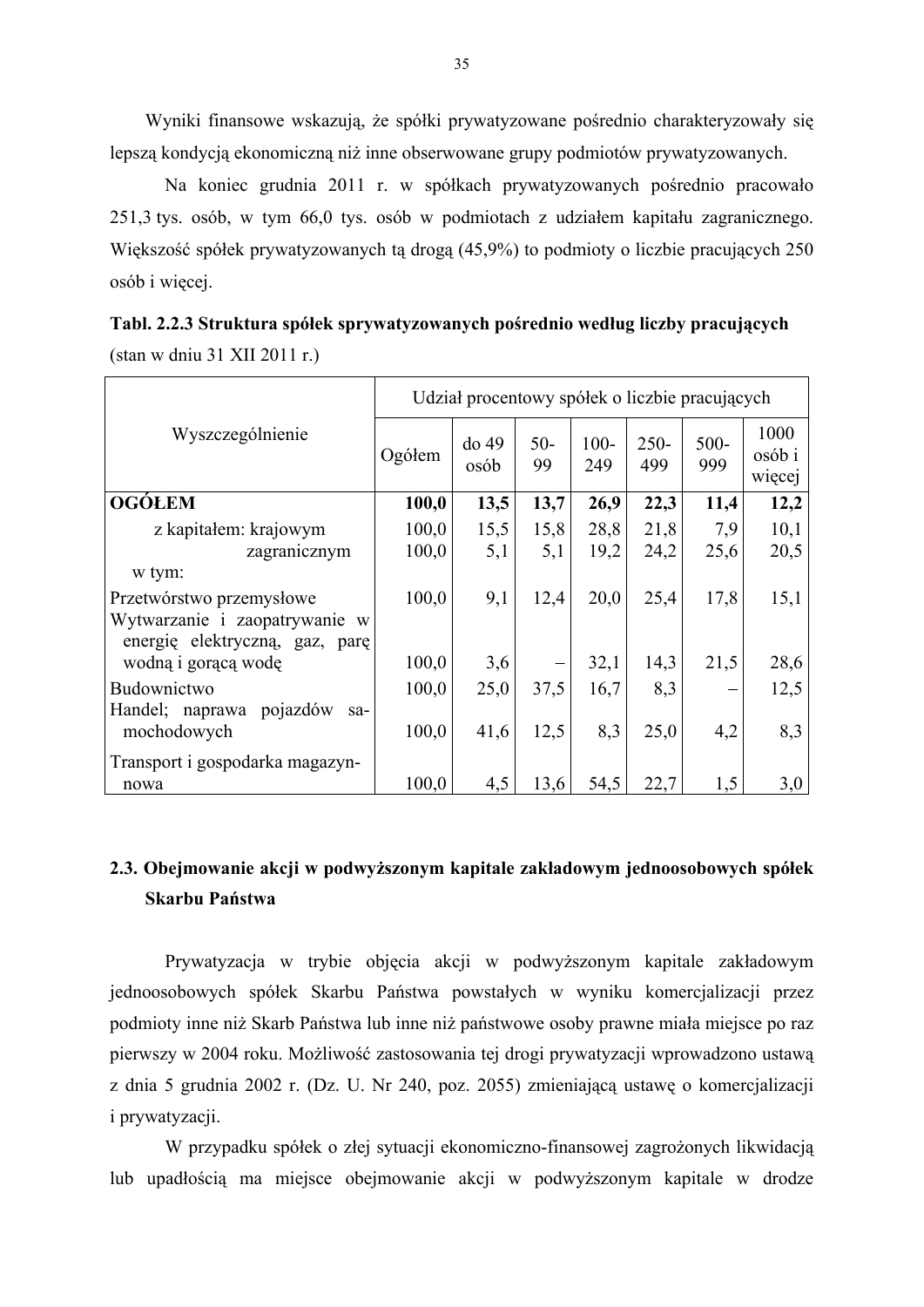subskrypcji prywatnej, natomiast dla spółek o stabilnej sytuacji ekonomicznej, posiadających wieloletni plan strategiczny, stosuje się drogę subskrypcji otwartej.

Do końca 2011 roku metodą obejmowania akcji sprywatyzowano 7 spółek: 3 spółki poprzez podwyższenie kapitału w drodze subskrypcji prywatnej i 4 subskrypcji otwartej. W formie jednoosobowej spółki Skarbu Państwa podmioty te działały średnio 5 lat. Były to w większości jednostki duże (42,9% o liczbie pracujących 1000 osób i więcej). W 2011 roku w analizowanej grupie spółek wskaźnik poziomu kosztów wyniósł 92,0% (97,2% w roku 2010), a wskaźniki rentowności brutto i netto ukształtowały się odpowiednio na poziomie: 8,0% i 7,4% (w 2010 r. 2,8% i 2,5%). W tej grupie podmiotów 57,1% osiągnęło zysk brutto i netto. Jednostki prywatyzowane tą drogą wykazały znacznie korzystniejsze wyniki ekonomiczne w stosunku do roku 2010.

#### **2.4. Program narodowych funduszy inwestycyjnych**

 Do Programu przystąpiło 512 jednoosobowych spółek Skarbu Państwa, których akcje lub udziały wniesiono do 15 narodowych funduszy inwestycyjnych. Według informacji pozyskanych z Ministerstwa Skarbu Państwa, od początku realizacji Programu NFI do końca 2011 r. w 387 spółkach wyzbyto się wszystkich akcji należących do Skarbu Państwa (w tym 6 w 2011 r.). Do końca grudnia 2011 r. Skarb Państwa sprawował nadzór nad 52 spółkami NFI, z których 22 prowadziło działalność gospodarczą, 25 znajdowało się w stanie upadłości, a w 5 trwał proces likwidacji. Akcje 1 spółki były notowane na Giełdzie Papierów Wartościowych w Warszawie.



W spółkach NFI pracowało łącznie 78,2 tys. osób, w tym 59,9 tys. osób w jednostkach zajmujących się przetwórstwem przemysłowym (76,6%). W całym okresie realizacji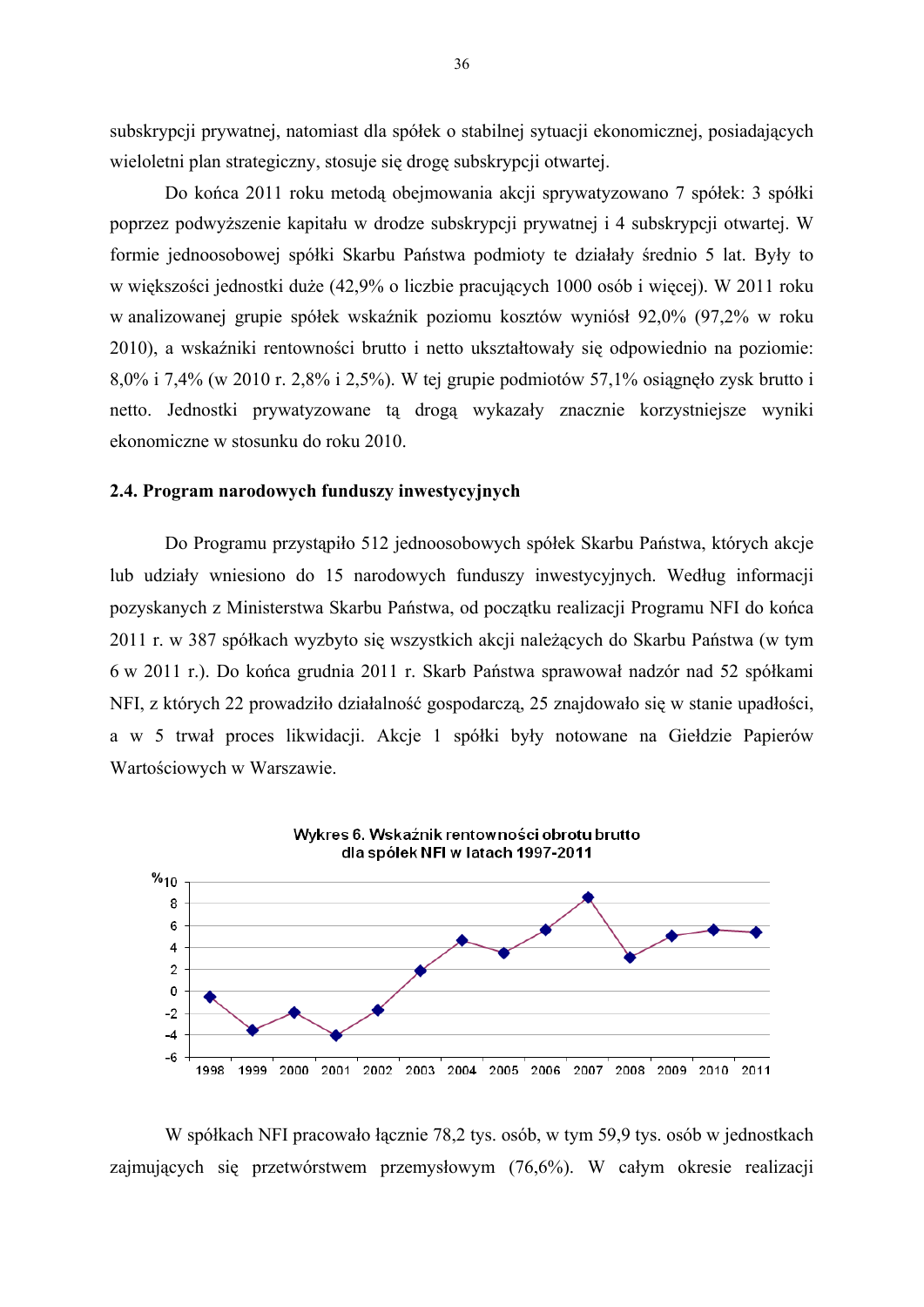Programu NFI zmniejszył się udział firm największych, tj. zatrudniających 1000 osób i więcej (z 20,4% do 4,8%). Odsetek podmiotów zatrudniających od 100 do 499 osób wzrósł z 41,4% do 59,9%.

|      | Liczba           |               | Udział procentowy spółek o liczbie pracujących |       |         |         |         |                         |  |
|------|------------------|---------------|------------------------------------------------|-------|---------|---------|---------|-------------------------|--|
| Rok  | spółek<br>ogółem | do 19<br>osób | 20-49                                          | 50-99 | 100-249 | 250-499 | 500-999 | 1000<br><i>i</i> więcej |  |
| 1996 | 512              | 2,2           | 0,2                                            | 2,3   |         | 41,4    | 33,5    | 20,4                    |  |
| 1997 | 498              | 2,4           | 0,8                                            | 3,4   |         | 45,0    | 32,5    | 15,9                    |  |
| 1998 | 487              | 3,9           | 2,3                                            | 4,7   | 17,4    | 34,7    | 25,3    | 11,7                    |  |
| 1999 | 473              | 4,7           | 4,4                                            | 5,1   | 22,6    | 33,6    | 22,0    | 7,6                     |  |
| 2000 | 449              | 6,0           | 6,2                                            | 6,2   | 25,9    | 32,1    | 17,8    | 5,8                     |  |
| 2001 | 429              | 10,0          | 6,1                                            | 8,6   | 28,7    | 26,8    | 14,9    | 4,9                     |  |
| 2002 | 407              | 10,8          | 7,6                                            | 9,1   | 29,3    | 25,3    | 13,5    | 4,4                     |  |
| 2003 | 367              | 9,5           | 6,8                                            | 10,1  | 31,6    | 22,9    | 14,2    | 4,9                     |  |
| 2004 | 345              | 11,9          | 6,3                                            | 9,6   | 29,9    | 24,9    | 12,2    | 5,2                     |  |
| 2005 | 314              | 9,9           | 5,7                                            | 9,2   | 30,9    | 27,4    | 12,7    | 4,2                     |  |
| 2006 | 290              | 8,6           | 4,8                                            | 11,0  | 29,7    | 26,2    | 15,2    | 4,5                     |  |
| 2007 | 274              | 7,3           | 6,9                                            | 7,3   | 27,7    | 30,7    | 15,7    | 4,4                     |  |
| 2008 | 265              | 7,2           | 6,4                                            | 7,5   | 29,0    | 30,6    | 14,4    | 4,9                     |  |
| 2009 | 250              | 6,8           | 5,6                                            | 10,8  | 34,8    | 25,6    | 12,8    | 3,6                     |  |
| 2010 | 241              | 7,5           | 7,1                                            | 10,4  | 32,4    | 27,0    | 11,2    | 4,6                     |  |
| 2011 | 227              | 6,6           | 8,4                                            | 7,5   | 33,5    | 26,4    | 12,8    | 4,8                     |  |

**Tabl. 2.4.1 Spółki NFI według liczby pracujących w latach 1996-2011** 

(stan w dniu 31 XII)

W 2011 r. spółki NFI osiągnęły dodatni wynik finansowy brutto (2061,7 mln zł wobec 1705,7 mln zł w 2010 r.) i dodatni wynik finansowy netto (1767,9 mln zł wobec 1439,6 mln zł w 2010 r.). Zysk brutto wykazało 76,7% jednostek, a netto 77,1% (w roku 2010 odpowiednio: 68,9% i 68,9%). Podstawowe relacje ekonomiczne ukształtowały się następująco: wskaźnik poziomu kosztów – 94,6% (wobec 94,5 % w 2010 r.), wskaźnik rentowności obrotu brutto 5,4% (5,6% w 2010 r.), wskaźnik rentowności obrotu netto 4,6%  $(4,7\% \text{ w } 2010 \text{ r.})$ .

Najwięcej spółek NFI zlokalizowanych było w województwach: śląskim (78), małopolskim (36), dolnośląskim (32) i mazowieckim (29).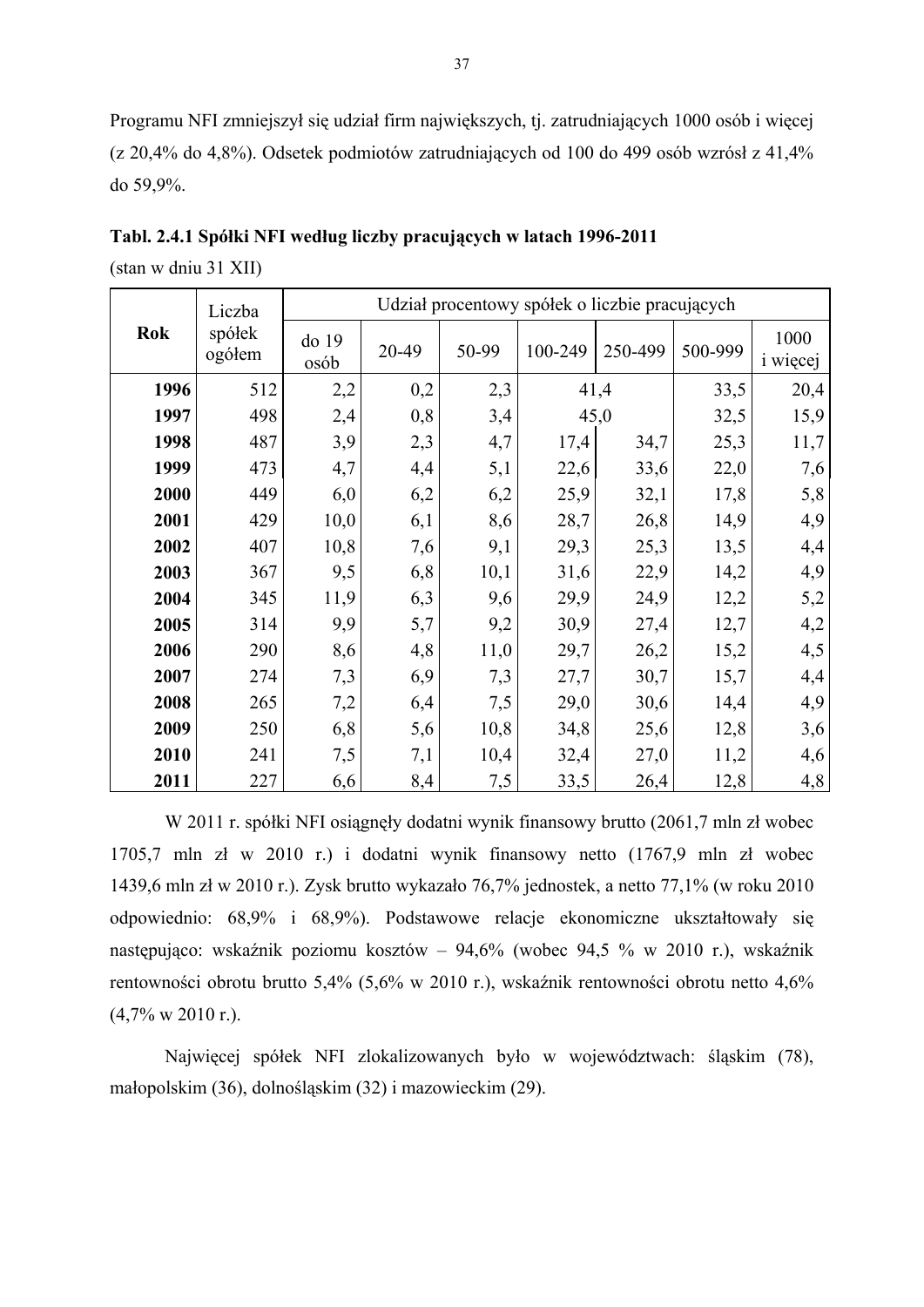|                                           | Wskaźnik w % |                    |           |           |  |  |
|-------------------------------------------|--------------|--------------------|-----------|-----------|--|--|
| Wyszczególnienie                          | poziomu      | rentowności obrotu | płynności |           |  |  |
|                                           | kosztów      | brutto             | netto     | I stopnia |  |  |
| <b>OGÓŁEM</b>                             | 94,6         | 5,4                | 4,6       | 26,1      |  |  |
| w tym:                                    |              |                    |           |           |  |  |
| Przetwórstwo przemysłowe                  | 93,4         | 6,6                | 5,6       | 18,5      |  |  |
| Budownictwo                               | 97,4         | 2,6                | 2,2       | 25,1      |  |  |
| Handel; naprawa pojazdów<br>samochodowych | 96,0         | 4,0                | 3,3       | 41,8      |  |  |
| Transport i gospodarka<br>magazynowa      | 100,8        | $-0,8$             | $-0,7$    | 42,7      |  |  |

38

#### **Tabl. 2.4.2 Relacje ekonomiczne w spółkach NFI według rodzaju działalności**

(stan w dniu 31 XII 2011 r.)

#### **2.5. Prywatyzacja bezpośrednia**

 Prywatyzacja ta ma charakter bezpośredni, ponieważ realizowana jest bez przyjmowania przez przedsiębiorstwo państwowe formy organizacyjno-prawnej w postaci jednoosobowej spółki Skarbu Państwa. W latach 1990-2011 prywatyzacją bezpośrednią objęto 2195 przedsiębiorstw państwowych (w tym 2 w 2011 r.), a procesy prywatyzacyjne zakończono w 2117 przedsiębiorstwach (w 2 w 2011 r.), czyli w 96,4% prywatyzowanych tą drogą. Średnio proces od chwili objęcia podmiotu prywatyzacją do momentu wykreślenia go z Krajowego Rejestru Sądowego trwał około 4 miesięcy.

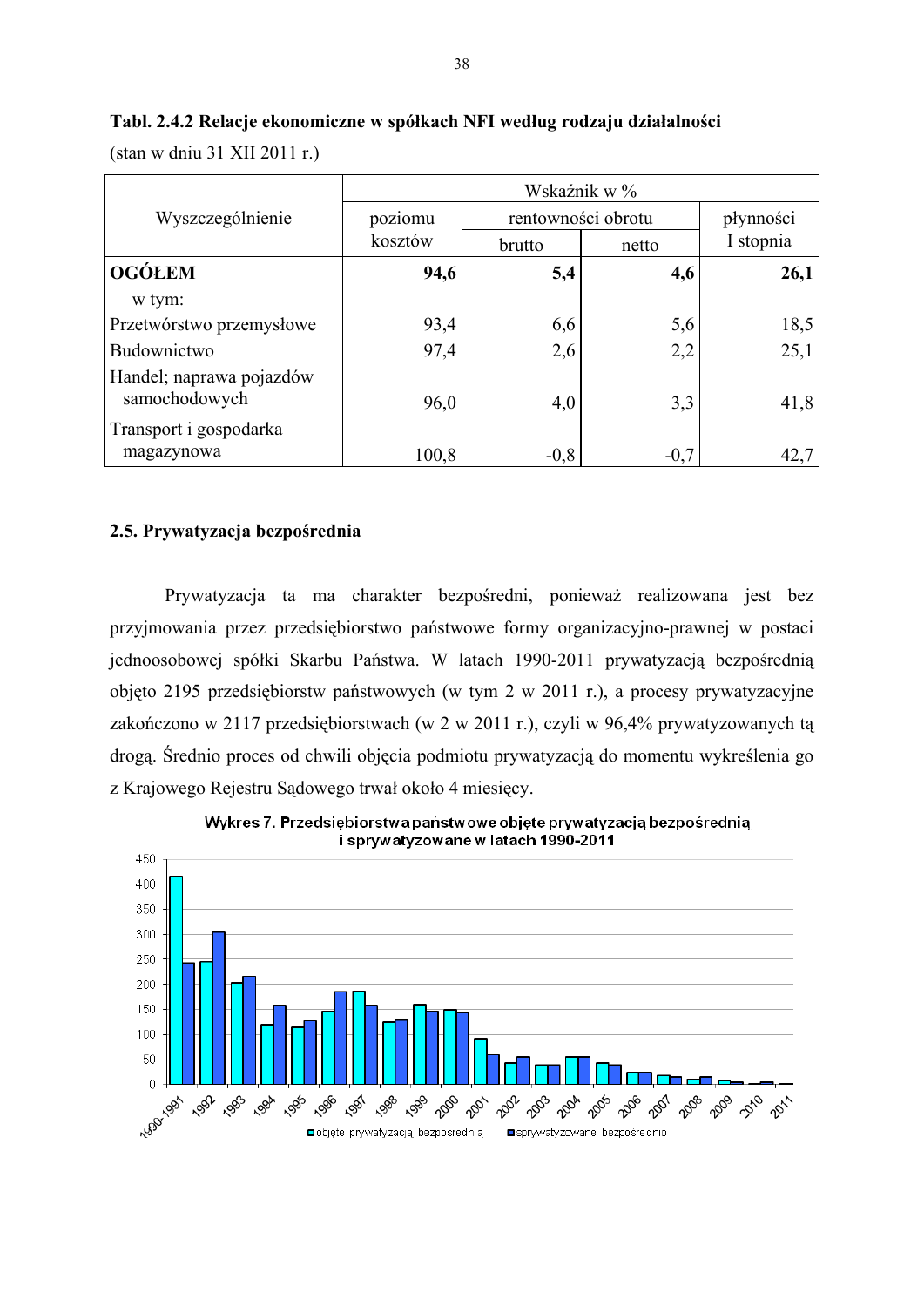Największą liczbę przedsiębiorstw poddano prywatyzacji bezpośredniej w początkowym okresie procesu przekształceń, tj. w latach 1990-1992 (662), z czego sprywatyzowano 548 jednostek (82,8%).

Według danych Ministerstwa Skarbu Państwa przychody z tytułu prywatyzacji bezpośredniej w 2011 r. wyniosły 54,0 mln zł (w roku 2010 – 70,7 mln zł).

 Wśród przedsiębiorstw sprywatyzowanych drogą bezpośrednią 35,0% stanowiły podmioty prowadzące działalność w zakresie przetwórstwa przemysłowego,  $23,0\%$  – działalność budowlaną, a  $16,5\%$  – związaną z handlem i naprawą pojazdów samochodowych. Najwięcej przedsiębiorstw sprywatyzowano tą metodą w województwach: mazowieckim (262), dolnośląskim (204), śląskim (184) i wielkopolskim (182). Większość przedsiębiorstw prywatyzowanych w tym trybie to podmioty o liczbie pracujących do 249 osób.

|               | Liczba               | Udział procentowy przedsiębiorstw sprywatyzowanych<br>poprzez |                         |                                         |                                         |  |  |  |
|---------------|----------------------|---------------------------------------------------------------|-------------------------|-----------------------------------------|-----------------------------------------|--|--|--|
| Lata          | przedsię-<br>biorstw |                                                               | wniesienie do<br>spółki | oddanie do<br>odpłatnego<br>korzystania | mieszane<br>sposoby<br>zbycia<br>mienia |  |  |  |
| <b>OGÓŁEM</b> | 2117                 | 24,1                                                          | 11,0                    | 62,4                                    | 2,5                                     |  |  |  |
| 1990-1991     | 243                  | 5,8                                                           | 2,9                     | 86,8                                    | 4,5                                     |  |  |  |
| 1992-1994     | 678                  | 22,2                                                          | 5,5                     | 67,2                                    | 5,1                                     |  |  |  |
| 1995-1997     | 469                  | 28,1                                                          | 13,2                    | 56,9                                    | 1,8                                     |  |  |  |
| 1998-2000     | 418                  | 23,2                                                          | 18,7                    | 58,1                                    |                                         |  |  |  |
| 2001-2002     | 114                  | 28,9                                                          | 15,8                    | 55,3                                    |                                         |  |  |  |
| 2003-2004     | 93                   | 44,1                                                          | 22,6                    | 33,3                                    |                                         |  |  |  |
| 2005-2006     | 61                   | 47,5                                                          | 14,8                    | 37,7                                    |                                         |  |  |  |
| 2007-2008     | 29                   | 58,6                                                          | 6,9                     | 34,5                                    |                                         |  |  |  |
| 2009          | 5                    | 60,0                                                          | 20,0                    | 20,0                                    |                                         |  |  |  |
| 2010          | 5                    | 60,0                                                          |                         | 40,0                                    |                                         |  |  |  |
| 2011          | 2                    | 50,0                                                          | 50,0                    |                                         |                                         |  |  |  |

**Tabl. 2.5.1 Struktura przedsiębiorstw sprywatyzowanych bezpośrednio według sposobu rozdysponowania majątku w latach 1990-2011** 

Do roku 2002 najczęstszym sposobem zagospodarowania mienia prywatyzowanego przedsiębiorstwa było oddanie go do odpłatnego korzystania spółce pracowniczej. W badanym okresie w 62,4% przedsiębiorstw zastosowano taką metodę prywatyzacji, w 24,1% dokonano sprzedaży, a w przypadku 11,0% majątek wniesiono do spółek z udziałem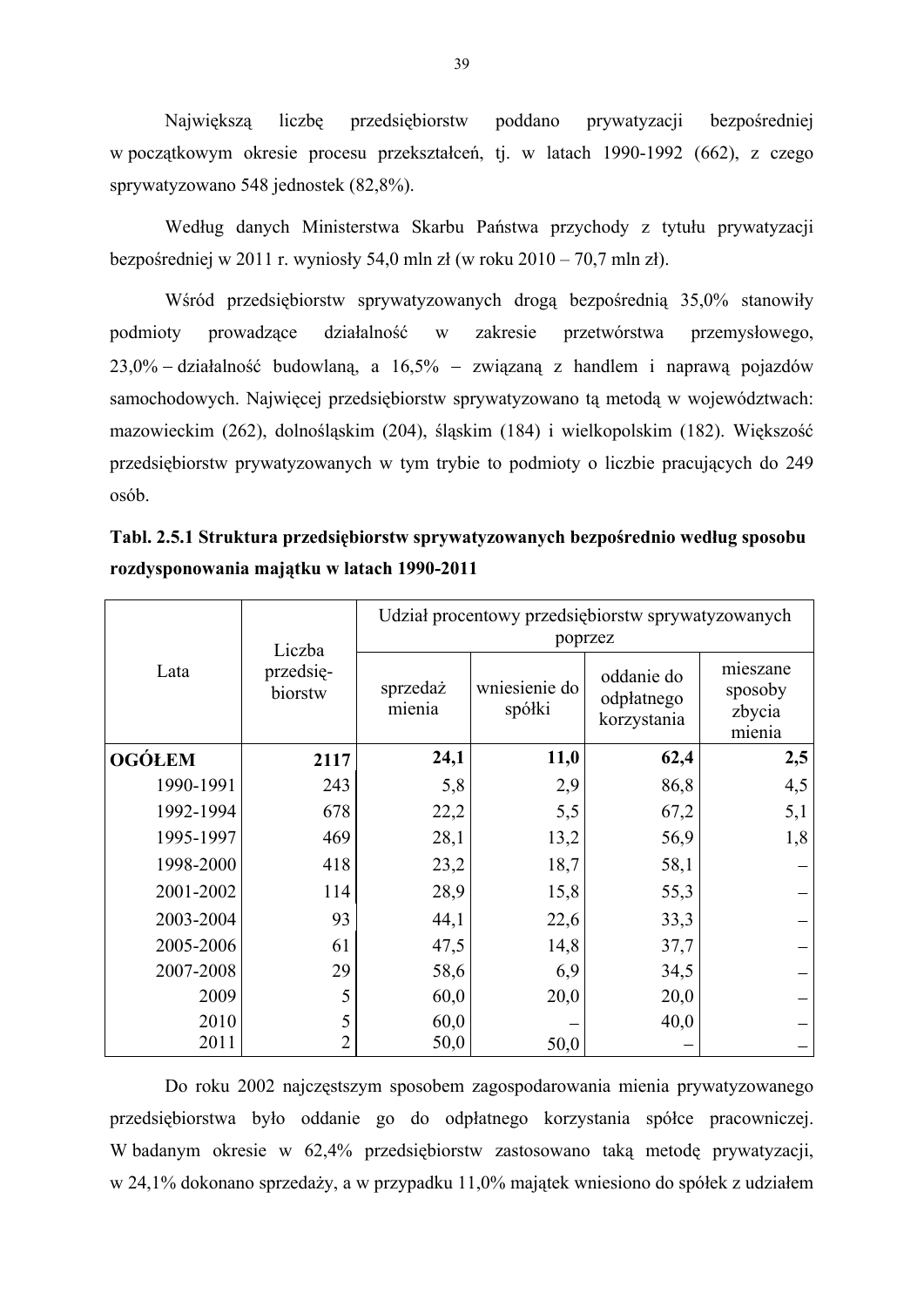Skarbu Państwa. W ostatnich latach wśród form prywatyzacji bezpośredniej udział leasingu w stosunku do początkowego okresu procesu przekształceń własnościowych znacznie się zmniejszył, wzrósł natomiast udział sprzedaży.

#### **2.6. Likwidacja przedsiębiorstw państwowych**

 Proces likwidacji z mocy art. 19 ustawy o przedsiębiorstwach państwowych jest przeprowadzany w przedsiębiorstwach wykazujących złą kondycję ekonomiczną i może zakończyć się postawieniem przedsiębiorstwa w stan upadłości. W początkowym okresie przekształceń własnościowych likwidacja z przyczyn ekonomicznych była najczęściej stosowaną formą transformacji. W kolejnych latach zmniejszała się liczba przedsiębiorstw państwowych poddanych likwidacji z przyczyn ekonomicznych (w 2011 r. – 4 jednostki). Do końca grudnia 2011 r. 1941 przedsiębiorstw poddano procesowi likwidacji, w 1122 jednostkach proces ten zakończono, co stanowi 57,8% będących w stanie likwidacji. Procedury likwidacyjne w przedsiębiorstwach państwowych, których likwidację zakończono w 2011 r., trwały średnio 7 lat. Największą liczbę przedsiębiorstw poddano likwidacji w początkowym okresie procesu przekształceń, tj. do końca 1993 r. (1091), z czego zlikwidowano 226 (20,7%). Według stanu w dniu 31 XII 2011 r. spośród 83 istniejących przedsiębiorstw państwowych, 22 jednostki były objęte likwidacją (26,5%), a 2 jednostki prowadziły postępowanie przygotowawcze przed likwidacją (2,4%).



Wykres 8. Przedsiębiorstwa państwowe poddane likwidacji i zlikwidowane w latach 1990-2011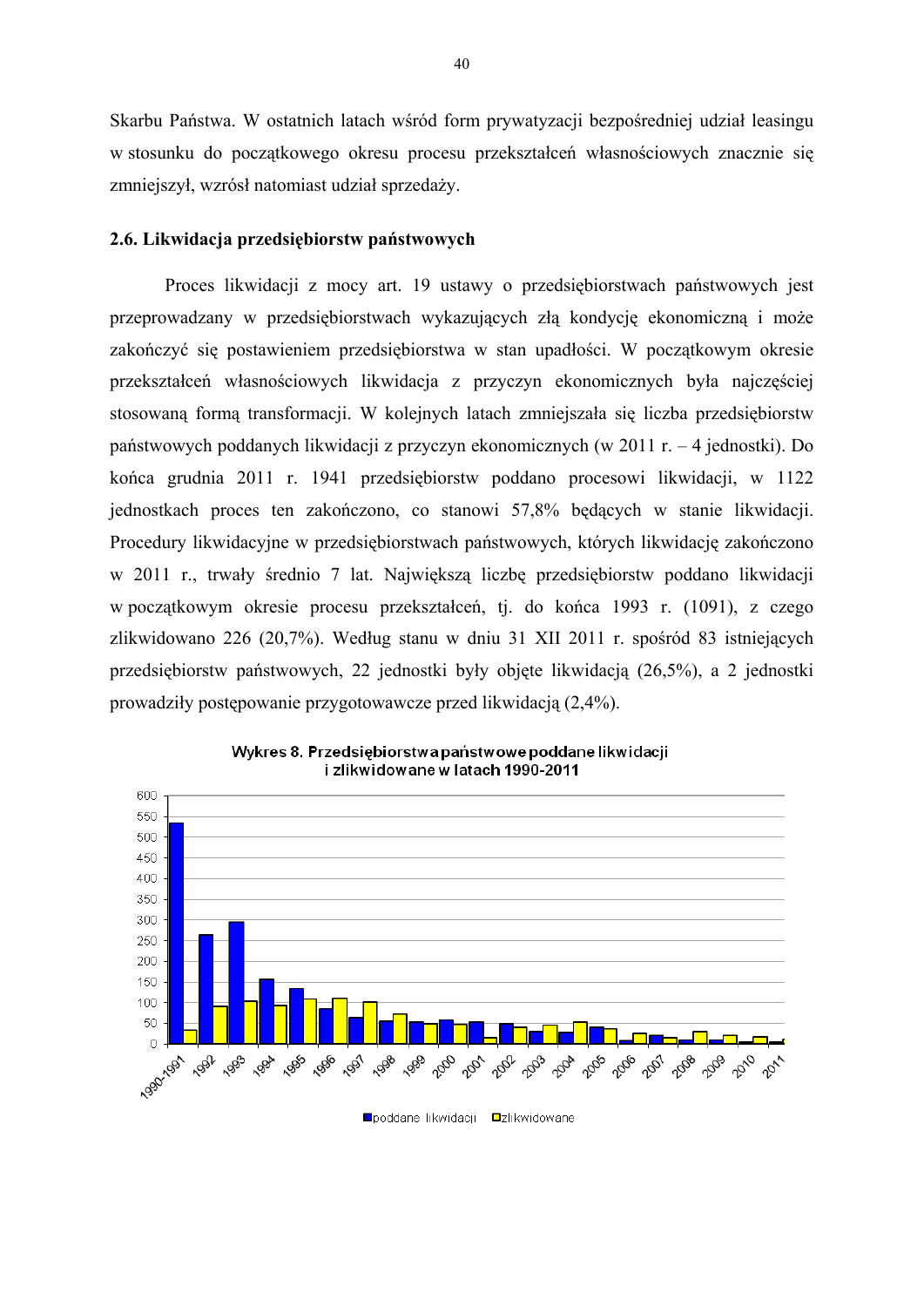Wśród ogółu przedsiębiorstw zlikwidowanych w latach 1990-2011 z przyczyn ekonomicznych 33,1% stanowiły podmioty zajmujące się przetwórstwem przemysłowym (w tym produkujące maszyny i urządzenia – 8,5% ogółu przedsiębiorstw), 18,2% prowadziło działalność w zakresie budownictwa, a 15,7% – handlu i napraw pojazdów samochodowych. Najwięcej procesów likwidacji przeprowadzono w województwach: śląskim (195), mazowieckim (135) i wielkopolskim (101).

## **2.7. Spółki z udziałem Skarbu Państwa powstałe z wniesienia majątku sprywatyzowanych bezpośrednio i zlikwidowanych przedsiębiorstw państwowych**

W latach 1990-2011 powstało 261 spółek z udziałem Skarbu Państwa (w tym 59 z udziałem kapitału zagranicznego), do których wniesiono majątek sprywatyzowanych bezpośrednio lub zlikwidowanych przedsiębiorstw państwowych, oraz 1563 spółki pracownicze użytkujące odpłatnie majątek sprywatyzowanych przedsiębiorstw państwowych.

Według stanu w dniu 31 grudnia 2011 r. działalność gospodarczą prowadziło nadal 158 spółek powstałych z wniesienia przedsiębiorstw państwowych (60,5%), w tym 34 z udziałem inwestorów zagranicznych. Wśród powstałych tą drogą spółek z udziałem Skarbu Państwa 49,8% stanowiły podmioty związane z przetwórstwem przemysłowym, 12,3% – produkujące artykuły spożywcze, 7,7% – wyroby z pozostałych mineralnych surowców niemetalicznych.

Najwięcej spółek powstało w województwach: wielkopolskim (39), dolnośląskim (33) i mazowieckim (23).

|                                           | Wskaźnik w % |                    |           |           |  |  |  |
|-------------------------------------------|--------------|--------------------|-----------|-----------|--|--|--|
| Wyszczególnienie                          | poziomu      | rentowności obrotu | płynności |           |  |  |  |
|                                           | kosztów      | brutto             | netto     | I stopnia |  |  |  |
| <b>OGÓŁEM</b>                             | 95,8         | 4,3                | 3,3       | 45,6      |  |  |  |
| w tym:                                    |              |                    |           |           |  |  |  |
| Przetwórstwo przemysłowe                  | 95,3         | 4,8                | 3,8       | 45,3      |  |  |  |
| Budownictwo                               | 104,9        | $-4,9$             | $-5,2$    | 45,5      |  |  |  |
| Handel; naprawa pojazdów<br>samochodowych | 98,5         | 1,5                | 1,0       | 15,3      |  |  |  |
| Transport i gospodarka<br>magazynowa      | 95,3         | 4,7                | 3,7       | 85,7      |  |  |  |

**Tabl. 2.7.1 Relacje ekonomiczne w spółkach powstałych z wniesienia majątku przedsiębiorstw państwowych według rodzaju działalności** (stan w dniu 31 XII 2011 r.)

Na koniec roku, w spółkach powstałych z wniesienia majątku przedsiębiorstw państwowych pracowało łącznie 30,2 tys. osób, w tym 20,5 tys. osób w przetwórstwie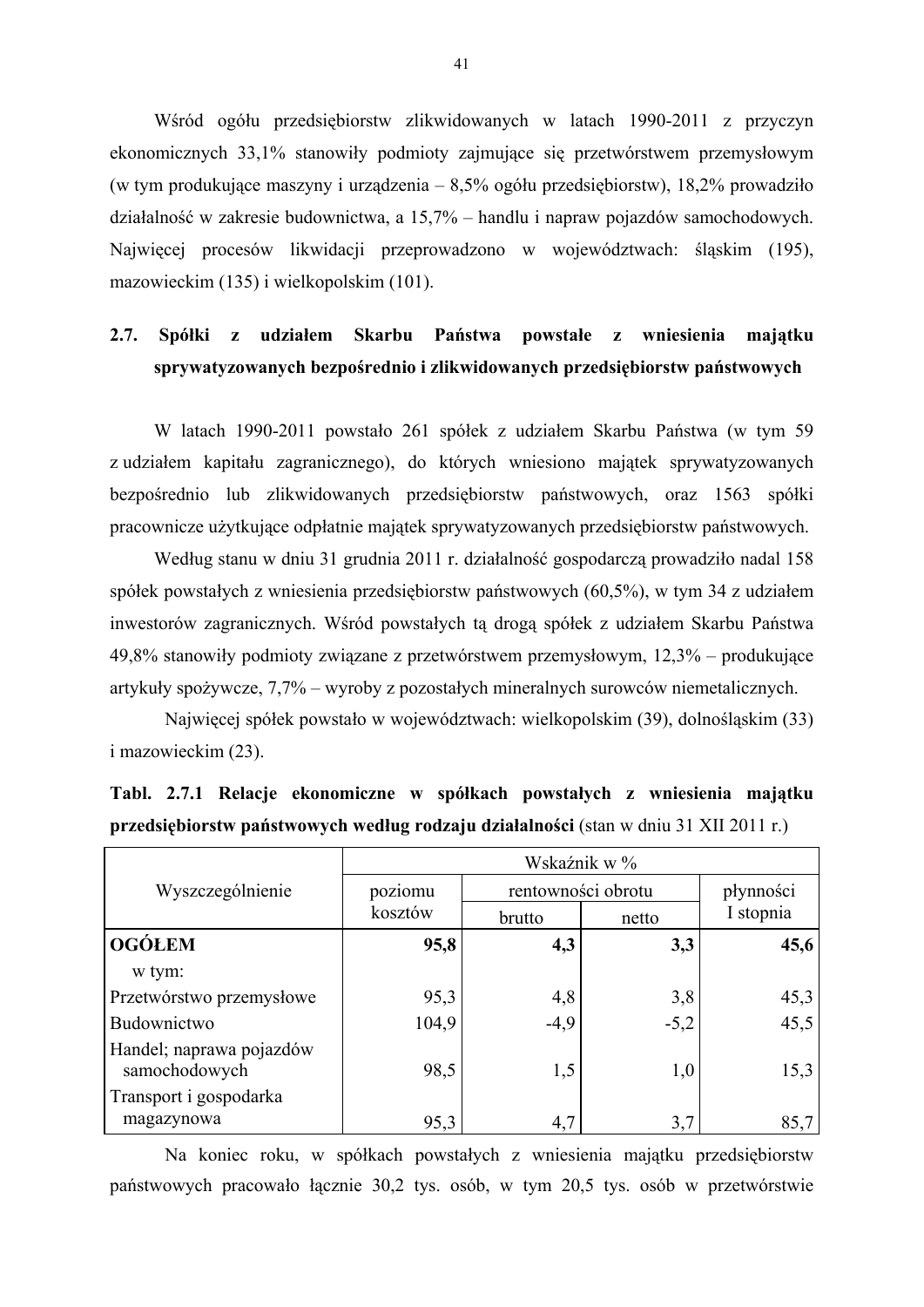przemysłowym. Większość spółek (48,9%) to podmioty o liczbie pracujących od 50 do 249 osób.

Badana grupa spółek osiągnęła w 2011 r. przychody z całokształtu działalności w wysokości 20530,3 mln zł, (21922,7 mln zł w 2010 r.) i wypracowała dodatni wynik finansowy brutto i netto, wynoszący odpowiednio: 879,7 mln zł (wobec 1036,1 mln zł w 2010 r.) i 685,7 mln zł (wobec 882,0 mln zł w 2010 r.). W porównaniu z 2010 r. nieznacznie zmniejszyła się efektywność gospodarowania tej grupy spółek, o czym świadczą podstawowe wskaźniki ekonomiczne: wskaźnik poziomu kosztów wyniósł 95,8% (wobec 95,3% w 2010 r.), wskaźnik rentowności obrotu brutto 4,3% (4,7% przed rokiem), a netto 3,3% (4,0% w 2010 r.). Zysk brutto i zysk netto osiągnęło odpowiednio: 63,2% i 63,8% jednostek. Wyniki finansowe spółek powstałych z wniesienia majątku przedsiębiorstw sprywatyzowanych metodą bezpośrednią kształtują się korzystniej dla spółek z udziałem kapitału zagranicznego.



Wykres 9. Wskaźnik rentowności obrotu brutto dla spółek powstałych z wniesienia majątku przedsiębiorstw państwowych w

#### **2.8. Spółki pracownicze**

W badanym okresie powstały 1563 spółki pracownicze użytkujące odpłatnie majątek byłych przedsiębiorstw państwowych. Wśród powstałych spółek 28,5% zajmowało się przetwórstwem przemysłowym, 24,8% budownictwem, a 22,5% handlem i naprawą pojazdów samochodowych. W tej grupie podmiotów na koniec roku 2011 pracowało 130,2 tys. osób, w tym 47,7 tys. w budownictwie, a 47,5 tys. osób w przetwórstwie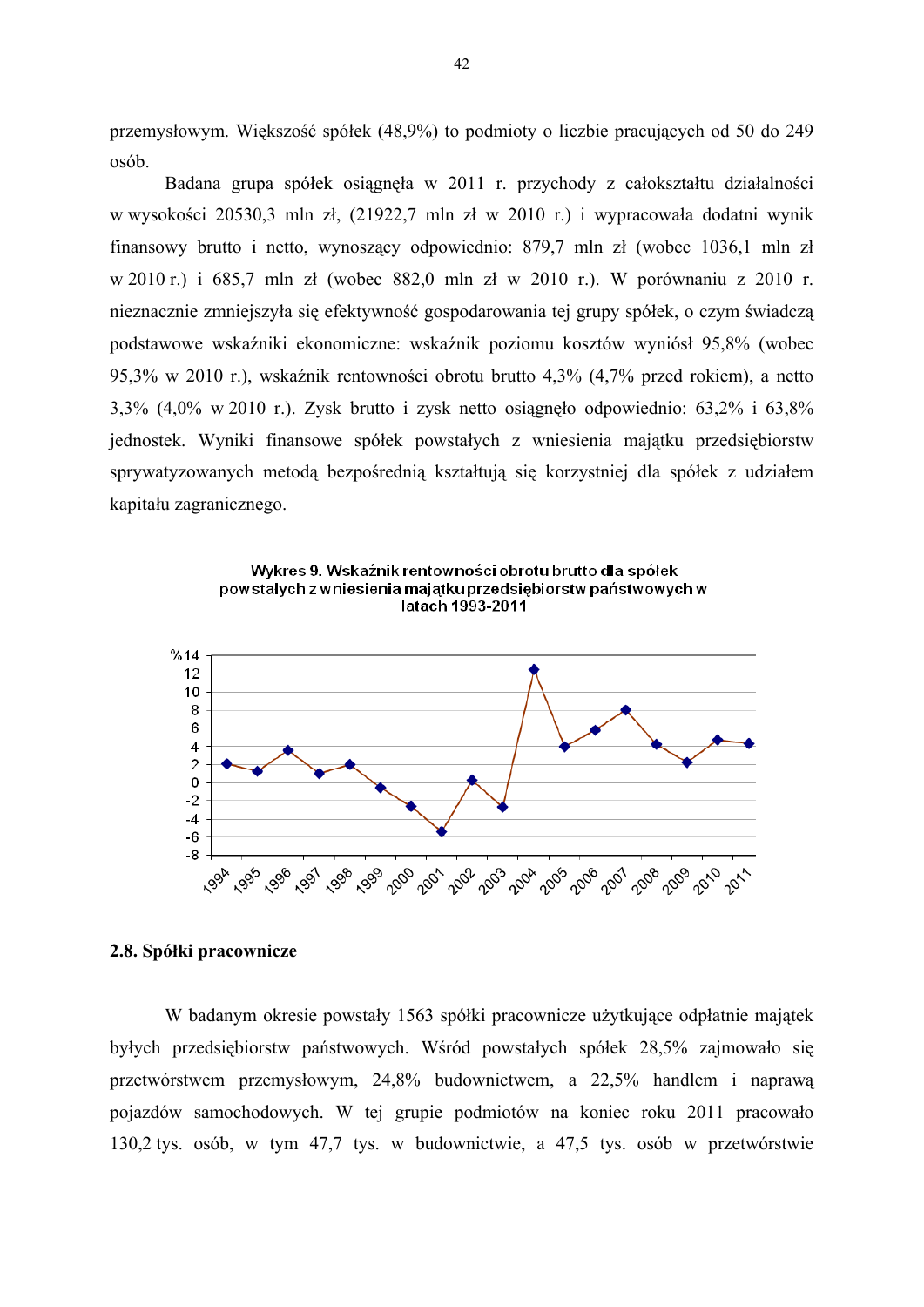przemysłowym. Wśród spółek większość (53,4%) stanowiły podmioty o liczbie pracujących od 50 do 249 osób.

W 2011 r. spółki pracownicze osiągnęły dodatni wynik finansowy brutto w wysokości 2159,2 mln zł i netto w wysokości 1687,8 mln zł (wobec odpowiednio 2322,0 mln zł i 1879,5 mln zł w 2010 r.). Podstawowe relacje ekonomiczne kształtowały się dla tych podmiotów następująco: wskaźnik poziomu kosztów wyniósł 96,5% (wobec 95,6% w 2010 r.), wskaźnik rentowności obrotu brutto 3,5% (4,4% w 2010 r.), a netto 2,7% (3,5% w 2010 r.). Zysk brutto i zysk netto osiągnęło odpowiednio 70,6% i 70,2% spółek.

 Najwięcej spółek zlokalizowanych było w województwach: mazowieckim (190), dolnośląskim (163), śląskim (138) i wielkopolskim (138).

**Tabl. 2.8.1 Relacje ekonomiczne w spółkach pracowniczych według rodzaju działalności**  (stan w dniu 31 XII 2011 r.)

|                                           | Wskaźnik w % |                    |       |           |  |  |  |
|-------------------------------------------|--------------|--------------------|-------|-----------|--|--|--|
| Wyszczególnienie                          | poziomu      | rentowności obrotu |       | płynności |  |  |  |
|                                           | kosztów      | brutto             | netto | I stopnia |  |  |  |
| <b>OGÓLEM</b>                             | 96,5         | 3,5                | 2,7   | 36,6      |  |  |  |
| w tym:                                    |              |                    |       |           |  |  |  |
| Przetwórstwo przemysłowe                  | 96,1         | 3,9                | 3,2   | 19,5      |  |  |  |
| Budownictwo                               | 97,2         | 2,8                | 2,1   | 49,0      |  |  |  |
| Handel; naprawa pojazdów<br>samochodowych | 97,3         | 2,7                | 2,2   | 17,8      |  |  |  |
| Transport i gospodarka<br>magazynowa      | 98,4         | 1,6                | 1,2   | 21,8      |  |  |  |



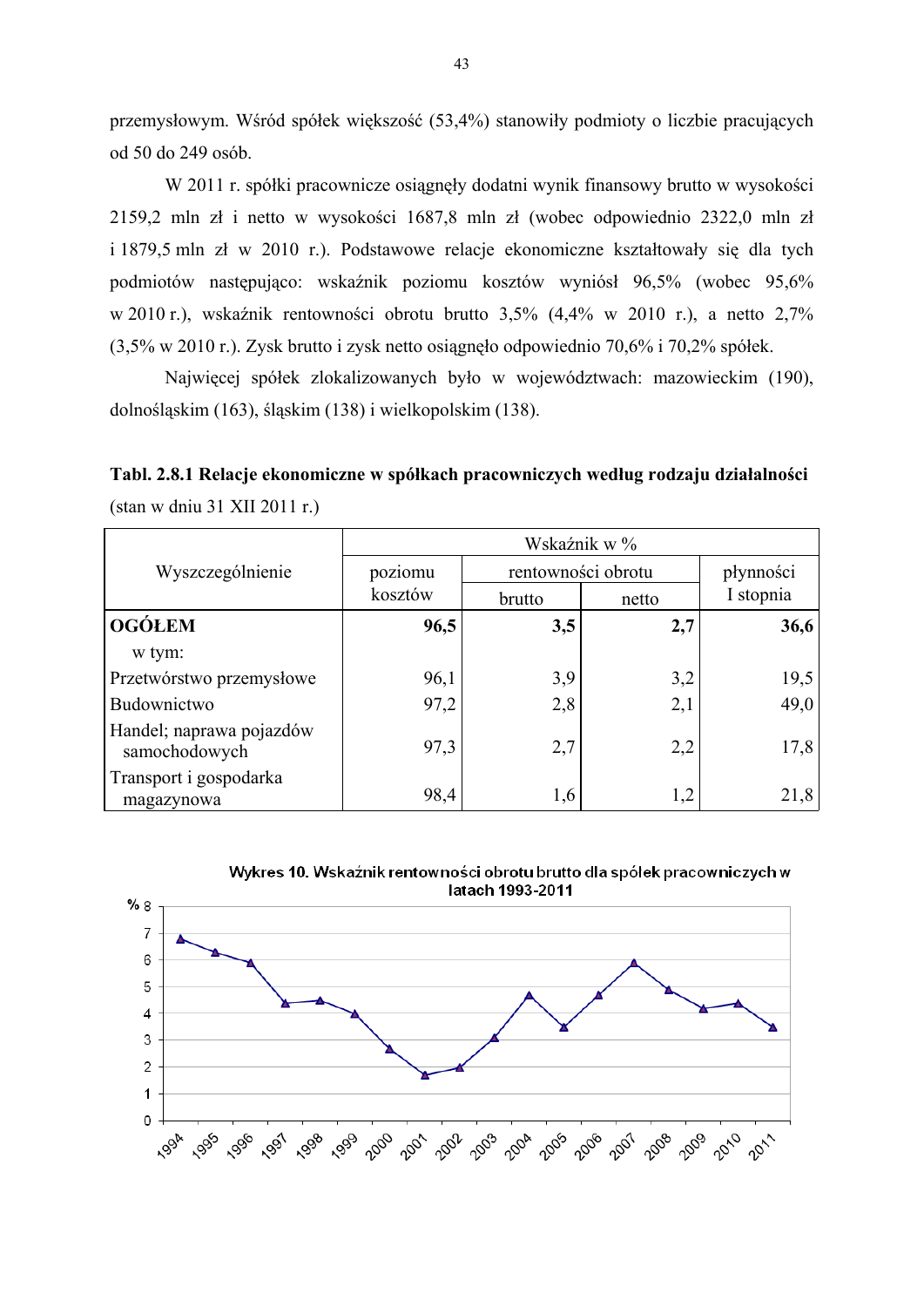#### **2.9. Przekształcenia własnościowe nieruchomości rolnych**

 Proces likwidacji państwowych przedsiębiorstw gospodarki rolnej zakończono w 1995 r. (ogółem zlikwidowano 1654 ppgr). Grunty po byłych ppgr (3762,0 tys. ha), z Państwowego Funduszu Ziemi ( 602,0 tys. ha) oraz innych jednostek o łącznej powierzchni 4740,0 tys. ha, przejęła Agencja Nieruchomości Rolnych, włączając je do Zasobu Własności Rolnej Skarbu Państwa.

Najwięcej gruntów przejęto w województwach: zachodniopomorskim (821,5 tys. ha), warmińsko-mazurskim (820,7 tys. ha) i dolnośląskim (509,1 tys. ha) Zagospodarowanie włączonych gruntów następowało w drodze:

- sprzedaży mienia,
- oddania mienia na czas oznaczony do odpłatnego korzystania osobom prawnym lub fizycznym,
- wniesienia mienia lub jego części do spółki,
- oddania na czas oznaczony administratorowi,
- przekazania w zarząd.



*<sup>a</sup>* Grunty pod wodami płynącymi, dla których prawa rybackiego użytkowania przeszły z dniem 1 stycznia 2006 r. do Regionalnych Zarządów Gospodarki Wodnej na mocy ustawy Prawo wodne oraz o zmianie innych ustaw (Dz. U. z 2005 r. Nr 239, poz. 2019), a także grunty, których prawo wieczystego użytkowania zostało przekształcone w prawo własności na mocy ustawy Prawo o szkolnictwie wyższym (Dz. U. z 2005 r. Nr 164, poz. 1365).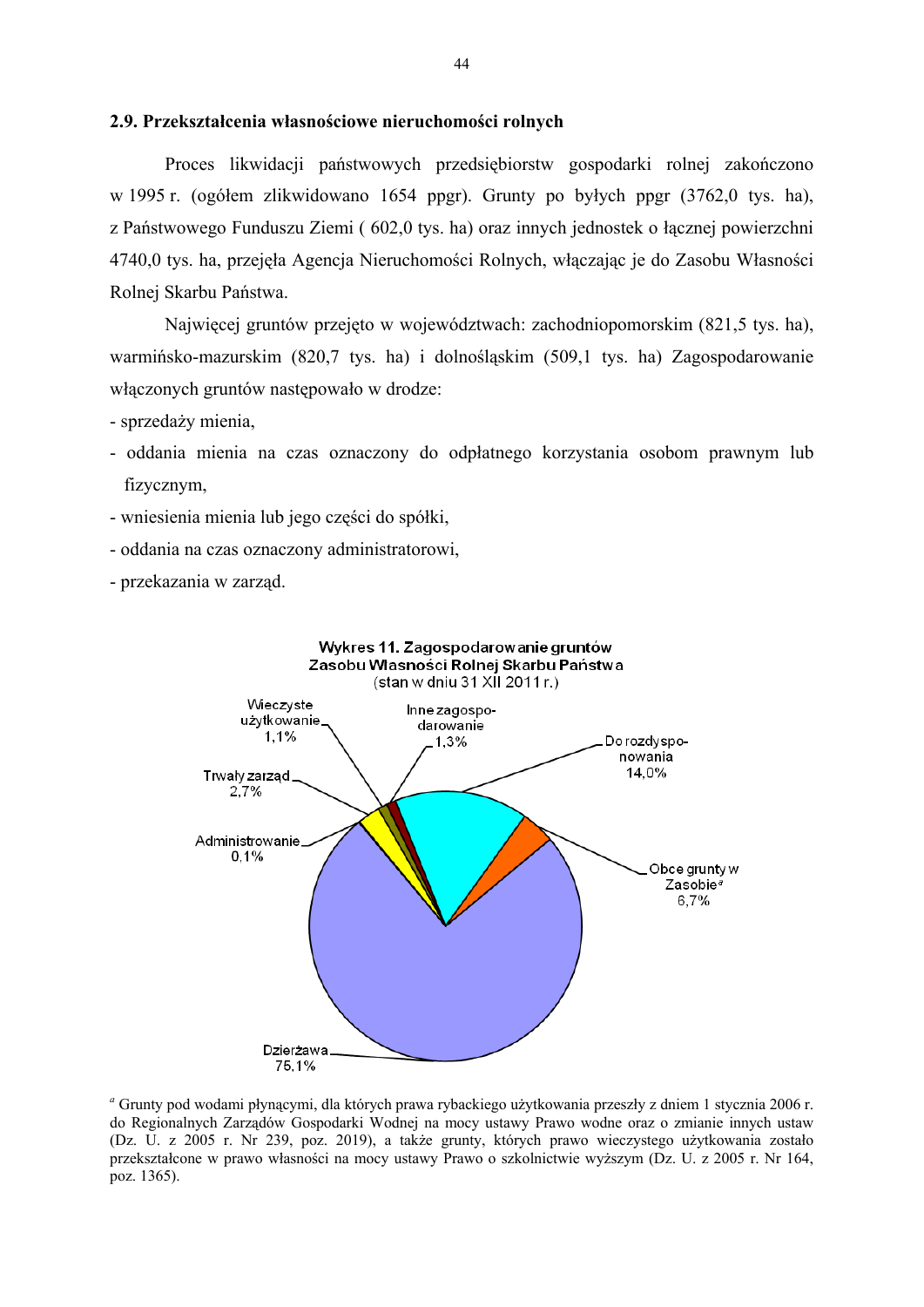W wyniku trwałego zagospodarowania, łączna powierzchnia gruntów wchodzących w skład Zasobu zmniejszyła się o 2786,0 tys. ha. Głównym kierunkiem trwałego rozdysponowania gruntów przejętych przez Agencję była ich sprzedaż, w efekcie której z Zasobu ubyło 2203,3 tys. ha gruntów. Ponadto, nieodpłatnie przekazano 527,9 tys. ha, w formie aportu wniesiono do spółek 23,8 tys. ha, a 31,1 tys. ha rozdysponowano w inny sposób.



**WRSP** (stan w dniu 31 XII 2011 r.)

Wykres 12. Trwale zagospodarowanie gruntów włączonych do Zasobu

 Na koniec 2011 r. w Zasobie pozostawało 1954,0 tys. ha gruntów. Ich podstawową formą zagospodarowania była dzierżawa (1465,4 tys. ha, tj. 75,0). W wieczystym użytkowaniu znajdowało się 21,2 tys. ha, w trwały zarząd przekazanych zostało 53,7 tys. ha, a w administrowanie – 2,1 tys. ha. Do rozdysponowania pozostawało 311,1 tys. ha gruntów, a 78,3 tys. ha stanowiły obce grunty pozostające w ewidencji Zasobu.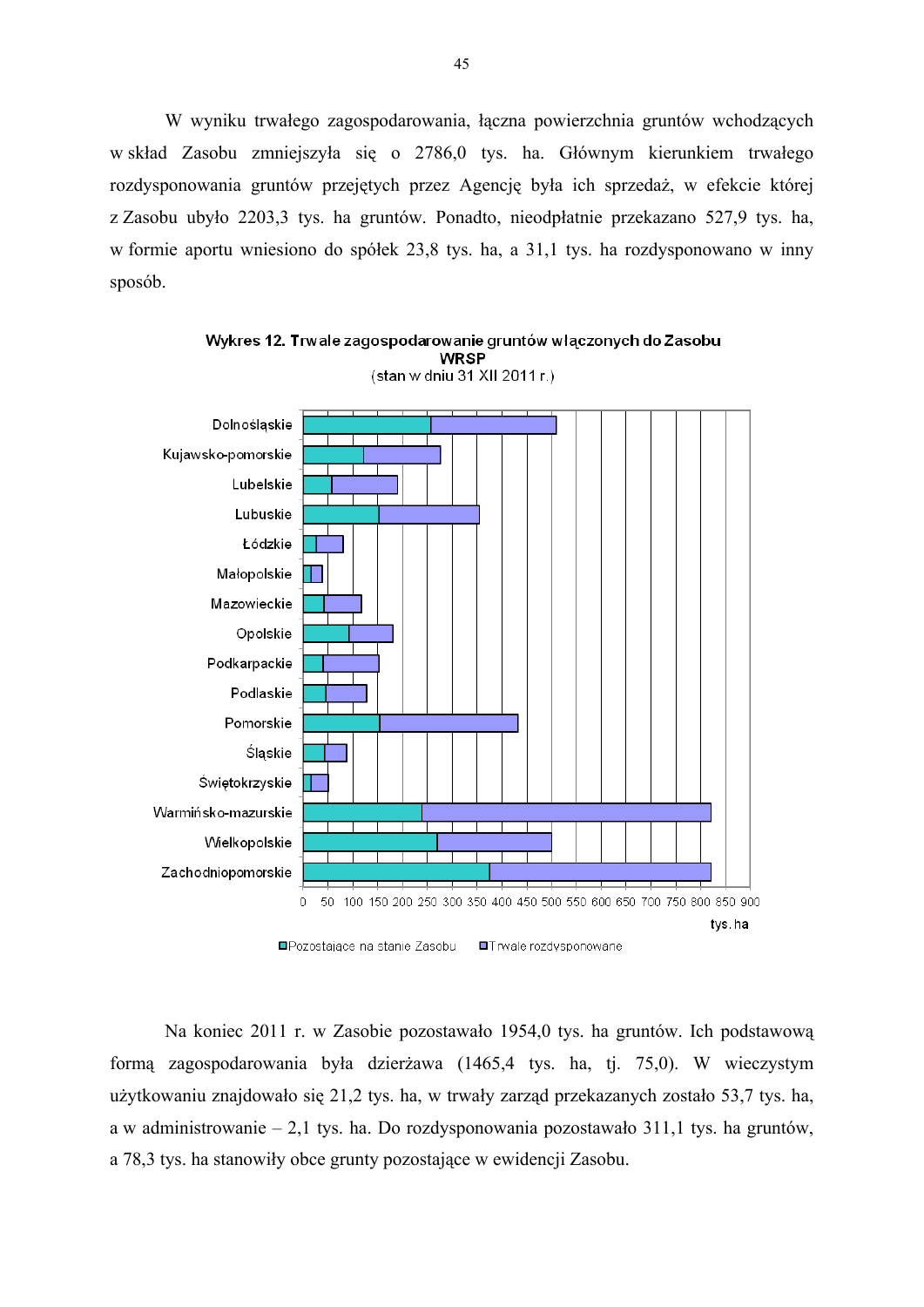### **3. Przedsiębiorstwa państwowe w 2011 r.**

 Według stanu w dniu 31 grudnia 2011 r. w Polsce istniały 83 przedsiębiorstwa państwowe, dla których organem założycielskim w znacznej większości (76,4%) byli wojewodowie. W 37,3% z nich prowadzone było postępowanie upadłościowe, w 26,5% proces likwidacji ze względu na złą kondycję ekonomiczną, 4,8% jednostek rozpoczęło postępowanie przygotowawcze przed prywatyzacją bezpośrednią, 3,6% jednostek znajdowało się pod zarządem państwowym lub w postępowaniu naprawczym, a w 24,0% nie podjęto żadnych działań zmierzających do ich reorganizacji.

| Tabl. 3.1 Struktura przedsiębiorstw państwowych według stanu przygotowań do |
|-----------------------------------------------------------------------------|
| <b>prywatyzacji</b> (stan w dniu 31 XII 2011 r.)                            |

|                                                                                             |        | W tym udział procentowy przedsiębiorstw      |                   |                     |                                           |                                                       |  |
|---------------------------------------------------------------------------------------------|--------|----------------------------------------------|-------------------|---------------------|-------------------------------------------|-------------------------------------------------------|--|
| Wyszczególnienie                                                                            | Ogółem | W<br>prywa-<br>tyzacji<br>bezpo-<br>średniej | w likwi-<br>dacji | W<br>upadło-<br>ści | W<br>postępo-<br>waniu<br>napraw-<br>czym | bez<br>zmian<br>prawno-<br>-organi-<br>zacyj-<br>nych |  |
| <b>OGÓŁEM</b>                                                                               | 100,0  |                                              | 26,5              | 37,3                |                                           | 24,1                                                  |  |
| w tym:                                                                                      |        |                                              |                   |                     |                                           |                                                       |  |
| Górnictwo i wydobywanie                                                                     | 100,0  |                                              | 100,0             |                     |                                           |                                                       |  |
| Przetwórstwo przemysłowe                                                                    | 100,0  |                                              | 24,4              | 34,1                |                                           | 29,3                                                  |  |
| Wytwarzanie i zaopatrywa-<br>nie w energie<br>elektryczną, gaz, parę<br>wodną i gorącą wodę |        |                                              |                   |                     |                                           |                                                       |  |
| Dostawa wody; gospodaro-<br>wanie ściekami i odpa-                                          |        |                                              |                   |                     |                                           |                                                       |  |
| dami; rekultywacja                                                                          | 100,0  |                                              |                   |                     |                                           | 100,0                                                 |  |
| Budownictwo                                                                                 | 100,0  |                                              | 30,0              | 60,0                |                                           | 10,0                                                  |  |
| Handel; naprawa pojazdów<br>samochodowych                                                   | 100,0  |                                              |                   | 50,0                |                                           | 33,3                                                  |  |
| Transport i gospodarka<br>magazynowa                                                        | 100,0  |                                              | 25,0              | 37,5                |                                           | 25,0                                                  |  |

 Wśród ogółu przedsiębiorstw państwowych 49,4% stanowiły podmioty z sekcji przetwórstwo przemysłowe (w tym 10,8% produkujące wyroby z pozostałych mineralnych surowców niemetalicznych, 7,2% produkujące odzież), 12,0% budownictwo, 9,6% transport i gospodarka magazynowa oraz 7,2% z sekcji handel, naprawa pojazdów samochodowych.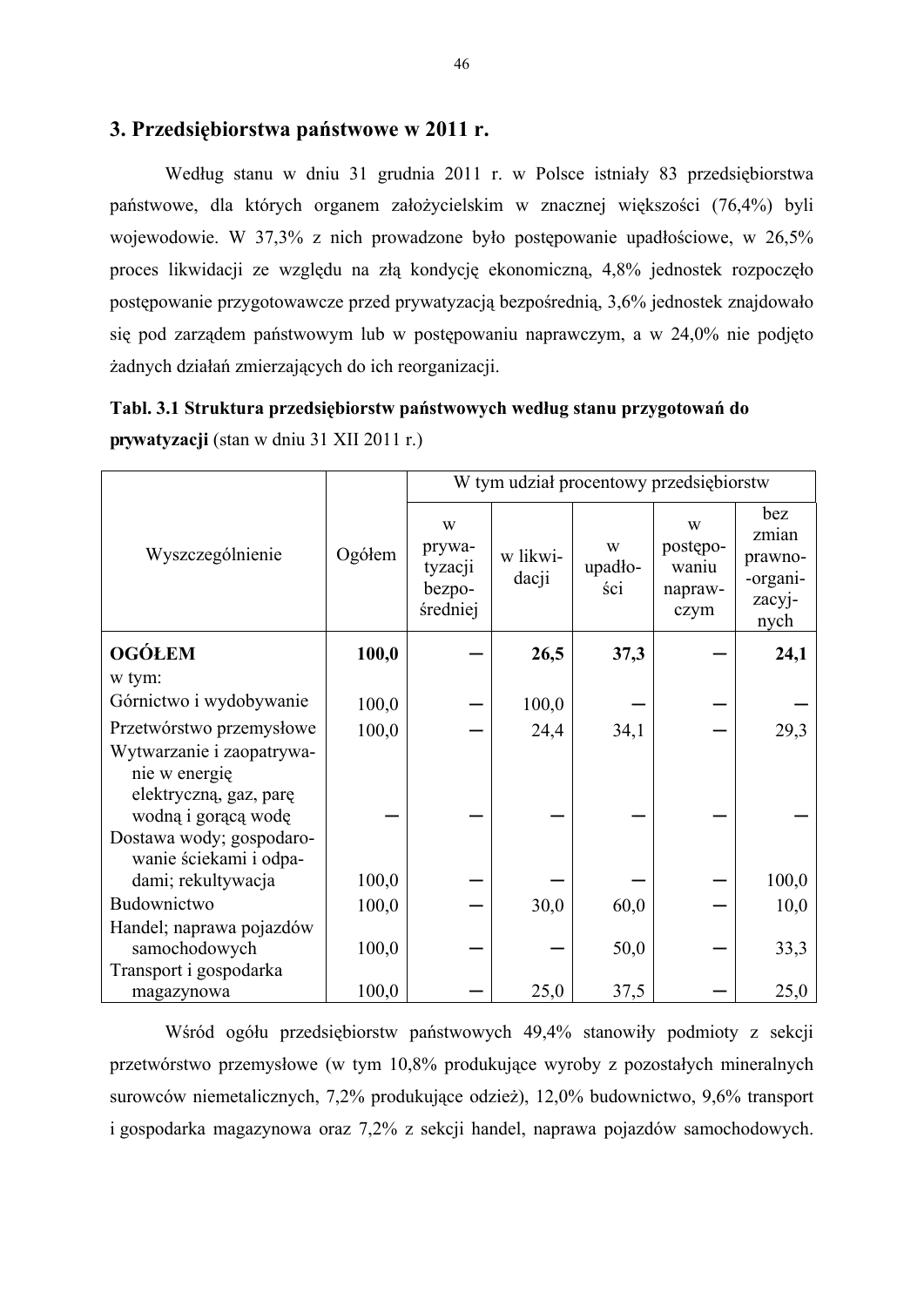Pod względem zatrudnienia przeważały jednostki o liczbie pracujących poniżej 250 osób  $(84,4%).$ 

 Najwięcej przedsiębiorstw państwowych znajdowało się w województwach: mazowieckim (22), śląskim (10) i wielkopolskim (10).

Poniższe dane dotyczą 32 aktywnych przedsiębiorstw państwowych (bez podmiotów w upadłości i likwidacji), które prowadziły działalność gospodarczą do końca roku 2011.

 Przedsiębiorstwa te uzyskały w 2011 r. dodatni wynik finansowy brutto i netto, wynoszący odpowiednio 106,7 mln zł i 86,1 mln zł (223,7 mln zł i 177,8 mln zł w 2010 r.). Wskaźnik rentowności obrotu brutto ukształtował się na poziomie 7,6% (wobec 13,1% w 2010 r.), a netto 6,1% (wobec 10,4% w 2010 r.). Wskaźnik poziomu kosztów z całokształtu działalności wyniósł 92,4% wobec 86,9% w roku 2010. Większość przedsiębiorstw gospodarowała z zyskiem: 62,5% osiągnęło zysk brutto (w 2010 r. 46,5%), 62,5% – zysk netto (w 2010 r. 46,5%).

 W bieżącej publikacji dane dla przedsiębiorstw państwowych, zamieszczone w części tabelarycznej, prezentowane są tylko według wybranych sekcji PKD ze względu na małą liczbę jednostek.